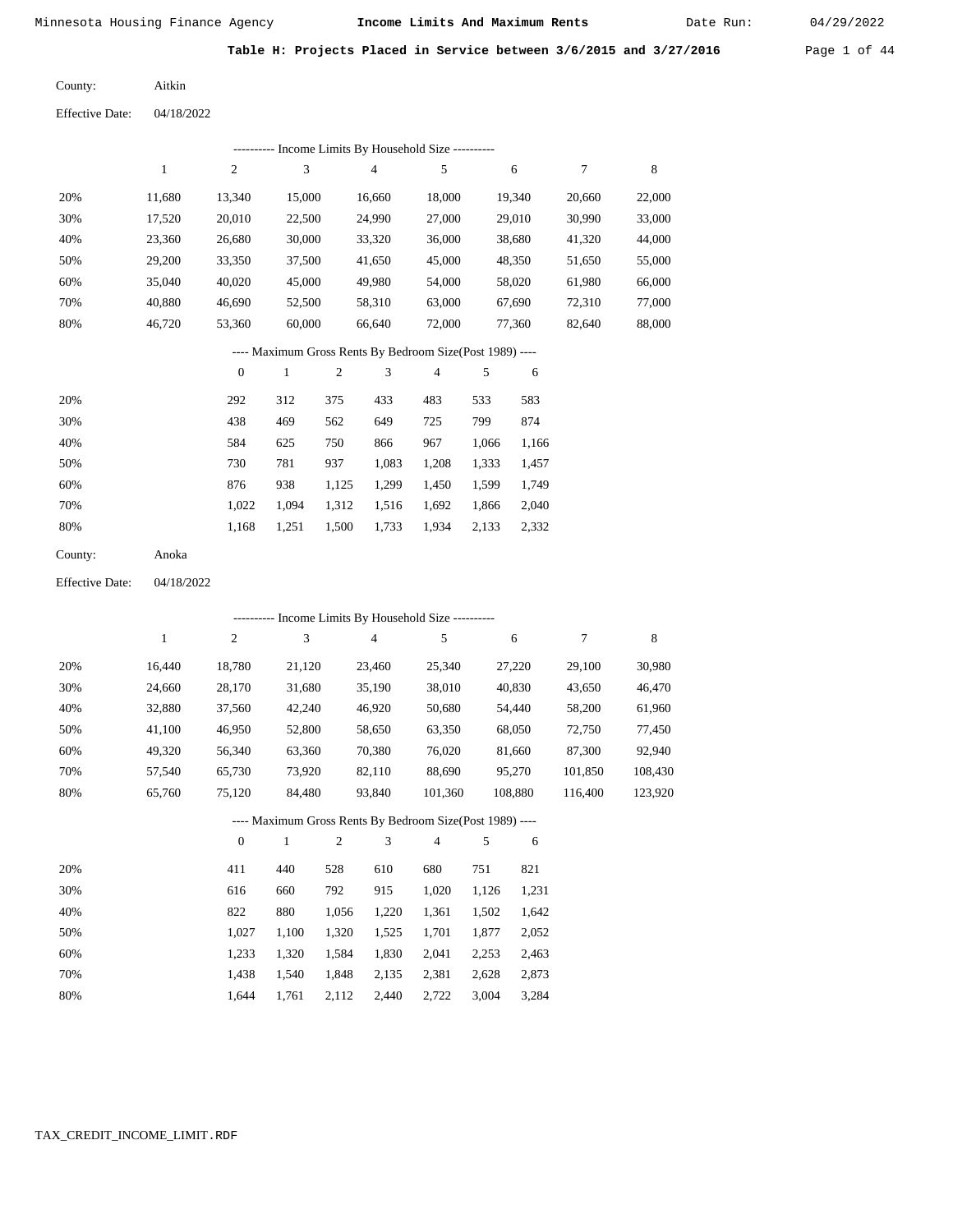Date Run:

Table H: Projects Placed in Service between 3/6/2015 and 3/27/2016 Page 2 of 44

Becker County:

| <b>Effective Date:</b> | 04/18/2022 |
|------------------------|------------|
|                        |            |

|     | Income Limits By Household Size ---------- |        |        |        |        |        |        |        |  |  |  |  |  |  |
|-----|--------------------------------------------|--------|--------|--------|--------|--------|--------|--------|--|--|--|--|--|--|
|     |                                            | 2      | 3      | 4      | 5      | 6      |        | 8      |  |  |  |  |  |  |
| 20% | 11.680                                     | 13,340 | 15,000 | 16,660 | 18,000 | 19,340 | 20,660 | 22,000 |  |  |  |  |  |  |
| 30% | 17,520                                     | 20,010 | 22,500 | 24,990 | 27,000 | 29,010 | 30,990 | 33,000 |  |  |  |  |  |  |
| 40% | 23,360                                     | 26,680 | 30,000 | 33,320 | 36,000 | 38,680 | 41,320 | 44,000 |  |  |  |  |  |  |
| 50% | 29,200                                     | 33,350 | 37,500 | 41,650 | 45,000 | 48,350 | 51,650 | 55,000 |  |  |  |  |  |  |
| 60% | 35.040                                     | 40,020 | 45,000 | 49,980 | 54,000 | 58,020 | 61,980 | 66,000 |  |  |  |  |  |  |
| 70% | 40.880                                     | 46,690 | 52,500 | 58,310 | 63,000 | 67,690 | 72,310 | 77,000 |  |  |  |  |  |  |
| 80% | 46.720                                     | 53,360 | 60,000 | 66,640 | 72,000 | 77,360 | 82,640 | 88,000 |  |  |  |  |  |  |

#### ---- Maximum Gross Rents By Bedroom Size(Post 1989) ----

|     | $\mathbf{0}$ |       | 2     | 3     | 4     | 5     | 6     |
|-----|--------------|-------|-------|-------|-------|-------|-------|
| 20% | 292          | 312   | 375   | 433   | 483   | 533   | 583   |
| 30% | 438          | 469   | 562   | 649   | 725   | 799   | 874   |
| 40% | 584          | 625   | 750   | 866   | 967   | 1,066 | 1,166 |
| 50% | 730          | 781   | 937   | 1,083 | 1,208 | 1,333 | 1,457 |
| 60% | 876          | 938   | 1,125 | 1,299 | 1,450 | 1,599 | 1,749 |
| 70% | 1.022        | 1.094 | 1,312 | 1,516 | 1,692 | 1,866 | 2,040 |
| 80% | 1,168        | 1,251 | 1,500 | 1,733 | 1,934 | 2,133 | 2,332 |
|     |              |       |       |       |       |       |       |

| Beltrami |
|----------|
|          |

04/18/2022 Effective Date:

|     |        |                  |              |                |        | ---------- Income Limits By Household Size ----------    |       |        |        |             |
|-----|--------|------------------|--------------|----------------|--------|----------------------------------------------------------|-------|--------|--------|-------------|
|     | 1      | $\boldsymbol{2}$ | 3            |                | 4      | 5                                                        |       | 6      | 7      | $\,$ 8 $\,$ |
| 20% | 11,680 | 13,340           | 15,000       |                | 16,660 | 18,000                                                   |       | 19,340 | 20,660 | 22,000      |
| 30% | 17,520 | 20,010           | 22,500       |                | 24,990 | 27,000                                                   |       | 29,010 | 30,990 | 33,000      |
| 40% | 23,360 | 26,680           | 30,000       |                | 33,320 | 36,000                                                   |       | 38,680 | 41,320 | 44,000      |
| 50% | 29,200 | 33,350           | 37,500       |                | 41,650 | 45,000                                                   |       | 48,350 | 51,650 | 55,000      |
| 60% | 35,040 | 40,020           | 45,000       |                | 49,980 | 54,000                                                   |       | 58,020 | 61,980 | 66,000      |
| 70% | 40,880 | 46,690           | 52,500       |                | 58,310 | 63,000                                                   |       | 67,690 | 72,310 | 77,000      |
| 80% | 46,720 | 53,360           | 60,000       |                | 66,640 | 72,000                                                   |       | 77,360 | 82,640 | 88,000      |
|     |        |                  |              |                |        | ---- Maximum Gross Rents By Bedroom Size(Post 1989) ---- |       |        |        |             |
|     |        | $\theta$         | $\mathbf{1}$ | $\overline{2}$ | 3      | $\overline{4}$                                           | 5     | 6      |        |             |
| 20% |        | 292              | 312          | 375            | 433    | 483                                                      | 533   | 583    |        |             |
| 30% |        | 438              | 469          | 562            | 649    | 725                                                      | 799   | 874    |        |             |
| 40% |        | 584              | 625          | 750            | 866    | 967                                                      | 1,066 | 1,166  |        |             |
| 50% |        | 730              | 781          | 937            | 1,083  | 1,208                                                    | 1,333 | 1,457  |        |             |
| 60% |        | 876              | 938          | 1,125          | 1,299  | 1,450                                                    | 1,599 | 1,749  |        |             |
| 70% |        | 1,022            | 1,094        | 1,312          | 1,516  | 1,692                                                    | 1,866 | 2,040  |        |             |

1,168

1,251

1,500

1,733

1,934

2,133

2,332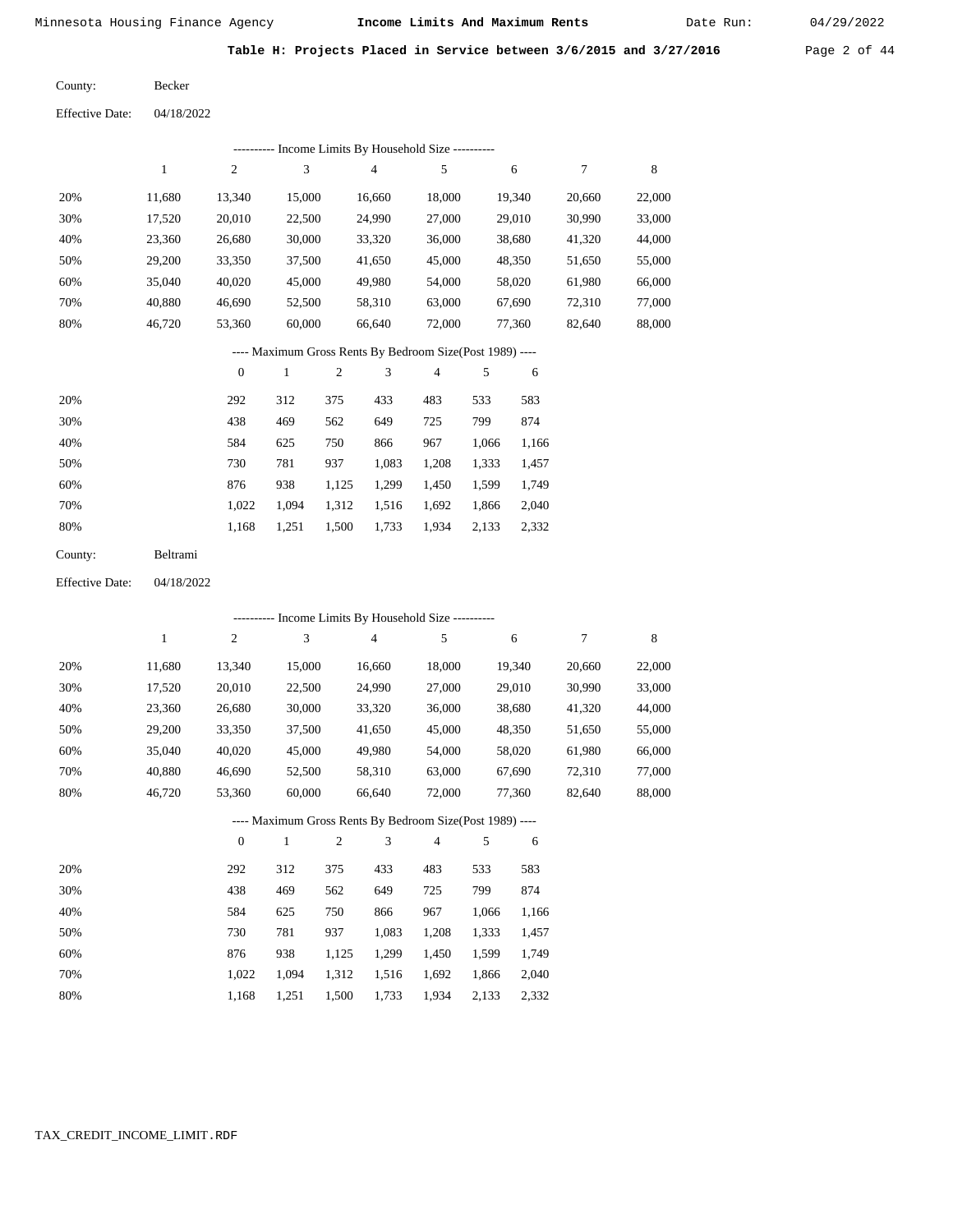Date Run:

Table H: Projects Placed in Service between 3/6/2015 and 3/27/2016 Page 3 of 44

Benton County:

04/18/2022 Effective Date:

| ---------- Income Limits By Household Size ---------- |                                                          |                  |        |                |                |                |       |        |        |        |  |  |  |
|-------------------------------------------------------|----------------------------------------------------------|------------------|--------|----------------|----------------|----------------|-------|--------|--------|--------|--|--|--|
|                                                       | $\mathbf{1}$                                             | $\overline{2}$   | 3      |                | $\overline{4}$ | 5              |       | 6      | 7      | 8      |  |  |  |
| 20%                                                   | 12,380                                                   | 14,140           | 15,900 |                | 17,660         | 19,080         |       | 20,500 | 21,900 | 23,320 |  |  |  |
| 30%                                                   | 18,570                                                   | 21,210           | 23,850 |                | 26,490         | 28,620         |       | 30,750 | 32,850 | 34,980 |  |  |  |
| 40%                                                   | 24,760                                                   | 28,280           | 31,800 |                | 35,320         | 38,160         |       | 41,000 | 43,800 | 46,640 |  |  |  |
| 50%                                                   | 30,950                                                   | 35,350           | 39,750 |                | 44,150         | 47,700         |       | 51,250 | 54,750 | 58,300 |  |  |  |
| 60%                                                   | 37,140                                                   | 42,420           | 47,700 |                | 52,980         | 57,240         |       | 61,500 | 65,700 | 69,960 |  |  |  |
| 70%                                                   | 43,330                                                   | 49,490           | 55,650 |                | 61,810         | 66,780         |       | 71,750 | 76,650 | 81,620 |  |  |  |
| 80%                                                   | 49,520                                                   | 56,560           | 63,600 |                | 70,640         | 76,320         |       | 82,000 | 87,600 | 93,280 |  |  |  |
|                                                       | ---- Maximum Gross Rents By Bedroom Size(Post 1989) ---- |                  |        |                |                |                |       |        |        |        |  |  |  |
|                                                       |                                                          | $\boldsymbol{0}$ | 1      | $\overline{c}$ | 3              | $\overline{4}$ | 5     | 6      |        |        |  |  |  |
| 20%                                                   |                                                          | 309              | 331    | 397            | 459            | 512            | 565   | 618    |        |        |  |  |  |
| 30%                                                   |                                                          | 464              | 497    | 596            | 688            | 768            | 847   | 927    |        |        |  |  |  |
| 40%                                                   |                                                          | 619              | 663    | 795            | 918            | 1,025          | 1,130 | 1,236  |        |        |  |  |  |
| 50%                                                   |                                                          | 773              | 828    | 993            | 1,148          | 1,281          | 1,413 | 1,545  |        |        |  |  |  |
| 60%                                                   |                                                          | 928              | 994    | 1,192          | 1,377          | 1,537          | 1,695 | 1,854  |        |        |  |  |  |
| 70%                                                   |                                                          | 1,083            | 1,160  | 1,391          | 1,607          | 1,793          | 1,978 | 2,163  |        |        |  |  |  |

1,238 1,326 1,590 1,837 2,050 2,261 2,472

| Big Stone |
|-----------|
|           |

80%

80%

04/18/2022 Effective Date:

|     | ---------- Income Limits By Household Size ---------- |                  |              |                |                |                                                          |       |        |        |             |  |  |  |
|-----|-------------------------------------------------------|------------------|--------------|----------------|----------------|----------------------------------------------------------|-------|--------|--------|-------------|--|--|--|
|     | 1                                                     | $\boldsymbol{2}$ | 3            |                | $\overline{4}$ | 5                                                        |       | 6      | 7      | $\,$ 8 $\,$ |  |  |  |
| 20% | 11,680                                                | 13,340           | 15,000       |                | 16,660         | 18,000                                                   |       | 19,340 | 20,660 | 22,000      |  |  |  |
| 30% | 17,520                                                | 20,010           | 22,500       |                | 24,990         | 27,000                                                   |       | 29,010 | 30,990 | 33,000      |  |  |  |
| 40% | 23,360                                                | 26,680           | 30,000       |                | 33,320         | 36,000                                                   |       | 38,680 | 41,320 | 44,000      |  |  |  |
| 50% | 29,200                                                | 33,350           | 37,500       |                | 41,650         | 45,000                                                   |       | 48,350 | 51,650 | 55,000      |  |  |  |
| 60% | 35,040                                                | 40,020           | 45,000       |                | 49,980         | 54,000                                                   |       | 58,020 | 61,980 | 66,000      |  |  |  |
| 70% | 40,880                                                | 46,690           | 52,500       |                | 58,310         | 63,000                                                   |       | 67,690 | 72,310 | 77,000      |  |  |  |
| 80% | 46,720                                                | 53,360           | 60,000       |                | 66,640         | 72,000                                                   |       | 77,360 | 82,640 | 88,000      |  |  |  |
|     |                                                       |                  |              |                |                | ---- Maximum Gross Rents By Bedroom Size(Post 1989) ---- |       |        |        |             |  |  |  |
|     |                                                       | $\overline{0}$   | $\mathbf{1}$ | $\overline{2}$ | 3              | $\overline{4}$                                           | 5     | 6      |        |             |  |  |  |
| 20% |                                                       | 292              | 312          | 375            | 433            | 483                                                      | 533   | 583    |        |             |  |  |  |
| 30% |                                                       | 438              | 469          | 562            | 649            | 725                                                      | 799   | 874    |        |             |  |  |  |
| 40% |                                                       | 584              | 625          | 750            | 866            | 967                                                      | 1,066 | 1,166  |        |             |  |  |  |
| 50% |                                                       | 730              | 781          | 937            | 1,083          | 1,208                                                    | 1,333 | 1,457  |        |             |  |  |  |
| 60% |                                                       | 876              | 938          | 1,125          | 1,299          | 1,450                                                    | 1,599 | 1,749  |        |             |  |  |  |
| 70% |                                                       | 1,022            | 1,094        | 1,312          | 1,516          | 1,692                                                    | 1,866 | 2,040  |        |             |  |  |  |

1,500 1,733

1,934 2,133 2,332

 1,022 1,094 1,168

1,251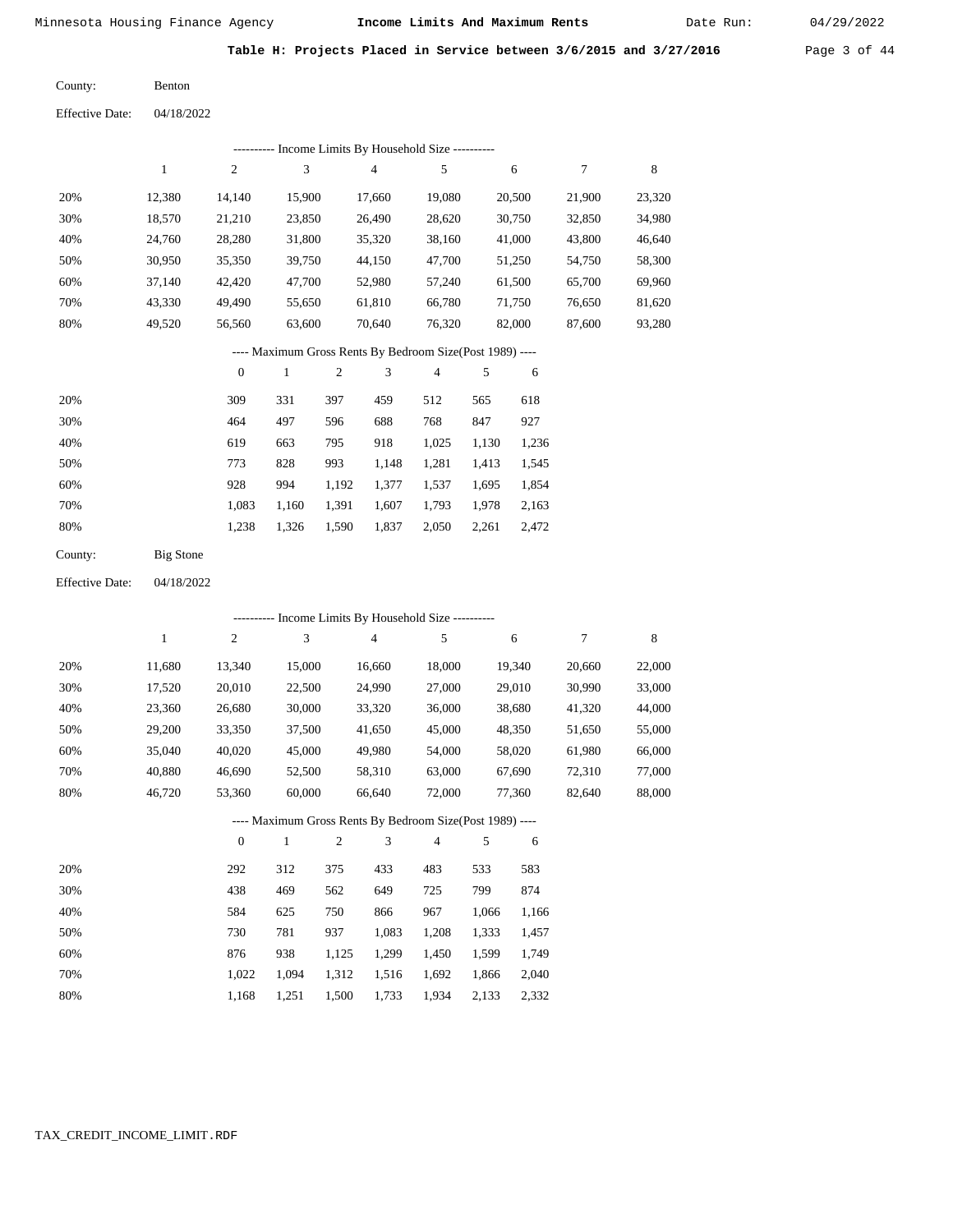04/18/2022

Minnesota Housing Finance Agency **Income Limits And Maximum Rents** 04/29/2022

Date Run:

Table H: Projects Placed in Service between 3/6/2015 and 3/27/2016 Page 4 of 44

Blue Earth County:

Effective Date:

|     | -- Income Limits By Household Size ----------<br>--------- |        |        |                |        |        |        |        |  |  |  |  |  |
|-----|------------------------------------------------------------|--------|--------|----------------|--------|--------|--------|--------|--|--|--|--|--|
|     | 1                                                          | 2      | 3      | $\overline{4}$ | 5      | 6      | 7      | 8      |  |  |  |  |  |
| 20% | 12.600                                                     | 14.400 | 16.200 | 18,000         | 19.440 | 20.880 | 22.320 | 23,760 |  |  |  |  |  |
| 30% | 18.900                                                     | 21.600 | 24,300 | 27,000         | 29.160 | 31,320 | 33,480 | 35,640 |  |  |  |  |  |
| 40% | 25,200                                                     | 28,800 | 32,400 | 36,000         | 38,880 | 41,760 | 44,640 | 47,520 |  |  |  |  |  |
| 50% | 31,500                                                     | 36,000 | 40,500 | 45,000         | 48,600 | 52,200 | 55,800 | 59,400 |  |  |  |  |  |
| 60% | 37,800                                                     | 43.200 | 48,600 | 54,000         | 58,320 | 62,640 | 66,960 | 71,280 |  |  |  |  |  |
| 70% | 44,100                                                     | 50,400 | 56,700 | 63,000         | 68,040 | 73,080 | 78.120 | 83,160 |  |  |  |  |  |
| 80% | 50,400                                                     | 57,600 | 64,800 | 72,000         | 77.760 | 83,520 | 89,280 | 95,040 |  |  |  |  |  |

---- Maximum Gross Rents By Bedroom Size(Post 1989) ----

|     | $\mathbf{0}$ |       | 2     | 3     | 4     | 5     | 6     |
|-----|--------------|-------|-------|-------|-------|-------|-------|
| 20% | 315          | 337   | 405   | 468   | 522   | 576   | 630   |
| 30% | 472          | 506   | 607   | 702   | 783   | 864   | 945   |
| 40% | 630          | 675   | 810   | 936   | 1,044 | 1,152 | 1,260 |
| 50% | 787          | 843   | 1,012 | 1,170 | 1,305 | 1,440 | 1,575 |
| 60% | 945          | 1,012 | 1,215 | 1,404 | 1,566 | 1,728 | 1,890 |
| 70% | 1,102        | 1,181 | 1,417 | 1,638 | 1,827 | 2,016 | 2,205 |
| 80% | 1,260        | 1,350 | 1,620 | 1,872 | 2,088 | 2,304 | 2,520 |
|     |              |       |       |       |       |       |       |

| County: | <b>Brown</b> |
|---------|--------------|
|---------|--------------|

04/18/2022 Effective Date:

|     |        |                  |              |                |                | ---------- Income Limits By Household Size ----------    |       |        |        |        |
|-----|--------|------------------|--------------|----------------|----------------|----------------------------------------------------------|-------|--------|--------|--------|
|     | 1      | $\overline{c}$   | 3            |                | $\overline{4}$ | 5                                                        |       | 6      | 7      | 8      |
| 20% | 12,240 | 13,980           | 15,720       |                | 17,460         | 18,860                                                   |       | 20,260 | 21,660 | 23,060 |
| 30% | 18,360 | 20,970           | 23,580       |                | 26,190         | 28,290                                                   |       | 30,390 | 32,490 | 34,590 |
| 40% | 24,480 | 27,960           | 31,440       |                | 34,920         | 37,720                                                   |       | 40,520 | 43,320 | 46,120 |
| 50% | 30,600 | 34,950           | 39,300       |                | 43,650         | 47,150                                                   |       | 50,650 | 54,150 | 57,650 |
| 60% | 36,720 | 41,940           | 47,160       |                | 52,380         | 56,580                                                   |       | 60,780 | 64,980 | 69,180 |
| 70% | 42,840 | 48,930           | 55,020       |                | 61,110         | 66,010                                                   |       | 70,910 | 75,810 | 80,710 |
| 80% | 48,960 | 55,920           | 62,880       |                | 69,840         | 75,440                                                   |       | 81,040 | 86,640 | 92,240 |
|     |        |                  |              |                |                | ---- Maximum Gross Rents By Bedroom Size(Post 1989) ---- |       |        |        |        |
|     |        | $\boldsymbol{0}$ | $\mathbf{1}$ | $\mathfrak{2}$ | 3              | $\overline{4}$                                           | 5     | 6      |        |        |
| 20% |        | 306              | 327          | 393            | 454            | 506                                                      | 559   | 611    |        |        |
| 30% |        | 459              | 491          | 589            | 681            | 759                                                      | 838   | 916    |        |        |
| 40% |        | 612              | 655          | 786            | 908            | 1,013                                                    | 1,118 | 1,222  |        |        |
| 50% |        | 765              | 819          | 982            | 1,135          | 1,266                                                    | 1,397 | 1,527  |        |        |
| 60% |        | 918              | 983          | 1,179          | 1,362          | 1,519                                                    | 1,677 | 1,833  |        |        |

 1,071 1,224  1,147 1,311  1,375 1,572

 1,589 1,816  1,772 2,026  1,956 2,236  2,138 2,444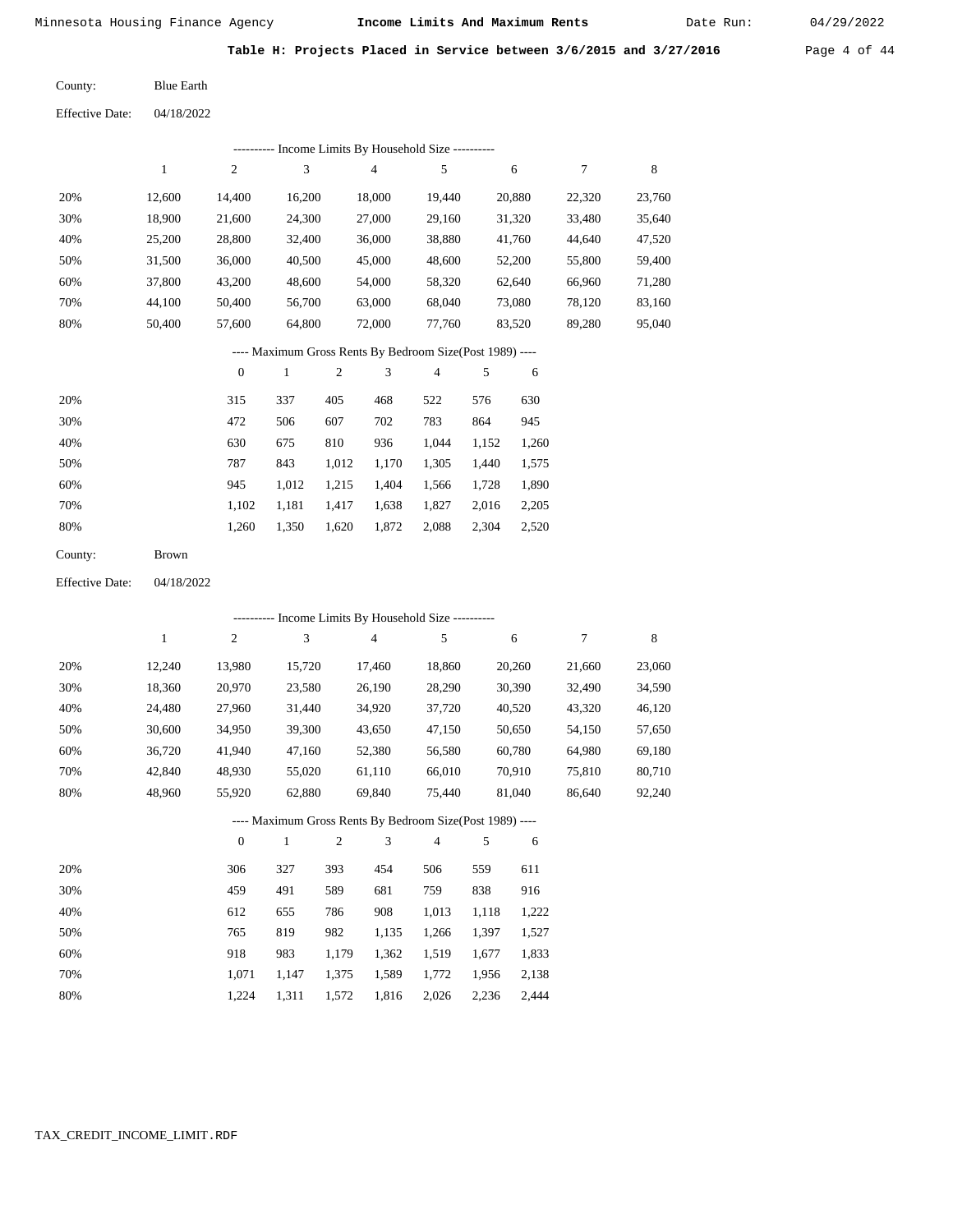Date Run:

Table H: Projects Placed in Service between 3/6/2015 and 3/27/2016 Page 5 of 44

04/18/2022 Carlton County: Effective Date:

|     | ---------- Income Limits By Household Size ---------- |        |        |        |        |        |        |        |  |  |  |  |
|-----|-------------------------------------------------------|--------|--------|--------|--------|--------|--------|--------|--|--|--|--|
|     |                                                       | 2      | 3      | 4      | 5      | 6      |        | 8      |  |  |  |  |
| 20% | 11,960                                                | 13,660 | 15,360 | 17,060 | 18,440 | 19,800 | 21,160 | 22,520 |  |  |  |  |
| 30% | 17,940                                                | 20,490 | 23,040 | 25,590 | 27,660 | 29,700 | 31,740 | 33,780 |  |  |  |  |
| 40% | 23,920                                                | 27,320 | 30,720 | 34,120 | 36,880 | 39,600 | 42,320 | 45,040 |  |  |  |  |
| 50% | 29,900                                                | 34,150 | 38,400 | 42,650 | 46,100 | 49,500 | 52,900 | 56,300 |  |  |  |  |
| 60% | 35,880                                                | 40,980 | 46,080 | 51,180 | 55,320 | 59,400 | 63,480 | 67,560 |  |  |  |  |
| 70% | 41,860                                                | 47,810 | 53,760 | 59,710 | 64.540 | 69.300 | 74,060 | 78,820 |  |  |  |  |
| 80% | 47.840                                                | 54.640 | 61,440 | 68,240 | 73.760 | 79.200 | 84,640 | 90,080 |  |  |  |  |

## ---- Maximum Gross Rents By Bedroom Size(Post 1989) ----

|     | $\mathbf{0}$ |       | $\overline{c}$ | 3     | 4     | 5     | 6     |
|-----|--------------|-------|----------------|-------|-------|-------|-------|
| 20% | 299          | 320   | 384            | 443   | 495   | 546   | 597   |
| 30% | 448          | 480   | 576            | 665   | 742   | 819   | 895   |
| 40% | 598          | 640   | 768            | 887   | 990   | 1,092 | 1,194 |
| 50% | 747          | 800   | 960            | 1,109 | 1,237 | 1,365 | 1,492 |
| 60% | 897          | 960   | 1,152          | 1,331 | 1,485 | 1,638 | 1,791 |
| 70% | 1.046        | 1,120 | 1,344          | 1,553 | 1,732 | 1,911 | 2,089 |
| 80% | 1,196        | 1,281 | 1,536          | 1,775 | 1,980 | 2,184 | 2,388 |
|     |              |       |                |       |       |       |       |

| County: | Carver |
|---------|--------|
|---------|--------|

04/18/2022 Effective Date:

|     | ---------- Income Limits By Household Size ---------- |              |        |                |        |                                                          |       |         |         |         |  |  |  |
|-----|-------------------------------------------------------|--------------|--------|----------------|--------|----------------------------------------------------------|-------|---------|---------|---------|--|--|--|
|     | 1                                                     | 2            | 3      |                | 4      | 5                                                        |       | 6       | 7       | 8       |  |  |  |
| 20% | 16,440                                                | 18,780       | 21,120 |                | 23,460 | 25,340                                                   |       | 27,220  | 29,100  | 30,980  |  |  |  |
| 30% | 24,660                                                | 28,170       | 31,680 |                | 35,190 | 38,010                                                   |       | 40,830  | 43,650  | 46,470  |  |  |  |
| 40% | 32,880                                                | 37,560       | 42,240 |                | 46,920 | 50,680                                                   |       | 54,440  | 58,200  | 61,960  |  |  |  |
| 50% | 41,100                                                | 46,950       | 52,800 |                | 58,650 | 63,350                                                   |       | 68,050  | 72,750  | 77,450  |  |  |  |
| 60% | 49,320                                                | 56,340       | 63,360 |                | 70,380 | 76,020                                                   |       | 81,660  | 87,300  | 92,940  |  |  |  |
| 70% | 57,540                                                | 65,730       | 73,920 |                | 82,110 | 88,690                                                   |       | 95,270  | 101.850 | 108,430 |  |  |  |
| 80% | 65,760                                                | 75,120       | 84,480 |                | 93,840 | 101,360                                                  |       | 108,880 | 116,400 | 123,920 |  |  |  |
|     |                                                       |              |        |                |        | ---- Maximum Gross Rents By Bedroom Size(Post 1989) ---- |       |         |         |         |  |  |  |
|     |                                                       | $\mathbf{0}$ | 1      | $\overline{2}$ | 3      | 4                                                        | 5     | 6       |         |         |  |  |  |
| 20% |                                                       | 411          | 440    | 528            | 610    | 680                                                      | 751   | 821     |         |         |  |  |  |
| 30% |                                                       | 616          | 660    | 792            | 915    | 1,020                                                    | 1,126 | 1,231   |         |         |  |  |  |

| 40% | 822 | 880                                       | 1,056 1,220 1,361 1,502 1,642 |  |  |
|-----|-----|-------------------------------------------|-------------------------------|--|--|
| 50% |     | 1,027 1,100 1,320 1,525 1,701 1,877 2,052 |                               |  |  |
| 60% |     | 1,233 1,320 1,584 1,830 2,041 2,253 2,463 |                               |  |  |
| 70% |     | 1,438 1,540 1,848 2,135 2,381 2,628 2,873 |                               |  |  |
| 80% |     | 1,644 1,761 2,112 2,440 2,722 3,004 3,284 |                               |  |  |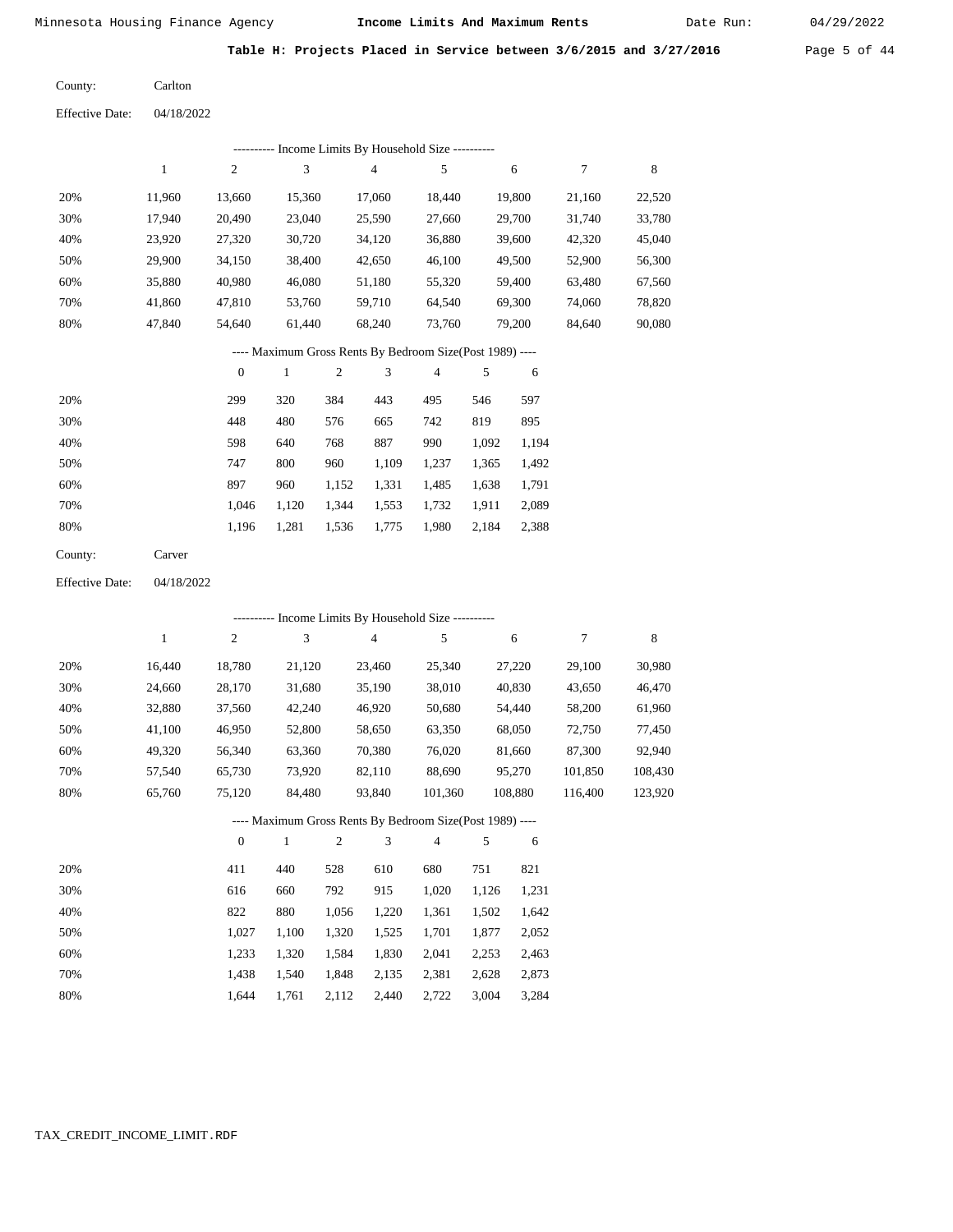Date Run:

Table H: Projects Placed in Service between 3/6/2015 and 3/27/2016 Page 6 of 44

Cass County:

04/18/2022 Effective Date:

|                        |              |                  | --------- Income Limits By Household Size ----------     |                         |                |                |       |        |        |             |
|------------------------|--------------|------------------|----------------------------------------------------------|-------------------------|----------------|----------------|-------|--------|--------|-------------|
|                        | $\mathbf{1}$ | $\sqrt{2}$       | 3                                                        |                         | $\sqrt{4}$     | 5              |       | 6      | $\tau$ | $\,$ 8 $\,$ |
| 20%                    | 11,680       | 13,340           | 15,000                                                   |                         | 16,660         | 18,000         |       | 19,340 | 20,660 | 22,000      |
| 30%                    | 17,520       | 20,010           | 22,500                                                   |                         | 24,990         | 27,000         |       | 29,010 | 30,990 | 33,000      |
| 40%                    | 23,360       | 26,680           | 30,000                                                   |                         | 33,320         | 36,000         |       | 38,680 | 41,320 | 44,000      |
| 50%                    | 29,200       | 33,350           | 37,500                                                   |                         | 41,650         | 45,000         |       | 48,350 | 51,650 | 55,000      |
| 60%                    | 35,040       | 40,020           | 45,000                                                   |                         | 49,980         | 54,000         |       | 58,020 | 61,980 | 66,000      |
| 70%                    | 40,880       | 46,690           | 52,500                                                   |                         | 58,310         | 63,000         |       | 67,690 | 72,310 | 77,000      |
| 80%                    | 46,720       | 53,360           | 60,000                                                   |                         | 66,640         | 72,000         |       | 77,360 | 82,640 | 88,000      |
|                        |              |                  | ---- Maximum Gross Rents By Bedroom Size(Post 1989) ---- |                         |                |                |       |        |        |             |
|                        |              | $\boldsymbol{0}$ | $\mathbf{1}$                                             | $\overline{\mathbf{c}}$ | 3              | $\overline{4}$ | 5     | 6      |        |             |
| 20%                    |              | 292              | 312                                                      | 375                     | 433            | 483            | 533   | 583    |        |             |
| 30%                    |              | 438              | 469                                                      | 562                     | 649            | 725            | 799   | 874    |        |             |
| 40%                    |              | 584              | 625                                                      | 750                     | 866            | 967            | 1,066 | 1,166  |        |             |
| 50%                    |              | 730              | 781                                                      | 937                     | 1,083          | 1,208          | 1,333 | 1,457  |        |             |
| 60%                    |              | 876              | 938                                                      | 1,125                   | 1,299          | 1,450          | 1,599 | 1,749  |        |             |
| 70%                    |              | 1,022            | 1,094                                                    | 1,312                   | 1,516          | 1,692          | 1,866 | 2,040  |        |             |
| 80%                    |              | 1,168            | 1,251                                                    | 1,500                   | 1,733          | 1,934          | 2,133 | 2,332  |        |             |
| County:                | Chippewa     |                  |                                                          |                         |                |                |       |        |        |             |
| <b>Effective Date:</b> | 04/18/2022   |                  |                                                          |                         |                |                |       |        |        |             |
|                        |              |                  | --------- Income Limits By Household Size ---------      |                         |                |                |       |        |        |             |
|                        | $\mathbf{1}$ | $\overline{2}$   | 3                                                        |                         | $\overline{4}$ | 5              |       | 6      | 7      | 8           |
| 20%                    | 11,680       | 13,340           | 15,000                                                   |                         | 16,660         | 18,000         |       | 19,340 | 20,660 | 22,000      |
| 30%                    | 17,520       | 20,010           | 22,500                                                   |                         | 24,990         | 27,000         |       | 29,010 | 30,990 | 33,000      |
| 40%                    | 23,360       | 26,680           | 30,000                                                   |                         | 33,320         | 36,000         |       | 38,680 | 41,320 | 44,000      |
| 50%                    | 29,200       | 33,350           | 37,500                                                   |                         | 41,650         | 45,000         |       | 48,350 | 51,650 | 55,000      |
| 60%                    | 35,040       | 40,020           | 45,000                                                   |                         | 49,980         | 54,000         |       | 58,020 | 61,980 | 66,000      |

# 66,640 ---- Maximum Gross Rents By Bedroom Size(Post 1989) ----

58,310

 63,000 72,000  67,690 77,360  72,310 82,640  77,000 88,000

|     | $\mathbf{0}$ |       | $\overline{2}$ | 3     | 4     | 5     | 6     |
|-----|--------------|-------|----------------|-------|-------|-------|-------|
| 20% | 292          | 312   | 375            | 433   | 483   | 533   | 583   |
| 30% | 438          | 469   | 562            | 649   | 725   | 799   | 874   |
| 40% | 584          | 625   | 750            | 866   | 967   | 1,066 | 1,166 |
| 50% | 730          | 781   | 937            | 1,083 | 1,208 | 1,333 | 1,457 |
| 60% | 876          | 938   | 1,125          | 1,299 | 1,450 | 1,599 | 1,749 |
| 70% | 1.022        | 1.094 | 1,312          | 1,516 | 1,692 | 1,866 | 2,040 |
| 80% | 1,168        | 1,251 | 1,500          | 1,733 | 1,934 | 2,133 | 2,332 |

 52,500 60,000

 70% 80%  40,880 46,720

 46,690 53,360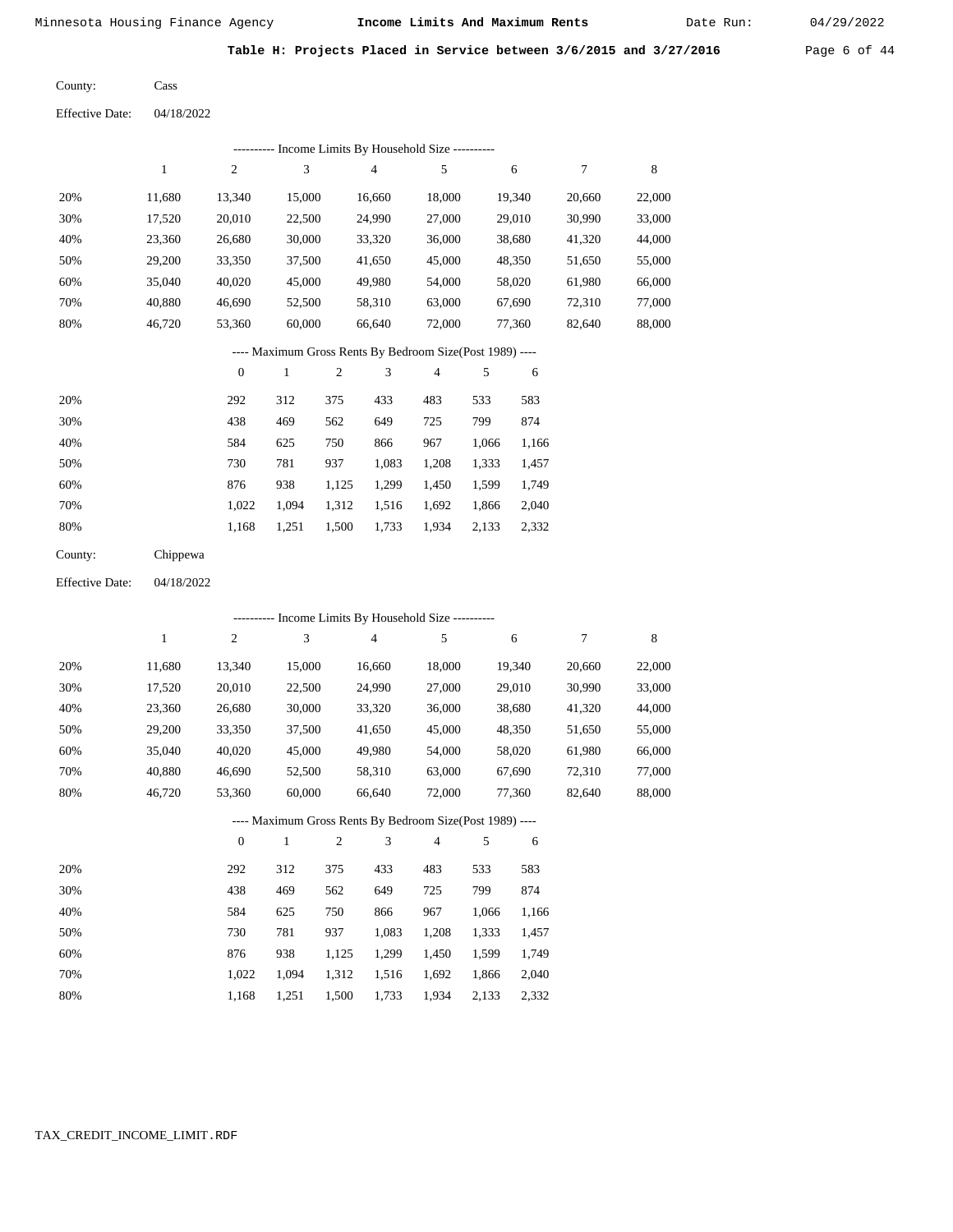Date Run:

Table H: Projects Placed in Service between 3/6/2015 and 3/27/2016 Page 7 of 44

| County: | Chisago |
|---------|---------|
|         |         |

Effective Date: 04/18/2022

|     | ---------- Income Limits By Household Size ---------- |                |            |        |                                                          |                             |         |         |  |  |  |  |  |
|-----|-------------------------------------------------------|----------------|------------|--------|----------------------------------------------------------|-----------------------------|---------|---------|--|--|--|--|--|
|     |                                                       | $\overline{2}$ | 3          | 4      | 5                                                        | 6                           | 7       | 8       |  |  |  |  |  |
| 20% | 16.440                                                | 18.780         | 21,120     | 23,460 | 25,340                                                   | 27,220                      | 29,100  | 30,980  |  |  |  |  |  |
| 30% | 24.660                                                | 28,170         | 31,680     | 35,190 | 38,010                                                   | 40,830                      | 43,650  | 46,470  |  |  |  |  |  |
| 40% | 32,880                                                | 37,560         | 42,240     | 46,920 | 50,680                                                   | 54,440                      | 58,200  | 61,960  |  |  |  |  |  |
| 50% | 41.100                                                | 46,950         | 52,800     | 58,650 | 63,350                                                   | 68,050                      | 72,750  | 77,450  |  |  |  |  |  |
| 60% | 49,320                                                | 56,340         | 63,360     | 70,380 | 76,020                                                   | 81,660                      | 87,300  | 92,940  |  |  |  |  |  |
| 70% | 57,540                                                | 65,730         | 73,920     | 82,110 | 88,690                                                   | 95,270                      | 101,850 | 108,430 |  |  |  |  |  |
| 80% | 65,760                                                | 75,120         | 84,480     | 93,840 | 101,360                                                  | 108,880                     | 116,400 | 123,920 |  |  |  |  |  |
|     |                                                       |                |            |        | ---- Maximum Gross Rents By Bedroom Size(Post 1989) ---- |                             |         |         |  |  |  |  |  |
|     |                                                       |                | $\wedge$ 1 |        |                                                          | $\sim$ $\sim$ $\sim$ $\sim$ |         |         |  |  |  |  |  |

|     | $\mathbf{0}$ |       | $\overline{2}$ | 3     | $\overline{4}$ |       | 6     |
|-----|--------------|-------|----------------|-------|----------------|-------|-------|
| 20% | 411          | 440   | 528            | 610   | 680            | 751   | 821   |
| 30% | 616          | 660   | 792            | 915   | 1,020          | 1,126 | 1,231 |
| 40% | 822          | 880   | 1,056          | 1,220 | 1,361          | 1,502 | 1,642 |
| 50% | 1,027        | 1,100 | 1,320          | 1,525 | 1,701          | 1,877 | 2,052 |
| 60% | 1,233        | 1,320 | 1,584          | 1,830 | 2,041          | 2,253 | 2,463 |
| 70% | 1,438        | 1,540 | 1,848          | 2,135 | 2,381          | 2,628 | 2,873 |
| 80% | 1.644        | 1,761 | 2,112          | 2,440 | 2,722          | 3,004 | 3,284 |
|     |              |       |                |       |                |       |       |

Clay County:

Effective Date: 04/18/2022

|     |        |                |        |                | --------- Income Limits By Household Size ----------     |        |       |        |        |         |
|-----|--------|----------------|--------|----------------|----------------------------------------------------------|--------|-------|--------|--------|---------|
|     | 1      | $\overline{c}$ | 3      |                | 4                                                        | 5      |       | 6      | 7      | 8       |
| 20% | 14,080 | 16,080         | 18,100 |                | 20,100                                                   | 21,720 |       | 23,320 | 24,940 | 26,540  |
| 30% | 21,120 | 24,120         | 27,150 |                | 30,150                                                   | 32,580 |       | 34,980 | 37,410 | 39,810  |
| 40% | 28,160 | 32,160         | 36,200 |                | 40,200                                                   | 43,440 |       | 46,640 | 49,880 | 53,080  |
| 50% | 35,200 | 40,200         | 45,250 |                | 50,250                                                   | 54,300 |       | 58,300 | 62,350 | 66,350  |
| 60% | 42,240 | 48,240         | 54,300 |                | 60,300                                                   | 65,160 |       | 69,960 | 74,820 | 79,620  |
| 70% | 49,280 | 56,280         | 63,350 |                | 70,350                                                   | 76,020 |       | 81,620 | 87,290 | 92,890  |
| 80% | 56,320 | 64,320         | 72,400 |                | 80,400                                                   | 86,880 |       | 93,280 | 99,760 | 106,160 |
|     |        |                |        |                | ---- Maximum Gross Rents By Bedroom Size(Post 1989) ---- |        |       |        |        |         |
|     |        | $\mathbf{0}$   | 1      | $\overline{2}$ | 3                                                        | 4      | 5     | 6      |        |         |
| 20% |        | 352            | 377    | 452            | 522                                                      | 583    | 643   | 703    |        |         |
| 30% |        | 528            | 565    | 678            | 784                                                      | 874    | 965   | 1,055  |        |         |
| 40% |        | 704            | 754    | 905            | 1,045                                                    | 1,166  | 1,287 | 1,407  |        |         |

| 50% | 880 |                                           | 942 1.131 1.306 1.457 1.608 1.758 |  |  |
|-----|-----|-------------------------------------------|-----------------------------------|--|--|
| 60% |     | 1,056 1,131 1,357 1,568 1,749 1,930 2,110 |                                   |  |  |
| 70% |     | 1,232 1,319 1,583 1,829 2,040 2,252 2,462 |                                   |  |  |
| 80% |     | 1,408 1,508 1,810 2,091 2,332 2,574 2,814 |                                   |  |  |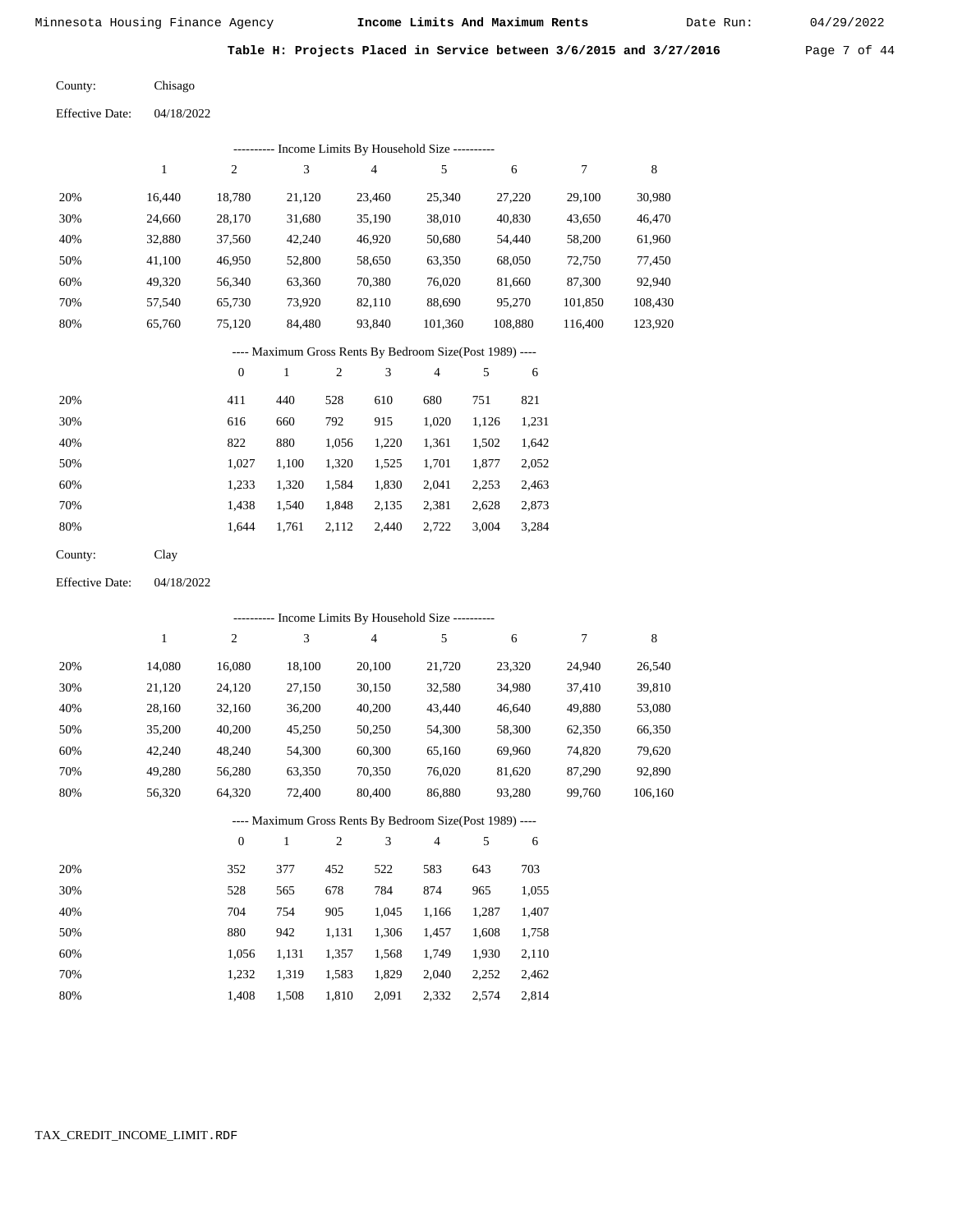Date Run:

Table H: Projects Placed in Service between 3/6/2015 and 3/27/2016 Page 8 of 44

| County: | Clearwater |
|---------|------------|
|         |            |

| <b>Effective Date:</b> | 04/18/2022 |
|------------------------|------------|
|                        |            |

|     | ---------- Income Limits By Household Size ---------- |        |        |        |        |        |        |        |  |  |
|-----|-------------------------------------------------------|--------|--------|--------|--------|--------|--------|--------|--|--|
|     |                                                       | 2      | 3      | 4      | 5      | 6      | 7      | 8      |  |  |
| 20% | 11.680                                                | 13,340 | 15,000 | 16.660 | 18,000 | 19.340 | 20,660 | 22,000 |  |  |
| 30% | 17,520                                                | 20,010 | 22,500 | 24,990 | 27,000 | 29,010 | 30,990 | 33,000 |  |  |
| 40% | 23,360                                                | 26,680 | 30,000 | 33,320 | 36,000 | 38,680 | 41,320 | 44,000 |  |  |
| 50% | 29,200                                                | 33,350 | 37,500 | 41,650 | 45,000 | 48,350 | 51,650 | 55,000 |  |  |
| 60% | 35,040                                                | 40,020 | 45,000 | 49,980 | 54,000 | 58,020 | 61,980 | 66,000 |  |  |
| 70% | 40,880                                                | 46,690 | 52,500 | 58,310 | 63,000 | 67,690 | 72,310 | 77,000 |  |  |
| 80% | 46.720                                                | 53,360 | 60,000 | 66,640 | 72,000 | 77,360 | 82,640 | 88,000 |  |  |

## ---- Maximum Gross Rents By Bedroom Size(Post 1989) ----

|     | $\mathbf{0}$ |       | 2     | 3     | 4     | 5     | 6     |
|-----|--------------|-------|-------|-------|-------|-------|-------|
| 20% | 292          | 312   | 375   | 433   | 483   | 533   | 583   |
| 30% | 438          | 469   | 562   | 649   | 725   | 799   | 874   |
| 40% | 584          | 625   | 750   | 866   | 967   | 1,066 | 1,166 |
| 50% | 730          | 781   | 937   | 1,083 | 1,208 | 1,333 | 1,457 |
| 60% | 876          | 938   | 1,125 | 1,299 | 1,450 | 1,599 | 1,749 |
| 70% | 1.022        | 1.094 | 1,312 | 1,516 | 1,692 | 1,866 | 2,040 |
| 80% | 1,168        | 1,251 | 1,500 | 1,733 | 1,934 | 2,133 | 2,332 |
|     |              |       |       |       |       |       |       |

Cook County:

04/18/2022 Effective Date:

|     |        |                |              |                |                | ---------- Income Limits By Household Size ----------    |       |        |        |             |
|-----|--------|----------------|--------------|----------------|----------------|----------------------------------------------------------|-------|--------|--------|-------------|
|     | 1      | $\overline{c}$ | 3            |                | $\overline{4}$ | 5                                                        |       | 6      | 7      | $\,$ 8 $\,$ |
| 20% | 11,680 | 13,340         | 15,000       |                | 16,660         | 18,000                                                   |       | 19,340 | 20,660 | 22,000      |
| 30% | 17,520 | 20,010         | 22,500       |                | 24,990         | 27,000                                                   |       | 29,010 | 30,990 | 33,000      |
| 40% | 23,360 | 26,680         | 30,000       |                | 33,320         | 36,000                                                   |       | 38,680 | 41,320 | 44,000      |
| 50% | 29,200 | 33,350         | 37,500       |                | 41,650         | 45,000                                                   |       | 48,350 | 51,650 | 55,000      |
| 60% | 35,040 | 40,020         | 45,000       |                | 49,980         | 54,000                                                   |       | 58,020 | 61,980 | 66,000      |
| 70% | 40,880 | 46,690         | 52,500       |                | 58,310         | 63,000                                                   |       | 67,690 | 72,310 | 77,000      |
| 80% | 46,720 | 53,360         | 60,000       |                | 66,640         | 72,000                                                   |       | 77,360 | 82,640 | 88,000      |
|     |        |                |              |                |                | ---- Maximum Gross Rents By Bedroom Size(Post 1989) ---- |       |        |        |             |
|     |        | $\overline{0}$ | $\mathbf{1}$ | $\overline{2}$ | 3              | $\overline{4}$                                           | 5     | 6      |        |             |
| 20% |        | 292            | 312          | 375            | 433            | 483                                                      | 533   | 583    |        |             |
| 30% |        | 438            | 469          | 562            | 649            | 725                                                      | 799   | 874    |        |             |
| 40% |        | 584            | 625          | 750            | 866            | 967                                                      | 1,066 | 1,166  |        |             |
| 50% |        | 730            | 781          | 937            | 1,083          | 1,208                                                    | 1,333 | 1,457  |        |             |
| 60% |        | 876            | 938          | 1,125          | 1,299          | 1,450                                                    | 1,599 | 1,749  |        |             |
| 70% |        | 1,022          | 1,094        | 1,312          | 1,516          | 1,692                                                    | 1,866 | 2,040  |        |             |

1,168

1,251

1,500

1,733

1,934 2,133 2,332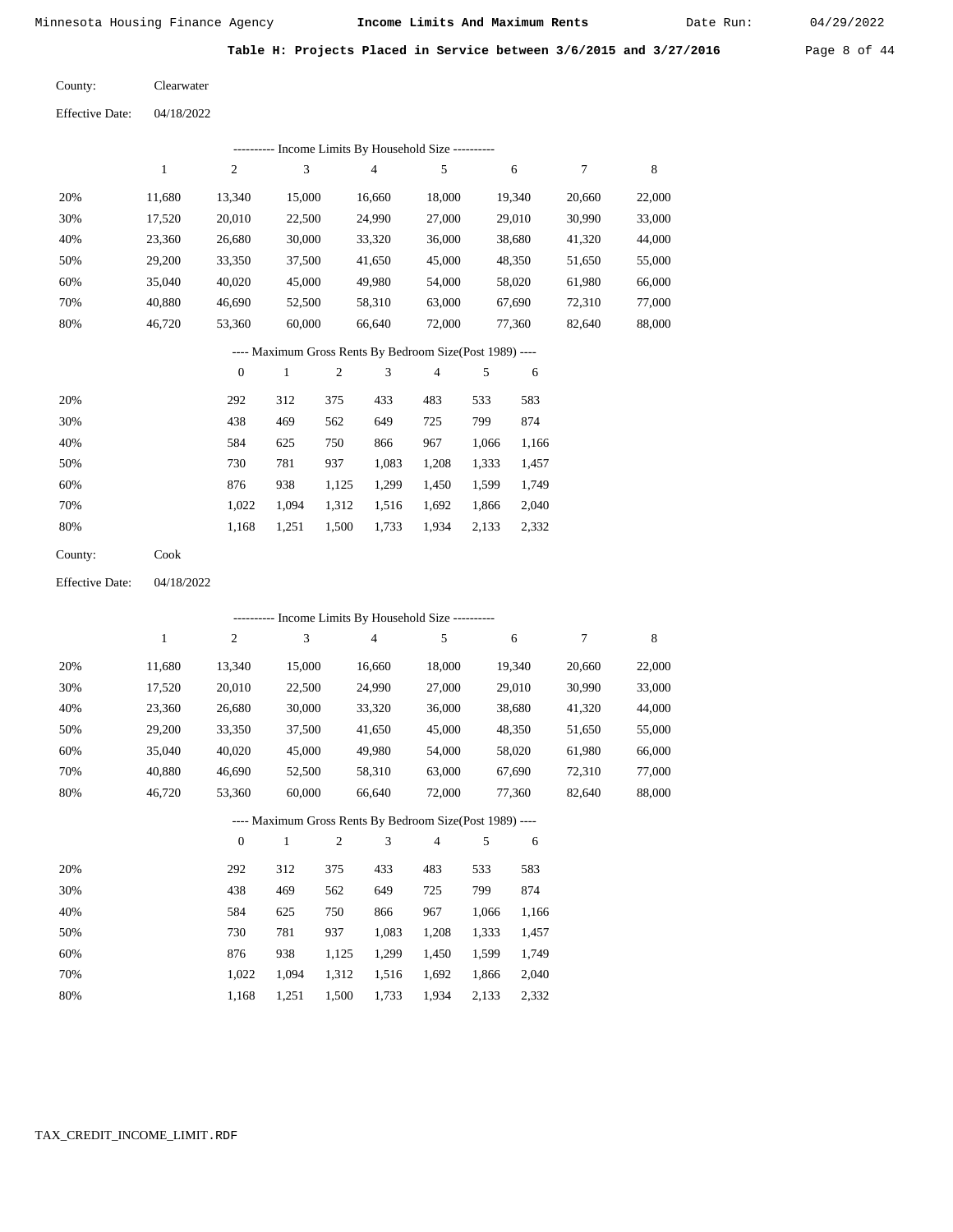Date Run:

Table H: Projects Placed in Service between 3/6/2015 and 3/27/2016 Page 9 of 44

| County: | Cottonwood |
|---------|------------|
|         |            |

| <b>Effective Date:</b> | 04/18/2022 |
|------------------------|------------|
|                        |            |

|     | ---------- Income Limits By Household Size ---------- |        |        |        |        |        |        |        |  |  |
|-----|-------------------------------------------------------|--------|--------|--------|--------|--------|--------|--------|--|--|
|     |                                                       | 2      | 3      | 4      | 5      | 6      | 7      | 8      |  |  |
| 20% | 11.680                                                | 13,340 | 15,000 | 16,660 | 18,000 | 19,340 | 20,660 | 22,000 |  |  |
| 30% | 17,520                                                | 20,010 | 22,500 | 24,990 | 27,000 | 29,010 | 30,990 | 33,000 |  |  |
| 40% | 23,360                                                | 26,680 | 30,000 | 33,320 | 36,000 | 38,680 | 41,320 | 44,000 |  |  |
| 50% | 29,200                                                | 33,350 | 37,500 | 41,650 | 45,000 | 48,350 | 51,650 | 55,000 |  |  |
| 60% | 35,040                                                | 40,020 | 45,000 | 49,980 | 54,000 | 58,020 | 61,980 | 66,000 |  |  |
| 70% | 40.880                                                | 46,690 | 52,500 | 58,310 | 63,000 | 67,690 | 72,310 | 77,000 |  |  |
| 80% | 46.720                                                | 53,360 | 60,000 | 66,640 | 72,000 | 77,360 | 82,640 | 88,000 |  |  |

#### ---- Maximum Gross Rents By Bedroom Size(Post 1989) ----

|     | $\mathbf{0}$ |       | $\overline{c}$ | 3     | $\overline{4}$ | 5     | 6     |
|-----|--------------|-------|----------------|-------|----------------|-------|-------|
| 20% | 292          | 312   | 375            | 433   | 483            | 533   | 583   |
| 30% | 438          | 469   | 562            | 649   | 725            | 799   | 874   |
| 40% | 584          | 625   | 750            | 866   | 967            | 1,066 | 1,166 |
| 50% | 730          | 781   | 937            | 1,083 | 1,208          | 1,333 | 1,457 |
| 60% | 876          | 938   | 1,125          | 1,299 | 1,450          | 1,599 | 1,749 |
| 70% | 1.022        | 1.094 | 1,312          | 1,516 | 1,692          | 1,866 | 2,040 |
| 80% | 1,168        | 1,251 | 1,500          | 1,733 | 1,934          | 2,133 | 2,332 |
|     |              |       |                |       |                |       |       |

| County: | Crow Wing |
|---------|-----------|
|---------|-----------|

04/18/2022 Effective Date:

|     | ---------- Income Limits By Household Size ---------- |                |        |                |                                                          |                |       |        |        |        |  |
|-----|-------------------------------------------------------|----------------|--------|----------------|----------------------------------------------------------|----------------|-------|--------|--------|--------|--|
|     | $\mathbf{1}$                                          | $\overline{c}$ | 3      |                | $\overline{4}$                                           | 5              |       | 6      | 7      | 8      |  |
| 20% | 11,680                                                | 13,340         | 15,000 |                | 16,660                                                   | 18,000         |       | 19,340 | 20,660 | 22,000 |  |
| 30% | 17,520                                                | 20,010         | 22,500 |                | 24,990                                                   | 27,000         |       | 29,010 | 30,990 | 33,000 |  |
| 40% | 23,360                                                | 26,680         | 30,000 |                | 33,320                                                   | 36,000         |       | 38,680 | 41,320 | 44,000 |  |
| 50% | 29,200                                                | 33,350         | 37,500 |                | 41,650                                                   | 45,000         |       | 48,350 | 51,650 | 55,000 |  |
| 60% | 35,040                                                | 40,020         | 45,000 |                | 49,980                                                   | 54,000         |       | 58,020 | 61,980 | 66,000 |  |
| 70% | 40,880                                                | 46,690         | 52,500 |                | 58,310                                                   | 63,000         |       | 67,690 | 72,310 | 77,000 |  |
| 80% | 46,720                                                | 53,360         | 60,000 |                | 66,640                                                   | 72,000         |       | 77,360 | 82,640 | 88,000 |  |
|     |                                                       |                |        |                | ---- Maximum Gross Rents By Bedroom Size(Post 1989) ---- |                |       |        |        |        |  |
|     |                                                       | $\mathbf{0}$   | 1      | $\mathfrak{2}$ | 3                                                        | $\overline{4}$ | 5     | 6      |        |        |  |
| 20% |                                                       | 292            | 312    | 375            | 433                                                      | 483            | 533   | 583    |        |        |  |
| 30% |                                                       | 438            | 469    | 562            | 649                                                      | 725            | 799   | 874    |        |        |  |
| 40% |                                                       | 584            | 625    | 750            | 866                                                      | 967            | 1,066 | 1,166  |        |        |  |
| 50% |                                                       | 730            | 781    | 937            | 1,083                                                    | 1,208          | 1,333 | 1,457  |        |        |  |
| 60% |                                                       | 876            | 938    | 1,125          | 1,299                                                    | 1,450          | 1,599 | 1,749  |        |        |  |

 1,022 1,168  1,094 1,251  1,312 1,500

 1,516 1,733

 1,692 1,934  1,866 2,133  2,040 2,332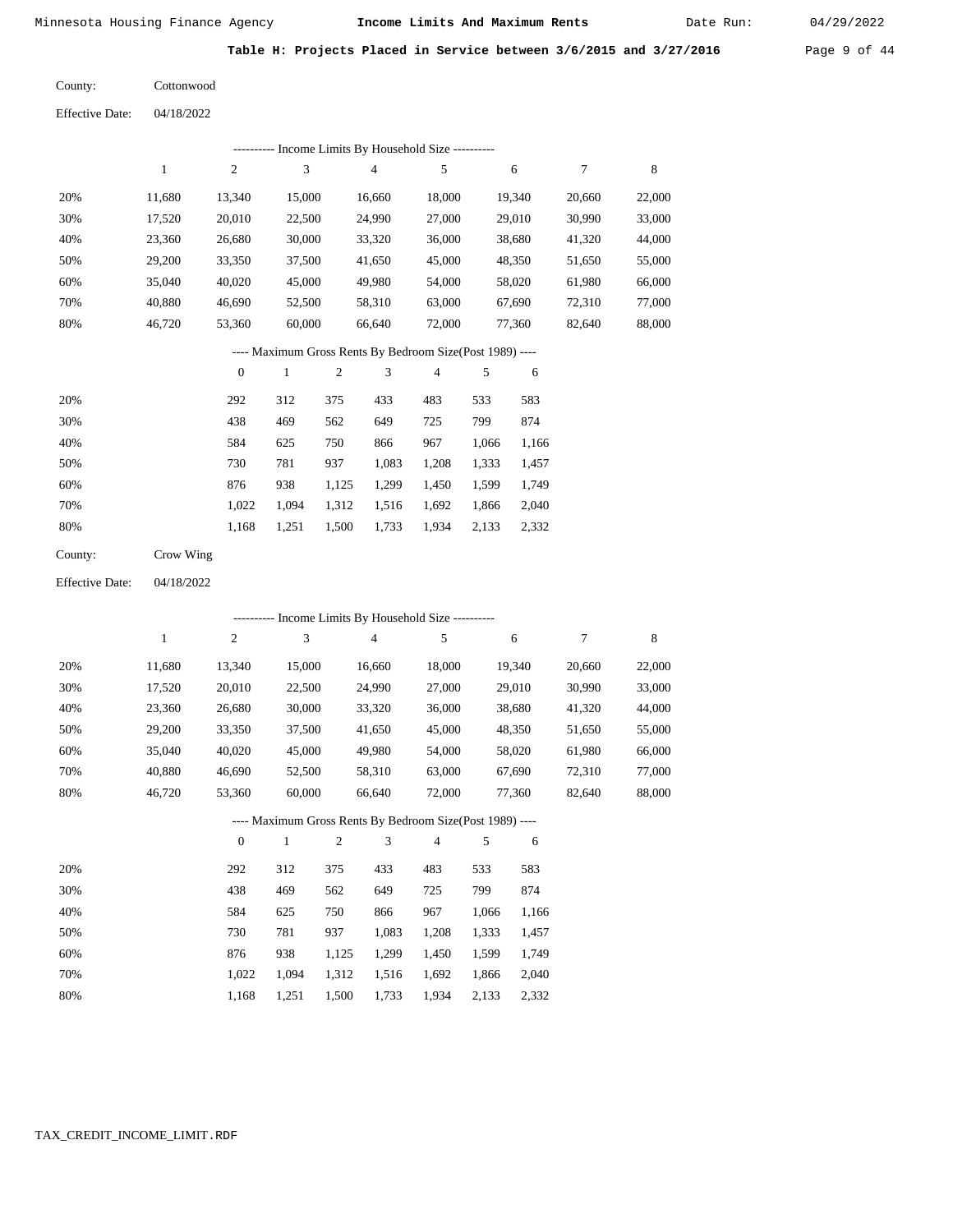Date Run:

Table H: Projects Placed in Service between 3/6/2015 and 3/27/2016 Page 10 of 44

Dakota County:

04/18/2022 Effective Date:

|     | Income Limits By Household Size - |        |        |        |         |         |         |         |  |  |  |  |
|-----|-----------------------------------|--------|--------|--------|---------|---------|---------|---------|--|--|--|--|
|     |                                   | 2      | 3      | 4      | 5       | 6       | 7       | 8       |  |  |  |  |
| 20% | 16.440                            | 18,780 | 21,120 | 23,460 | 25,340  | 27,220  | 29,100  | 30,980  |  |  |  |  |
| 30% | 24,660                            | 28,170 | 31,680 | 35,190 | 38,010  | 40,830  | 43,650  | 46,470  |  |  |  |  |
| 40% | 32,880                            | 37,560 | 42,240 | 46,920 | 50,680  | 54,440  | 58,200  | 61,960  |  |  |  |  |
| 50% | 41.100                            | 46,950 | 52,800 | 58,650 | 63,350  | 68,050  | 72,750  | 77,450  |  |  |  |  |
| 60% | 49,320                            | 56,340 | 63,360 | 70,380 | 76,020  | 81,660  | 87,300  | 92,940  |  |  |  |  |
| 70% | 57,540                            | 65,730 | 73,920 | 82,110 | 88,690  | 95,270  | 101,850 | 108,430 |  |  |  |  |
| 80% | 65,760                            | 75,120 | 84,480 | 93,840 | 101,360 | 108,880 | 116,400 | 123,920 |  |  |  |  |
|     |                                   |        |        |        |         |         |         |         |  |  |  |  |

#### ---- Maximum Gross Rents By Bedroom Size(Post 1989) ----

|     | $\mathbf{0}$ |       | $\overline{c}$ | 3     | 4     | 5     | 6     |
|-----|--------------|-------|----------------|-------|-------|-------|-------|
| 20% | 411          | 440   | 528            | 610   | 680   | 751   | 821   |
| 30% | 616          | 660   | 792            | 915   | 1,020 | 1,126 | 1,231 |
| 40% | 822          | 880   | 1,056          | 1,220 | 1,361 | 1,502 | 1,642 |
| 50% | 1,027        | 1,100 | 1,320          | 1,525 | 1,701 | 1,877 | 2,052 |
| 60% | 1,233        | 1,320 | 1,584          | 1,830 | 2,041 | 2,253 | 2,463 |
| 70% | 1,438        | 1,540 | 1,848          | 2,135 | 2,381 | 2,628 | 2,873 |
| 80% | 1,644        | 1,761 | 2,112          | 2,440 | 2,722 | 3,004 | 3,284 |
|     |              |       |                |       |       |       |       |

| County: | Dodge |
|---------|-------|
|---------|-------|

04/18/2022 Effective Date:

|     |        |                | --------- Income Limits By Household Size ----------     |                |                |        |       |         |         |         |
|-----|--------|----------------|----------------------------------------------------------|----------------|----------------|--------|-------|---------|---------|---------|
|     | 1      | $\overline{c}$ | 3                                                        |                | $\overline{4}$ | 5      |       | 6       | 7       | 8       |
| 20% | 15,620 | 17,840         | 20,080                                                   |                | 22,300         | 24,100 |       | 25,880  | 27,660  | 29,440  |
| 30% | 23,430 | 26,760         | 30,120                                                   |                | 33,450         | 36,150 |       | 38,820  | 41,490  | 44,160  |
| 40% | 31,240 | 35,680         | 40,160                                                   |                | 44,600         | 48,200 |       | 51,760  | 55,320  | 58,880  |
| 50% | 39,050 | 44,600         | 50,200                                                   |                | 55,750         | 60,250 |       | 64,700  | 69,150  | 73,600  |
| 60% | 46,860 | 53,520         | 60,240                                                   |                | 66,900         | 72,300 |       | 77,640  | 82,980  | 88,320  |
| 70% | 54,670 | 62,440         | 70,280                                                   |                | 78,050         | 84,350 |       | 90,580  | 96,810  | 103,040 |
| 80% | 62,480 | 71,360         | 80,320                                                   |                | 89,200         | 96,400 |       | 103,520 | 110,640 | 117,760 |
|     |        |                | ---- Maximum Gross Rents By Bedroom Size(Post 1989) ---- |                |                |        |       |         |         |         |
|     |        | $\theta$       | 1                                                        | $\overline{2}$ | 3              | 4      | 5     | 6       |         |         |
| 20% |        | 390            | 418                                                      | 502            | 580            | 647    | 713   | 780     |         |         |
| 30% |        | 585            | 627                                                      | 753            | 870            | 970    | 1,070 | 1,170   |         |         |
| 40% |        | 781            | 836                                                      | 1,004          | 1,160          | 1,294  | 1,427 | 1,561   |         |         |
| 50% |        | 976            | 1,045                                                    | 1,255          | 1,450          | 1,617  | 1,784 | 1,951   |         |         |

| 60% |  | $1,171$ $1,254$ $1,506$ $1,740$ $1,941$ $2,141$ $2,341$ |  |  |
|-----|--|---------------------------------------------------------|--|--|
| 70% |  | 1,366 1,463 1,757 2,030 2,264 2,498 2,731               |  |  |
| 80% |  | 1,562 1,673 2,008 2,320 2,588 2,855 3,122               |  |  |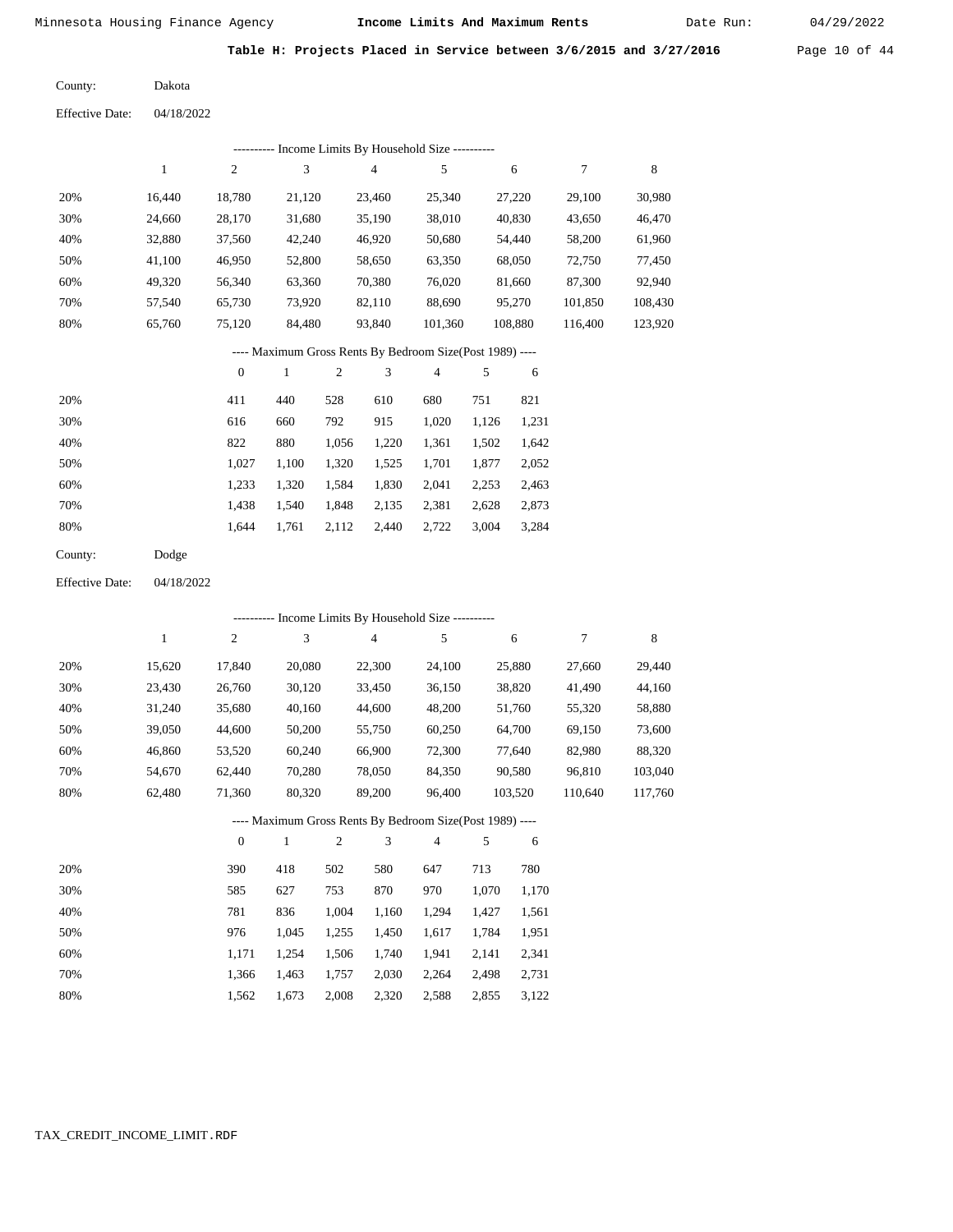Date Run:

Table H: Projects Placed in Service between 3/6/2015 and 3/27/2016 Page 11 of 44

Douglas County:

04/18/2022 Effective Date:

|     |        |              | --------- Income Limits By Household Size ----------     |                |         |                |       |        |        |        |
|-----|--------|--------------|----------------------------------------------------------|----------------|---------|----------------|-------|--------|--------|--------|
|     | 1      | $\mathbf{2}$ | 3                                                        |                | 4       | 5              |       | 6      | 7      | 8      |
| 20% | 12,420 | 14,200       | 15,980                                                   |                | 17,740  | 19,160         |       | 20,580 | 22,000 | 23,420 |
| 30% | 18,630 | 21,300       | 23,970                                                   |                | 26,610  | 28,740         |       | 30,870 | 33,000 | 35,130 |
| 40% | 24,840 | 28,400       | 31,960                                                   |                | 35,480  | 38,320         |       | 41,160 | 44,000 | 46,840 |
| 50% | 31,050 | 35,500       | 39,950                                                   |                | 44,350  | 47,900         |       | 51,450 | 55,000 | 58,550 |
| 60% | 37,260 | 42,600       | 47,940                                                   |                | 53,220  | 57,480         |       | 61,740 | 66,000 | 70,260 |
| 70% | 43,470 | 49,700       | 55,930                                                   |                | 62,090  | 67,060         |       | 72,030 | 77,000 | 81,970 |
| 80% | 49,680 | 56,800       | 63,920                                                   |                | 70,960  | 76,640         |       | 82,320 | 88,000 | 93,680 |
|     |        |              | ---- Maximum Gross Rents By Bedroom Size(Post 1989) ---- |                |         |                |       |        |        |        |
|     |        | $\mathbf{0}$ | 1                                                        | $\overline{2}$ | 3       | $\overline{4}$ | 5     | 6      |        |        |
| 20% |        | 310          | 332                                                      | 399            | 461     | 514            | 567   | 620    |        |        |
| 30% |        | 465          | 499                                                      | 599            | 691     | 771            | 851   | 931    |        |        |
| 40% |        | 621          | 665                                                      | 799            | 922     | 1,029          | 1,135 | 1,241  |        |        |
| 50% |        | 776          | 831                                                      | 998            | 1 1 5 3 | 1 286          | 1419  | 1.552  |        |        |

| 50% |     | 831 |                                           |  | 998 1,153 1,286 1,419 1,552 |  |
|-----|-----|-----|-------------------------------------------|--|-----------------------------|--|
| 60% | 931 |     | 998 1,198 1,383 1,543 1,703 1,862         |  |                             |  |
| 70% |     |     | 1,086 1,164 1,398 1,614 1,800 1,987 2,173 |  |                             |  |
| 80% |     |     | 1,242 1,331 1,598 1,845 2,058 2,271 2,483 |  |                             |  |
|     |     |     |                                           |  |                             |  |

| County: | Faribault |
|---------|-----------|
|---------|-----------|

04/18/2022 Effective Date:

|     |        |                  |              |                |        | ---------- Income Limits By Household Size ----------    |       |        |        |             |
|-----|--------|------------------|--------------|----------------|--------|----------------------------------------------------------|-------|--------|--------|-------------|
|     | 1      | $\boldsymbol{2}$ | 3            |                | 4      | 5                                                        |       | 6      | 7      | $\,$ 8 $\,$ |
| 20% | 11,680 | 13,340           | 15,000       |                | 16,660 | 18,000                                                   |       | 19,340 | 20,660 | 22,000      |
| 30% | 17,520 | 20,010           | 22,500       |                | 24,990 | 27,000                                                   |       | 29,010 | 30,990 | 33,000      |
| 40% | 23,360 | 26,680           | 30,000       |                | 33,320 | 36,000                                                   |       | 38,680 | 41,320 | 44,000      |
| 50% | 29,200 | 33,350           | 37,500       |                | 41,650 | 45,000                                                   |       | 48,350 | 51,650 | 55,000      |
| 60% | 35,040 | 40,020           | 45,000       |                | 49,980 | 54,000                                                   |       | 58,020 | 61,980 | 66,000      |
| 70% | 40,880 | 46,690           | 52,500       |                | 58,310 | 63,000                                                   |       | 67,690 | 72,310 | 77,000      |
| 80% | 46,720 | 53,360           | 60,000       |                | 66,640 | 72,000                                                   |       | 77,360 | 82,640 | 88,000      |
|     |        |                  |              |                |        | ---- Maximum Gross Rents By Bedroom Size(Post 1989) ---- |       |        |        |             |
|     |        | $\overline{0}$   | $\mathbf{1}$ | $\overline{2}$ | 3      | $\overline{4}$                                           | 5     | 6      |        |             |
| 20% |        | 292              | 312          | 375            | 433    | 483                                                      | 533   | 583    |        |             |
| 30% |        | 438              | 469          | 562            | 649    | 725                                                      | 799   | 874    |        |             |
| 40% |        | 584              | 625          | 750            | 866    | 967                                                      | 1,066 | 1,166  |        |             |
| 50% |        | 730              | 781          | 937            | 1,083  | 1,208                                                    | 1,333 | 1,457  |        |             |
| 60% |        | 876              | 938          | 1,125          | 1,299  | 1,450                                                    | 1,599 | 1,749  |        |             |
| 70% |        | 1,022            | 1,094        | 1,312          | 1,516  | 1,692                                                    | 1,866 | 2,040  |        |             |

1,500 1,733 1,934 2,133 2,332

1,168

1,251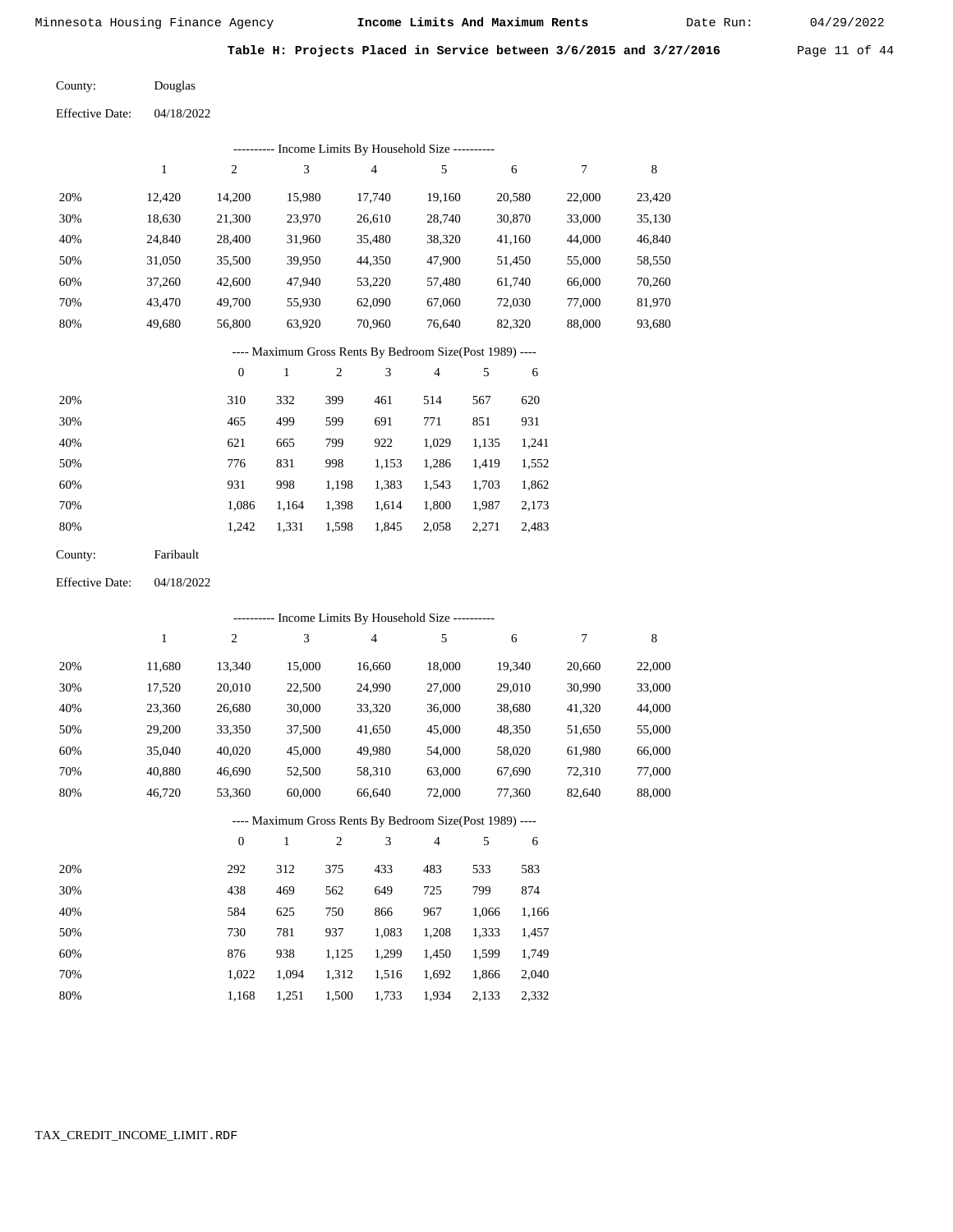Date Run:

Table H: Projects Placed in Service between 3/6/2015 and 3/27/2016 Page 12 of 44

Fillmore County:

04/18/2022 Effective Date:

|     | ---------- Income Limits By Household Size ---------- |                |        |                                                          |                |        |        |        |  |  |  |  |
|-----|-------------------------------------------------------|----------------|--------|----------------------------------------------------------|----------------|--------|--------|--------|--|--|--|--|
|     | 1                                                     | $\overline{2}$ | 3      | $\overline{4}$                                           | 5              | 6      | 7      | 8      |  |  |  |  |
| 20% | 12.160                                                | 13.900         | 15,640 | 17.360                                                   | 18,760         | 20.140 | 21,540 | 22,920 |  |  |  |  |
| 30% | 18,240                                                | 20,850         | 23,460 | 26,040                                                   | 28,140         | 30,210 | 32,310 | 34,380 |  |  |  |  |
| 40% | 24,320                                                | 27,800         | 31,280 | 34,720                                                   | 37,520         | 40,280 | 43,080 | 45,840 |  |  |  |  |
| 50% | 30,400                                                | 34,750         | 39,100 | 43,400                                                   | 46,900         | 50,350 | 53,850 | 57,300 |  |  |  |  |
| 60% | 36.480                                                | 41,700         | 46.920 | 52,080                                                   | 56,280         | 60,420 | 64,620 | 68,760 |  |  |  |  |
| 70% | 42,560                                                | 48,650         | 54,740 | 60,760                                                   | 65,660         | 70,490 | 75,390 | 80,220 |  |  |  |  |
| 80% | 48.640                                                | 55,600         | 62,560 | 69.440                                                   | 75,040         | 80.560 | 86,160 | 91,680 |  |  |  |  |
|     |                                                       |                |        | ---- Maximum Gross Rents By Bedroom Size(Post 1989) ---- |                |        |        |        |  |  |  |  |
|     |                                                       | $\mathbf{0}$   |        | 2<br>3                                                   | $\overline{4}$ | 5<br>6 |        |        |  |  |  |  |

| 20% | 304   | 325   | 391   | 451   | 503   | 555   | 607   |
|-----|-------|-------|-------|-------|-------|-------|-------|
| 30% | 456   | 488   | 586   | 677   | 755   | 833   | 911   |
| 40% | 608   | 651   | 782   | 903   | 1.007 | 1.111 | 1,215 |
| 50% | 760   | 814   | 977   | 1.128 | 1.258 | 1,389 | 1,519 |
| 60% | 912   | 977   | 1,173 | 1,354 | 1,510 | 1,667 | 1,822 |
| 70% | 1.064 | 1.140 | 1,368 | 1,580 | 1,762 | 1,945 | 2,126 |
| 80% | 1.216 | 1,303 | 1,564 | 1,806 | 2,014 | 2,223 | 2,430 |
|     |       |       |       |       |       |       |       |

| County: | Freeborn |
|---------|----------|
|---------|----------|

04/18/2022 Effective Date:

|     |              |                |              |       |                | ---------- Income Limits By Household Size ----------    |       |        |        |        |
|-----|--------------|----------------|--------------|-------|----------------|----------------------------------------------------------|-------|--------|--------|--------|
|     | $\mathbf{1}$ | $\mathfrak{2}$ | 3            |       | $\overline{4}$ | 5                                                        |       | 6      | 7      | 8      |
| 20% | 11,680       | 13,340         | 15,000       |       | 16,660         | 18,000                                                   |       | 19,340 | 20,660 | 22,000 |
| 30% | 17,520       | 20,010         | 22,500       |       | 24,990         | 27,000                                                   |       | 29,010 | 30,990 | 33,000 |
| 40% | 23,360       | 26,680         | 30,000       |       | 33,320         | 36,000                                                   |       | 38,680 | 41,320 | 44,000 |
| 50% | 29,200       | 33,350         | 37,500       |       | 41,650         | 45,000                                                   |       | 48,350 | 51,650 | 55,000 |
| 60% | 35,040       | 40,020         | 45,000       |       | 49,980         | 54,000                                                   |       | 58,020 | 61,980 | 66,000 |
| 70% | 40,880       | 46,690         | 52,500       |       | 58,310         | 63,000                                                   |       | 67,690 | 72,310 | 77,000 |
| 80% | 46,720       | 53,360         | 60,000       |       | 66,640         | 72,000                                                   |       | 77,360 | 82,640 | 88,000 |
|     |              |                |              |       |                | ---- Maximum Gross Rents By Bedroom Size(Post 1989) ---- |       |        |        |        |
|     |              | $\overline{0}$ | $\mathbf{1}$ | 2     | 3              | $\overline{4}$                                           | 5     | 6      |        |        |
| 20% |              | 292            | 312          | 375   | 433            | 483                                                      | 533   | 583    |        |        |
| 30% |              | 438            | 469          | 562   | 649            | 725                                                      | 799   | 874    |        |        |
| 40% |              | 584            | 625          | 750   | 866            | 967                                                      | 1,066 | 1,166  |        |        |
| 50% |              | 730            | 781          | 937   | 1,083          | 1,208                                                    | 1,333 | 1,457  |        |        |
| 60% |              | 876            | 938          | 1,125 | 1,299          | 1,450                                                    | 1,599 | 1,749  |        |        |
| 70% |              | 1,022          | 1,094        | 1,312 | 1,516          | 1,692                                                    | 1,866 | 2,040  |        |        |

 1,022 1,094 1,312 1,516 1,692 1,866 2,040 1,168 1,251 1,500 1,733 1,934 2,133 2,332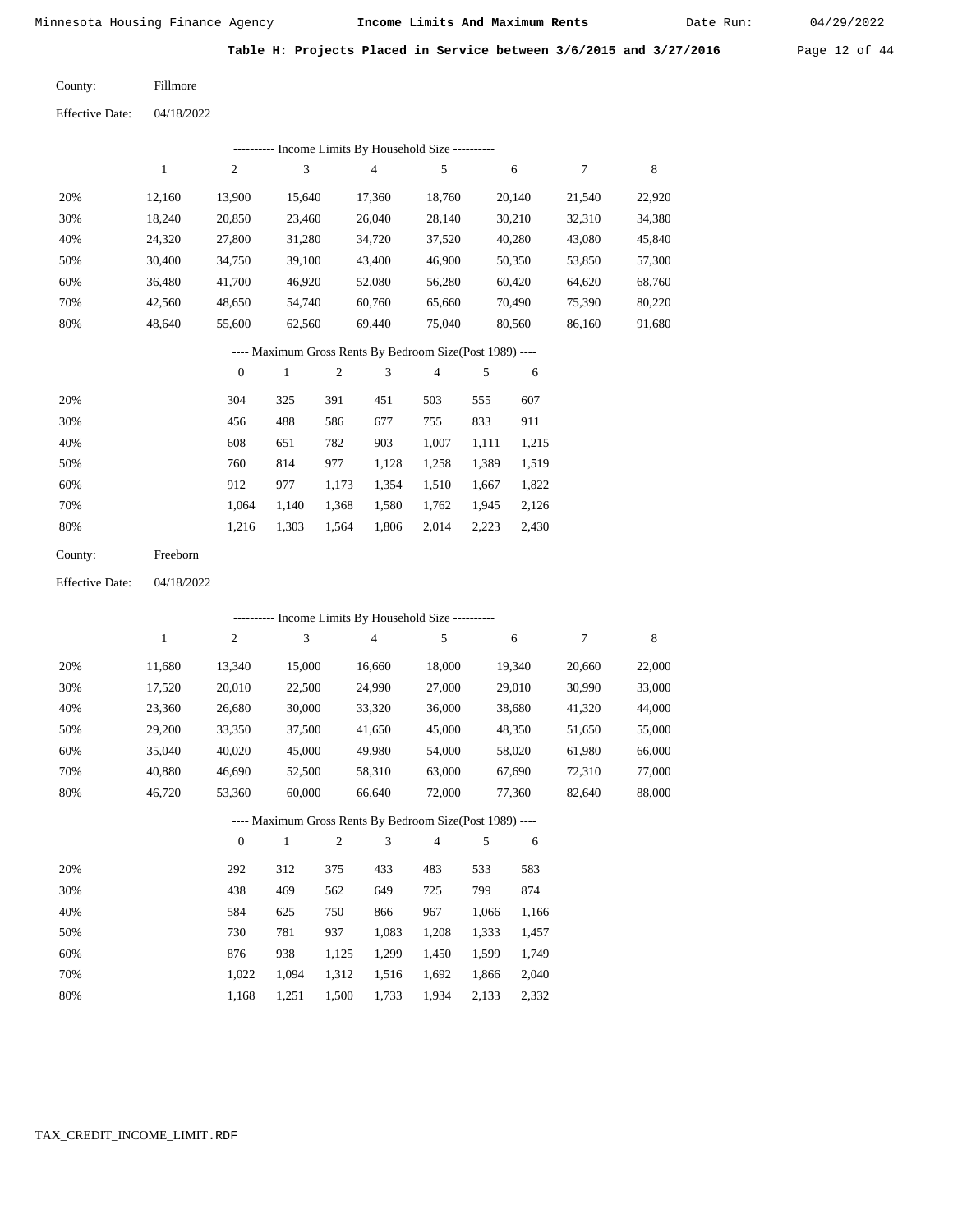Date Run:

Table H: Projects Placed in Service between 3/6/2015 and 3/27/2016 Page 13 of 44

Goodhue County:

04/18/2022 Effective Date:

|     |        |                  |        |       | ---------- Income Limits By Household Size ----------    |        |       |        |        |         |
|-----|--------|------------------|--------|-------|----------------------------------------------------------|--------|-------|--------|--------|---------|
|     | 1      | $\mathfrak{2}$   | 3      |       | 4                                                        | 5      |       | 6      | 7      | 8       |
| 20% | 13,560 | 15,500           | 17,440 |       | 19,360                                                   | 20,920 |       | 22,460 | 24,020 | 25,560  |
| 30% | 20,340 | 23,250           | 26,160 |       | 29,040                                                   | 31,380 |       | 33,690 | 36,030 | 38,340  |
| 40% | 27,120 | 31,000           | 34,880 |       | 38,720                                                   | 41,840 |       | 44,920 | 48,040 | 51,120  |
| 50% | 33,900 | 38,750           | 43,600 |       | 48,400                                                   | 52,300 |       | 56,150 | 60,050 | 63,900  |
| 60% | 40,680 | 46,500           | 52,320 |       | 58,080                                                   | 62,760 |       | 67,380 | 72,060 | 76,680  |
| 70% | 47,460 | 54,250           | 61,040 |       | 67,760                                                   | 73,220 |       | 78,610 | 84,070 | 89,460  |
| 80% | 54,240 | 62,000           | 69,760 |       | 77,440                                                   | 83,680 |       | 89,840 | 96,080 | 102,240 |
|     |        |                  |        |       | ---- Maximum Gross Rents By Bedroom Size(Post 1989) ---- |        |       |        |        |         |
|     |        | $\boldsymbol{0}$ | 1      | 2     | 3                                                        | 4      | 5     | 6      |        |         |
| 20% |        | 339              | 363    | 436   | 503                                                      | 561    | 619   | 677    |        |         |
| 30% |        | 508              | 544    | 654   | 755                                                      | 842    | 929   | 1,016  |        |         |
| 40% |        | 678              | 726    | 872   | 1,007                                                    | 1,123  | 1,239 | 1,355  |        |         |
| 50% |        | 847              | 908    | 1,090 | 1,258                                                    | 1,403  | 1,549 | 1,694  |        |         |
| 60% |        | 1,017            | 1,089  | 1,308 | 1,510                                                    | 1,684  | 1,859 | 2,032  |        |         |
| 70% |        | 1,186            | 1,271  | 1,526 | 1,762                                                    | 1,965  | 2,169 | 2,371  |        |         |

2,014 2,246 2,479

2,710

04/18/2022 Effective Date:

80%

County:

Grant

1,356

1,453 1,744

 20% 30% 40% 50% 60% 70% 80% 11,680 17,520 23,360 29,200 35,040 40,880 46,720 13,340 20,010 26,680 33,350 40,020 46,690 53,360 15,000 22,500 30,000 37,500 45,000 52,500 60,000 16,660 24,990 33,320 41,650 49,980 58,310 66,640 18,000 27,000 36,000 45,000 54,000 63,000 72,000 19,340 29,010 38,680 48,350 58,020 67,690 77,360 20,660 30,990 41,320 51,650 61,980 72,310 82,640 22,000 33,000 44,000 55,000 66,000 77,000 88,000 1 2 3 4 5 6 7 8 0 1 2 3 4 5 6 ---------- Income Limits By Household Size ---------- ---- Maximum Gross Rents By Bedroom Size(Post 1989) ----

| 20% | 292   | 312   | 375   | 433   | 483   | 533   | 583   |
|-----|-------|-------|-------|-------|-------|-------|-------|
| 30% | 438   | 469   | 562   | 649   | 725   | 799   | 874   |
| 40% | 584   | 625   | 750   | 866   | 967   | 1.066 | 1,166 |
| 50% | 730   | 781   | 937   | 1,083 | 1,208 | 1,333 | 1,457 |
| 60% | 876   | 938   | 1.125 | 1.299 | 1.450 | 1.599 | 1,749 |
| 70% | 1.022 | 1.094 | 1,312 | 1,516 | 1,692 | 1,866 | 2,040 |
| 80% | 1.168 | 1,251 | 1,500 | 1,733 | 1,934 | 2,133 | 2,332 |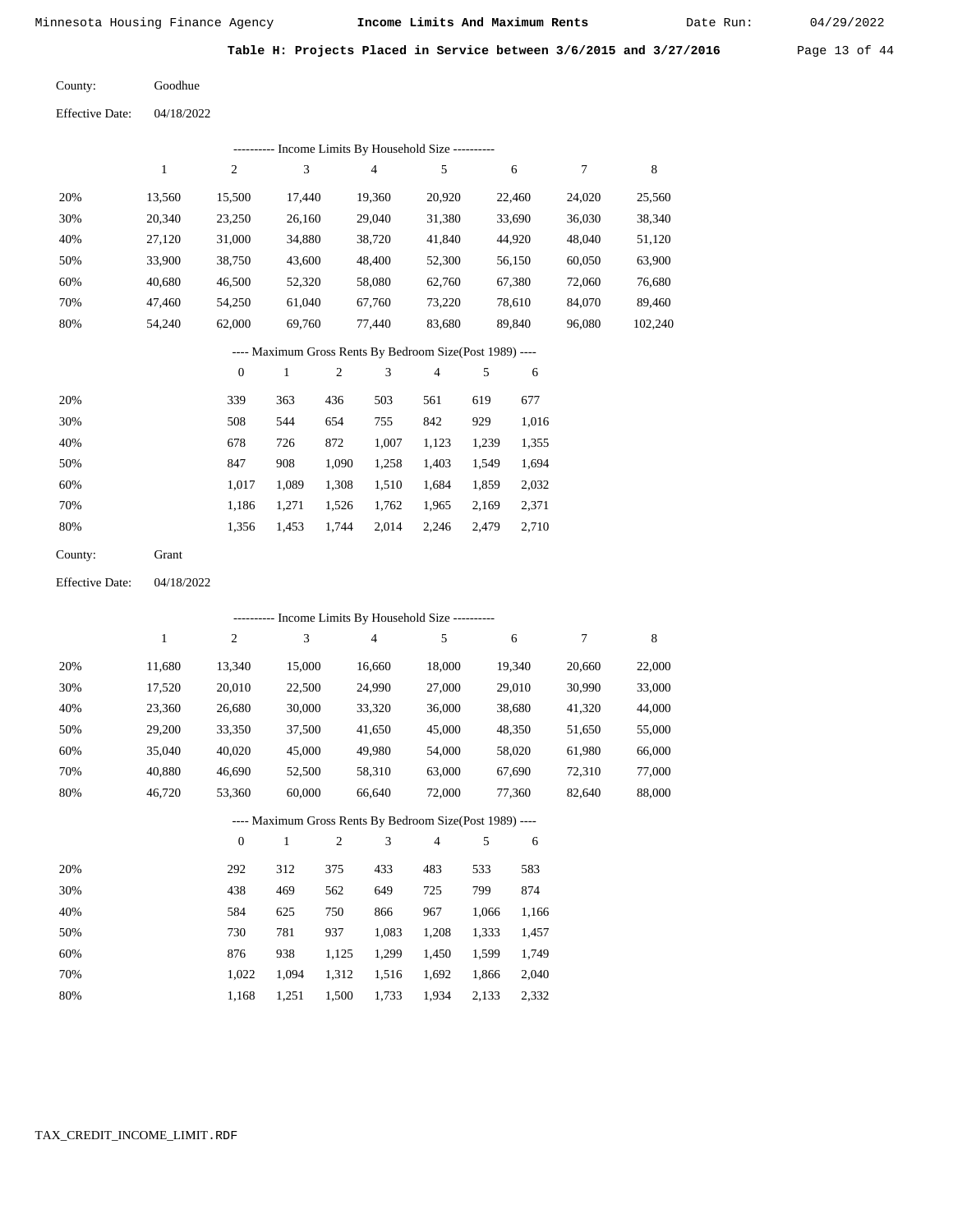Date Run:

Table H: Projects Placed in Service between 3/6/2015 and 3/27/2016 Page 14 of 44

Hennepin County:

04/18/2022 Effective Date:

|     | Income Limits By Household Size ---------- |        |        |        |         |         |         |         |  |  |  |  |  |
|-----|--------------------------------------------|--------|--------|--------|---------|---------|---------|---------|--|--|--|--|--|
|     |                                            | 2      | 3      | 4      | 5       | 6       |         | 8       |  |  |  |  |  |
| 20% | 16.440                                     | 18.780 | 21.120 | 23.460 | 25,340  | 27.220  | 29,100  | 30,980  |  |  |  |  |  |
| 30% | 24.660                                     | 28,170 | 31,680 | 35,190 | 38,010  | 40,830  | 43,650  | 46,470  |  |  |  |  |  |
| 40% | 32,880                                     | 37,560 | 42,240 | 46,920 | 50,680  | 54,440  | 58,200  | 61,960  |  |  |  |  |  |
| 50% | 41.100                                     | 46,950 | 52,800 | 58,650 | 63,350  | 68,050  | 72,750  | 77,450  |  |  |  |  |  |
| 60% | 49,320                                     | 56,340 | 63,360 | 70,380 | 76,020  | 81,660  | 87,300  | 92,940  |  |  |  |  |  |
| 70% | 57,540                                     | 65,730 | 73,920 | 82,110 | 88,690  | 95,270  | 101,850 | 108,430 |  |  |  |  |  |
| 80% | 65,760                                     | 75,120 | 84,480 | 93,840 | 101.360 | 108,880 | 116.400 | 123,920 |  |  |  |  |  |
|     |                                            |        |        |        |         |         |         |         |  |  |  |  |  |

---- Maximum Gross Rents By Bedroom Size(Post 1989) ----

|     | 0     |       | 2     | 3     | 4     | 5     | 6     |
|-----|-------|-------|-------|-------|-------|-------|-------|
| 20% | 411   | 440   | 528   | 610   | 680   | 751   | 821   |
| 30% | 616   | 660   | 792   | 915   | 1,020 | 1,126 | 1,231 |
| 40% | 822   | 880   | 1,056 | 1,220 | 1,361 | 1,502 | 1,642 |
| 50% | 1,027 | 1,100 | 1,320 | 1,525 | 1,701 | 1,877 | 2,052 |
| 60% | 1,233 | 1,320 | 1,584 | 1,830 | 2,041 | 2,253 | 2,463 |
| 70% | 1.438 | 1.540 | 1,848 | 2,135 | 2,381 | 2,628 | 2,873 |
| 80% | 1.644 | 1,761 | 2,112 | 2,440 | 2,722 | 3,004 | 3,284 |
|     |       |       |       |       |       |       |       |

| Houston |
|---------|
|         |

04/18/2022 Effective Date:

|     |              |              |        |                |                | --------- Income Limits By Household Size ----------     |       |        |        |        |
|-----|--------------|--------------|--------|----------------|----------------|----------------------------------------------------------|-------|--------|--------|--------|
|     | $\mathbf{1}$ | $\mathbf{2}$ | 3      |                | $\overline{4}$ | 5                                                        |       | 6      | 7      | 8      |
| 20% | 12,620       | 14,420       | 16,220 |                | 18,020         | 19,480                                                   |       | 20,920 | 22,360 | 23,800 |
| 30% | 18,930       | 21,630       | 24,330 |                | 27,030         | 29,220                                                   |       | 31,380 | 33,540 | 35,700 |
| 40% | 25,240       | 28,840       | 32,440 |                | 36,040         | 38,960                                                   |       | 41,840 | 44,720 | 47,600 |
| 50% | 31,550       | 36,050       | 40,550 |                | 45,050         | 48,700                                                   |       | 52,300 | 55,900 | 59,500 |
| 60% | 37,860       | 43,260       | 48,660 |                | 54,060         | 58,440                                                   |       | 62,760 | 67,080 | 71,400 |
| 70% | 44,170       | 50,470       | 56,770 |                | 63,070         | 68,180                                                   |       | 73,220 | 78,260 | 83,300 |
| 80% | 50,480       | 57,680       | 64,880 |                | 72,080         | 77,920                                                   |       | 83,680 | 89,440 | 95,200 |
|     |              |              |        |                |                | ---- Maximum Gross Rents By Bedroom Size(Post 1989) ---- |       |        |        |        |
|     |              | $\theta$     | 1      | $\mathfrak{2}$ | 3              | $\overline{4}$                                           | 5     | 6      |        |        |
| 20% |              | 315          | 338    | 405            | 468            | 523                                                      | 577   | 630    |        |        |
| 30% |              | 473          | 507    | 608            | 703            | 784                                                      | 865   | 946    |        |        |
| 40% |              | 631          | 676    | 811            | 937            | 1,046                                                    | 1,154 | 1,261  |        |        |
| 50% |              | 788          | 845    | 1,013          | 1,171          | 1,307                                                    | 1,442 | 1,576  |        |        |
| 60% |              | 946          | 1,014  | 1,216          | 1,406          | 1,569                                                    | 1,731 | 1,892  |        |        |

 1,104 1,262

 1,183 1,352  1,419 1,622  1,640 1,875  1,830 2,092  2,019 2,308  2,207 2,522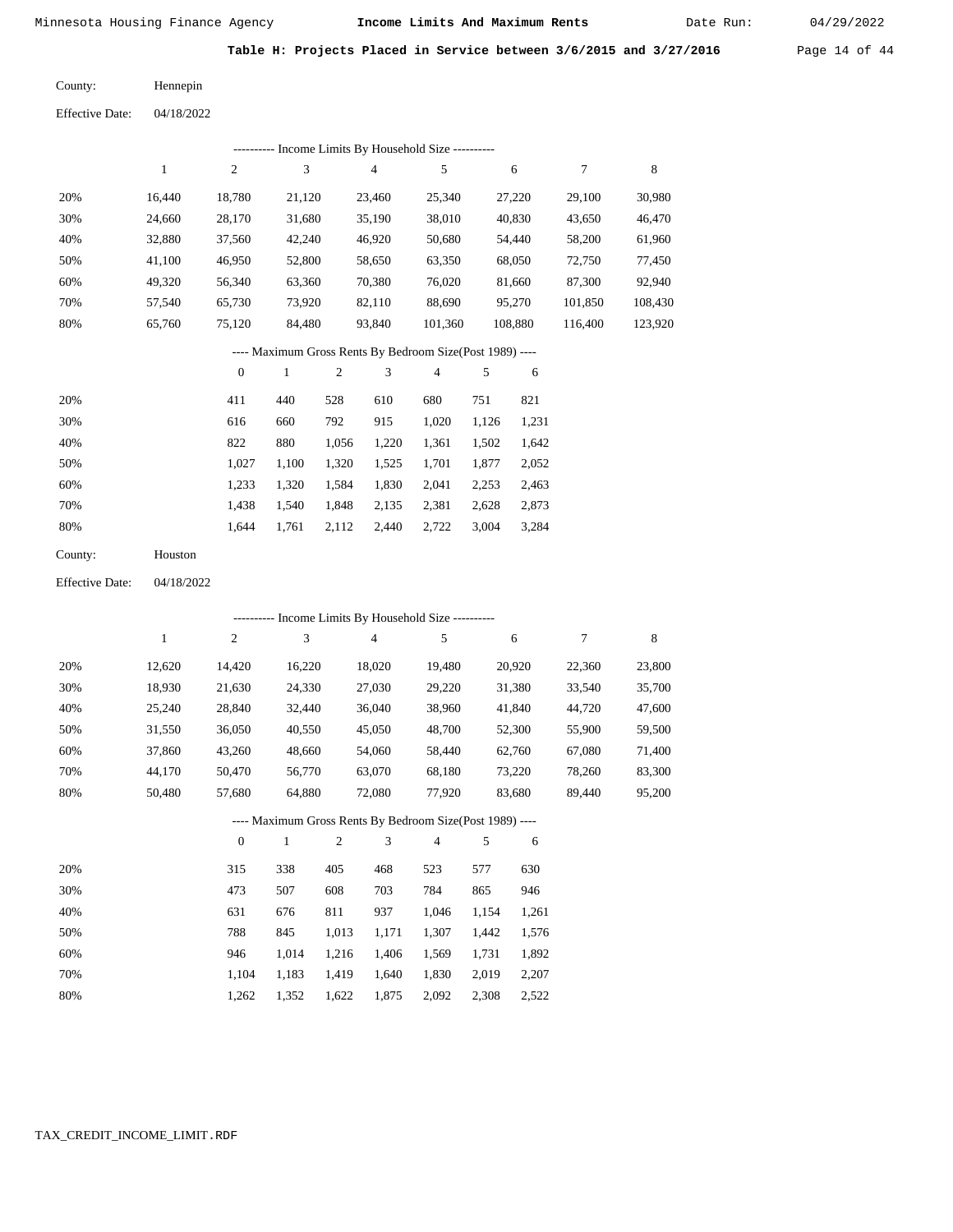Date Run:

Table H: Projects Placed in Service between 3/6/2015 and 3/27/2016 Page 15 of 44

Hubbard County:

04/18/2022 Effective Date:

|                        |              |                  |        |                | --------- Income Limits By Household Size ----------     |                |       |        |        |         |
|------------------------|--------------|------------------|--------|----------------|----------------------------------------------------------|----------------|-------|--------|--------|---------|
|                        | $\mathbf{1}$ | $\boldsymbol{2}$ | 3      |                | $\overline{4}$                                           | 5              |       | 6      | 7      | $\,8\,$ |
| 20%                    | 11,680       | 13,340           | 15,000 |                | 16,660                                                   | 18,000         |       | 19,340 | 20,660 | 22,000  |
| 30%                    | 17,520       | 20,010           | 22,500 |                | 24,990                                                   | 27,000         |       | 29,010 | 30,990 | 33,000  |
| 40%                    | 23,360       | 26,680           | 30,000 |                | 33,320                                                   | 36,000         |       | 38,680 | 41,320 | 44,000  |
| 50%                    | 29,200       | 33,350           | 37,500 |                | 41,650                                                   | 45,000         |       | 48,350 | 51,650 | 55,000  |
| 60%                    | 35,040       | 40,020           | 45,000 |                | 49.980                                                   | 54,000         |       | 58,020 | 61,980 | 66,000  |
| 70%                    | 40,880       | 46,690           | 52,500 |                | 58,310                                                   | 63,000         |       | 67,690 | 72,310 | 77,000  |
| 80%                    | 46,720       | 53,360           | 60,000 |                | 66,640                                                   | 72,000         |       | 77,360 | 82,640 | 88,000  |
|                        |              |                  |        |                | ---- Maximum Gross Rents By Bedroom Size(Post 1989) ---- |                |       |        |        |         |
|                        |              | $\overline{0}$   | 1      | $\overline{c}$ | 3                                                        | $\overline{4}$ | 5     | 6      |        |         |
| 20%                    |              | 292              | 312    | 375            | 433                                                      | 483            | 533   | 583    |        |         |
| 30%                    |              | 438              | 469    | 562            | 649                                                      | 725            | 799   | 874    |        |         |
| 40%                    |              | 584              | 625    | 750            | 866                                                      | 967            | 1,066 | 1,166  |        |         |
| 50%                    |              | 730              | 781    | 937            | 1,083                                                    | 1,208          | 1,333 | 1,457  |        |         |
| 60%                    |              | 876              | 938    | 1,125          | 1,299                                                    | 1,450          | 1,599 | 1,749  |        |         |
| 70%                    |              | 1,022            | 1,094  | 1,312          | 1,516                                                    | 1,692          | 1,866 | 2,040  |        |         |
| 80%                    |              | 1,168            | 1,251  | 1,500          | 1,733                                                    | 1,934          | 2,133 | 2,332  |        |         |
| County:                | Isanti       |                  |        |                |                                                          |                |       |        |        |         |
| <b>Effective Date:</b> | 04/18/2022   |                  |        |                |                                                          |                |       |        |        |         |

|     |              |                |              |                |                | ---------- Income Limits By Household Size ----------    |       |         |         |         |
|-----|--------------|----------------|--------------|----------------|----------------|----------------------------------------------------------|-------|---------|---------|---------|
|     | $\mathbf{1}$ | $\overline{2}$ | 3            |                | $\overline{4}$ | 5                                                        |       | 6       | 7       | 8       |
| 20% | 16,440       | 18,780         | 21,120       |                | 23,460         | 25,340                                                   |       | 27,220  | 29,100  | 30,980  |
| 30% | 24,660       | 28,170         | 31,680       |                | 35,190         | 38,010                                                   |       | 40,830  | 43,650  | 46,470  |
| 40% | 32,880       | 37,560         | 42,240       |                | 46,920         | 50,680                                                   |       | 54,440  | 58,200  | 61,960  |
| 50% | 41,100       | 46,950         | 52,800       |                | 58,650         | 63,350                                                   |       | 68,050  | 72,750  | 77,450  |
| 60% | 49,320       | 56,340         | 63,360       |                | 70,380         | 76,020                                                   |       | 81,660  | 87,300  | 92,940  |
| 70% | 57,540       | 65,730         | 73,920       |                | 82,110         | 88,690                                                   |       | 95,270  | 101,850 | 108,430 |
| 80% | 65,760       | 75,120         | 84,480       |                | 93,840         | 101,360                                                  |       | 108,880 | 116,400 | 123,920 |
|     |              |                |              |                |                | ---- Maximum Gross Rents By Bedroom Size(Post 1989) ---- |       |         |         |         |
|     |              | $\theta$       | $\mathbf{1}$ | $\overline{2}$ | 3              | $\overline{4}$                                           | 5     | 6       |         |         |
| 20% |              | 411            | 440          | 528            | 610            | 680                                                      | 751   | 821     |         |         |
| 30% |              | 616            | 660          | 792            | 915            | 1,020                                                    | 1,126 | 1,231   |         |         |
| 40% |              | 822            | 880          | 1,056          | 1,220          | 1,361                                                    | 1,502 | 1,642   |         |         |
| 50% |              | 1,027          | 1,100        | 1,320          | 1,525          | 1,701                                                    | 1,877 | 2,052   |         |         |
| 60% |              | 1,233          | 1,320        | 1,584          | 1,830          | 2,041                                                    | 2,253 | 2,463   |         |         |

 1,233 1,320 1,584 1,830 2,041 2,253 2,463 1,438 1,540 1,848 2,135 2,381 2,628 2,873

3,004 3,284

| $1,644$ $1,761$ $2,112$ $2,440$ $2,722$ |  |  |
|-----------------------------------------|--|--|
|                                         |  |  |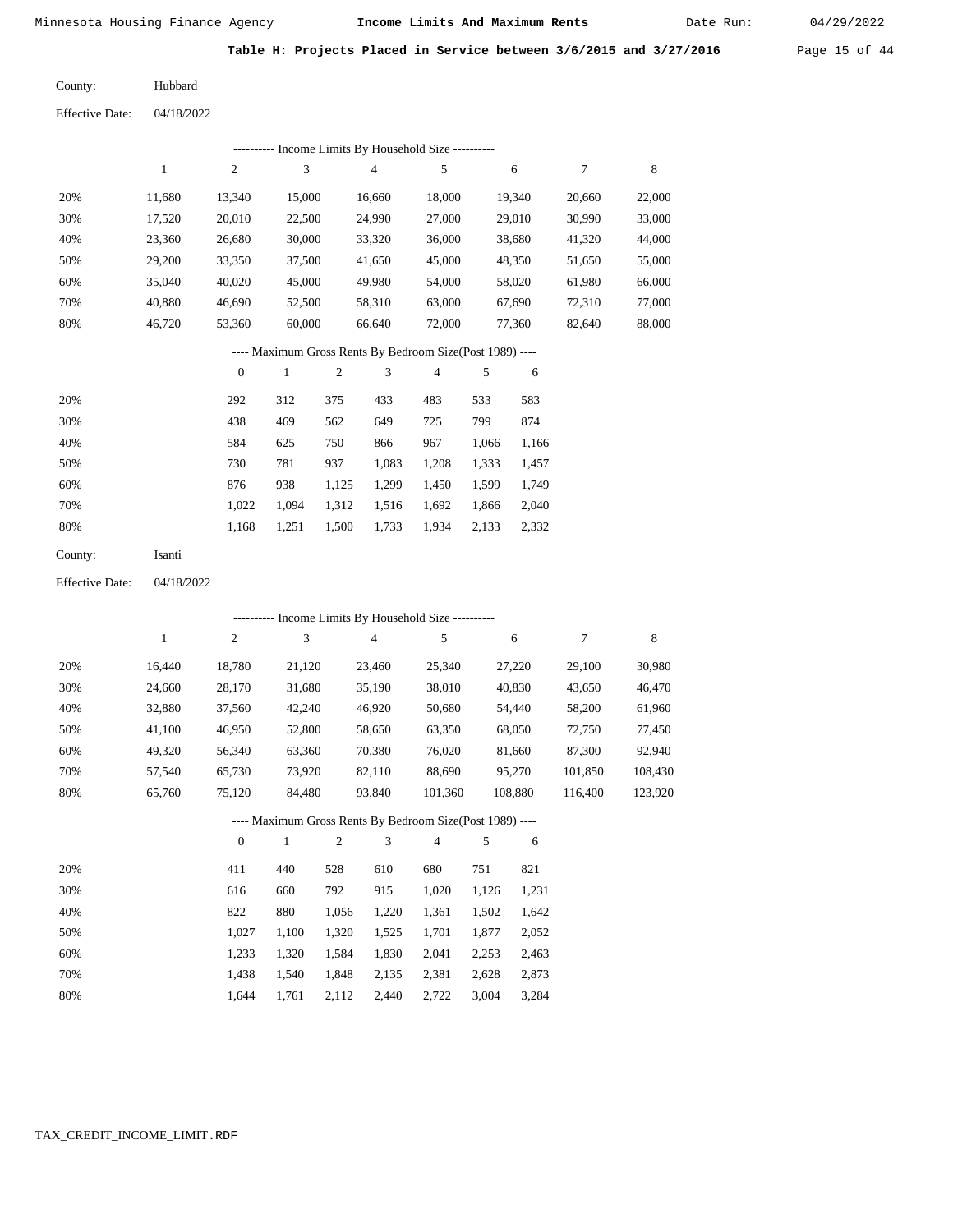Itasca

Minnesota Housing Finance Agency **Income Limits And Maximum Rents** 04/29/2022

Date Run:

Table H: Projects Placed in Service between 3/6/2015 and 3/27/2016 Page 16 of 44

County:

04/18/2022 Effective Date:

|     |        |              |        |     |                | ---------- Income Limits By Household Size ----------    |     |        |        |        |
|-----|--------|--------------|--------|-----|----------------|----------------------------------------------------------|-----|--------|--------|--------|
|     | 1      | 2            | 3      |     | $\overline{4}$ | 5                                                        |     | 6      | 7      | 8      |
| 20% | 11,680 | 13,340       | 15,000 |     | 16,660         | 18,000                                                   |     | 19,340 | 20,660 | 22,000 |
| 30% | 17,520 | 20,010       | 22,500 |     | 24,990         | 27,000                                                   |     | 29,010 | 30,990 | 33,000 |
| 40% | 23,360 | 26,680       | 30,000 |     | 33,320         | 36,000                                                   |     | 38,680 | 41,320 | 44,000 |
| 50% | 29,200 | 33,350       | 37,500 |     | 41,650         | 45,000                                                   |     | 48,350 | 51,650 | 55,000 |
| 60% | 35,040 | 40,020       | 45,000 |     | 49,980         | 54,000                                                   |     | 58,020 | 61,980 | 66,000 |
| 70% | 40,880 | 46,690       | 52,500 |     | 58,310         | 63,000                                                   |     | 67,690 | 72,310 | 77,000 |
| 80% | 46,720 | 53,360       | 60,000 |     | 66,640         | 72,000                                                   |     | 77,360 | 82,640 | 88,000 |
|     |        |              |        |     |                | ---- Maximum Gross Rents By Bedroom Size(Post 1989) ---- |     |        |        |        |
|     |        | $\mathbf{0}$ | 1      | 2   | 3              | $\overline{4}$                                           | 5   | 6      |        |        |
| 20% |        | 292          | 312    | 375 | 433            | 483                                                      | 533 | 583    |        |        |

| 20% | 292   | 312   | 375   | 433   | 483   | 533   | 583   |
|-----|-------|-------|-------|-------|-------|-------|-------|
| 30% | 438   | 469   | 562   | 649   | 725   | 799   | 874   |
| 40% | 584   | 625   | 750   | 866   | 967   | 1.066 | 1,166 |
| 50% | 730   | 781   | 937   | 1.083 | 1.208 | 1,333 | 1,457 |
| 60% | 876   | 938   | 1,125 | 1.299 | 1.450 | 1,599 | 1,749 |
| 70% | 1.022 | 1.094 | 1,312 | 1,516 | 1,692 | 1,866 | 2,040 |
| 80% | 1.168 | 1.251 | 1,500 | 1,733 | 1,934 | 2,133 | 2,332 |

| County: | Jackson |
|---------|---------|
|---------|---------|

04/18/2022 Effective Date:

|     |        |                |              |                |                | --------- Income Limits By Household Size ----------     |       |        |        |        |
|-----|--------|----------------|--------------|----------------|----------------|----------------------------------------------------------|-------|--------|--------|--------|
|     | 1      | $\overline{c}$ | 3            |                | $\overline{4}$ | 5                                                        |       | 6      | 7      | 8      |
| 20% | 11,720 | 13,380         | 15,060       |                | 16,720         | 18,060                                                   |       | 19,400 | 20,740 | 22,080 |
| 30% | 17,580 | 20,070         | 22,590       |                | 25,080         | 27,090                                                   |       | 29,100 | 31,110 | 33,120 |
| 40% | 23,440 | 26,760         | 30,120       |                | 33,440         | 36,120                                                   |       | 38,800 | 41,480 | 44,160 |
| 50% | 29,300 | 33,450         | 37,650       |                | 41,800         | 45,150                                                   |       | 48,500 | 51,850 | 55,200 |
| 60% | 35,160 | 40,140         | 45,180       |                | 50,160         | 54,180                                                   |       | 58,200 | 62,220 | 66,240 |
| 70% | 41,020 | 46,830         | 52,710       |                | 58,520         | 63,210                                                   |       | 67,900 | 72,590 | 77,280 |
| 80% | 46,880 | 53,520         | 60,240       |                | 66,880         | 72,240                                                   |       | 77,600 | 82,960 | 88,320 |
|     |        |                |              |                |                | ---- Maximum Gross Rents By Bedroom Size(Post 1989) ---- |       |        |        |        |
|     |        | $\mathbf{0}$   | $\mathbf{1}$ | $\mathfrak{2}$ | 3              | $\overline{4}$                                           | 5     | 6      |        |        |
| 20% |        | 293            | 313          | 376            | 434            | 485                                                      | 535   | 585    |        |        |
| 30% |        | 439            | 470          | 564            | 652            | 727                                                      | 802   | 877    |        |        |
| 40% |        | 586            | 627          | 753            | 869            | 970                                                      | 1,070 | 1,170  |        |        |
| 50% |        | 732            | 784          | 941            | 1,086          | 1,212                                                    | 1,338 | 1,463  |        |        |
| 60% |        | 879            | 941          | 1,129          | 1,304          | 1,455                                                    | 1,605 | 1,755  |        |        |

1,317 1,521 1,697 1,873

1,940 2,141

 2,048 2,340

1,739

 1,025 1,172

 1,098 1,255

1,506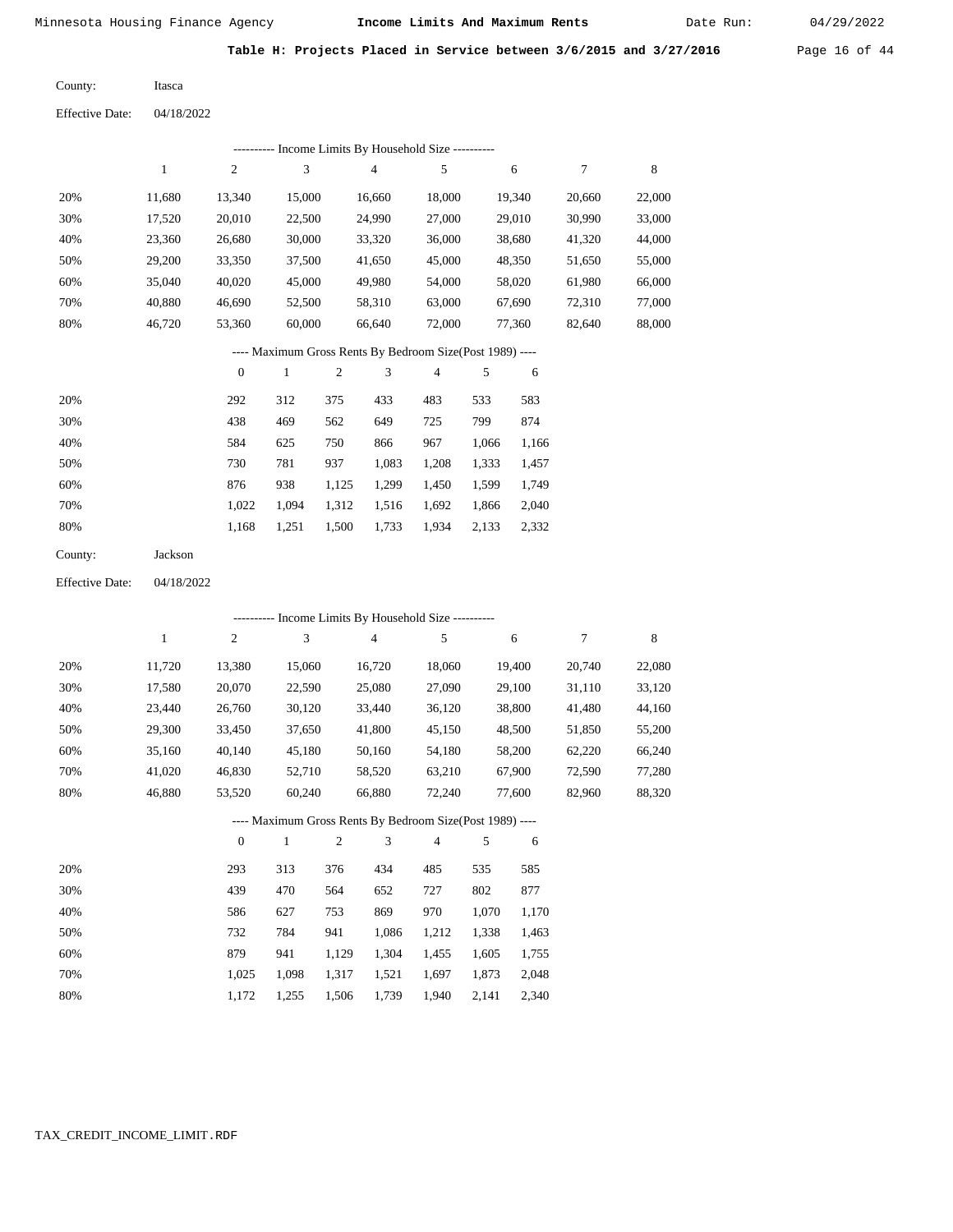Date Run:

Table H: Projects Placed in Service between 3/6/2015 and 3/27/2016 Page 17 of 44

Kanabec County:

04/18/2022 Effective Date:

|                                                          |              |                  |              |                |                         | ------- Income Limits By Household Size ---------   |       |            |        |             |
|----------------------------------------------------------|--------------|------------------|--------------|----------------|-------------------------|-----------------------------------------------------|-------|------------|--------|-------------|
|                                                          | $1\,$        | $\overline{2}$   | 3            |                | $\overline{4}$          | 5                                                   |       | $\sqrt{6}$ | $\tau$ | 8           |
| 20%                                                      | 11,680       | 13,340           | 15,000       |                | 16,660                  | 18,000                                              |       | 19,340     | 20,660 | 22,000      |
| 30%                                                      | 17,520       | 20,010           | 22,500       |                | 24,990                  | 27,000                                              |       | 29,010     | 30,990 | 33,000      |
| 40%                                                      | 23,360       | 26,680           | 30,000       |                | 33,320                  | 36,000                                              |       | 38,680     | 41,320 | 44,000      |
| 50%                                                      | 29,200       | 33,350           | 37,500       |                | 41,650                  | 45,000                                              |       | 48,350     | 51,650 | 55,000      |
| 60%                                                      | 35,040       | 40,020           | 45,000       |                | 49,980                  | 54,000                                              |       | 58,020     | 61,980 | 66,000      |
| 70%                                                      | 40,880       | 46,690           | 52,500       |                | 58,310                  | 63,000                                              |       | 67,690     | 72,310 | 77,000      |
| 80%                                                      | 46,720       | 53,360           | 60,000       |                | 66,640                  | 72,000                                              |       | 77,360     | 82,640 | 88,000      |
| ---- Maximum Gross Rents By Bedroom Size(Post 1989) ---- |              |                  |              |                |                         |                                                     |       |            |        |             |
|                                                          |              | $\boldsymbol{0}$ | $\mathbf{1}$ | $\overline{c}$ | 3                       | $\overline{\mathbf{4}}$                             | 5     | 6          |        |             |
| 20%                                                      |              | 292              | 312          | 375            | 433                     | 483                                                 | 533   | 583        |        |             |
| 30%                                                      |              | 438              | 469          | 562            | 649                     | 725                                                 | 799   | 874        |        |             |
| 40%                                                      |              | 584              | 625          | 750            | 866                     | 967                                                 | 1,066 | 1,166      |        |             |
| 50%                                                      |              | 730              | 781          | 937            | 1,083                   | 1,208                                               | 1,333 | 1,457      |        |             |
| 60%                                                      |              | 876              | 938          | 1,125          | 1,299                   | 1,450                                               | 1,599 | 1,749      |        |             |
| 70%                                                      |              | 1,022            | 1,094        | 1,312          | 1,516                   | 1,692                                               | 1,866 | 2,040      |        |             |
| 80%                                                      |              | 1,168            | 1,251        | 1,500          | 1,733                   | 1,934                                               | 2,133 | 2,332      |        |             |
| County:                                                  | Kandiyohi    |                  |              |                |                         |                                                     |       |            |        |             |
| <b>Effective Date:</b>                                   | 04/18/2022   |                  |              |                |                         |                                                     |       |            |        |             |
|                                                          |              |                  |              |                |                         | --------- Income Limits By Household Size --------- |       |            |        |             |
|                                                          | $\mathbf{1}$ | $\sqrt{2}$       | 3            |                | $\overline{\mathbf{4}}$ | 5                                                   |       | 6          | 7      | $\,$ 8 $\,$ |
| 20%                                                      | 11,720       | 13,380           | 15,060       |                | 16,720                  | 18,060                                              |       | 19,400     | 20,740 | 22,080      |
| 30%                                                      | 17,580       | 20,070           | 22,590       |                | 25,080                  | 27,090                                              |       | 29,100     | 31,110 | 33,120      |
| 40%                                                      | 23,440       | 26,760           | 30,120       |                | 33,440                  | 36,120                                              |       | 38,800     | 41,480 | 44,160      |
| 50%                                                      | 29,300       | 33,450           | 37,650       |                | 41,800                  | 45,150                                              |       | 48,500     | 51,850 | 55,200      |
| 60%                                                      | 35,160       | 40,140           | 45,180       |                | 50,160                  | 54,180                                              |       | 58,200     | 62,220 | 66,240      |
| 70%                                                      | 41,020       | 46,830           | 52,710       |                | 58,520                  | 63,210                                              |       | 67,900     | 72,590 | 77,280      |
| 80%                                                      | 46,880       | 53,520           | 60,240       |                | 66,880                  | 72,240                                              |       | 77,600     | 82,960 | 88,320      |
|                                                          |              |                  |              |                |                         | Maximum Gross Rents Ry Redroom Size(Post 1989).     |       |            |        |             |

| ---- Maximum Gross Rents By Bedroom Size(Post 1989) ---- |  |  |  |
|----------------------------------------------------------|--|--|--|
|                                                          |  |  |  |

|     |       |       | $\overline{c}$ | 3     | 4     | 5     | 6     |
|-----|-------|-------|----------------|-------|-------|-------|-------|
| 20% | 293   | 313   | 376            | 434   | 485   | 535   | 585   |
| 30% | 439   | 470   | 564            | 652   | 727   | 802   | 877   |
| 40% | 586   | 627   | 753            | 869   | 970   | 1,070 | 1,170 |
| 50% | 732   | 784   | 941            | 1,086 | 1,212 | 1,338 | 1,463 |
| 60% | 879   | 941   | 1,129          | 1,304 | 1,455 | 1,605 | 1,755 |
| 70% | 1.025 | 1,098 | 1,317          | 1,521 | 1,697 | 1,873 | 2,048 |
| 80% | 1,172 | 1.255 | 1,506          | 1,739 | 1,940 | 2,141 | 2,340 |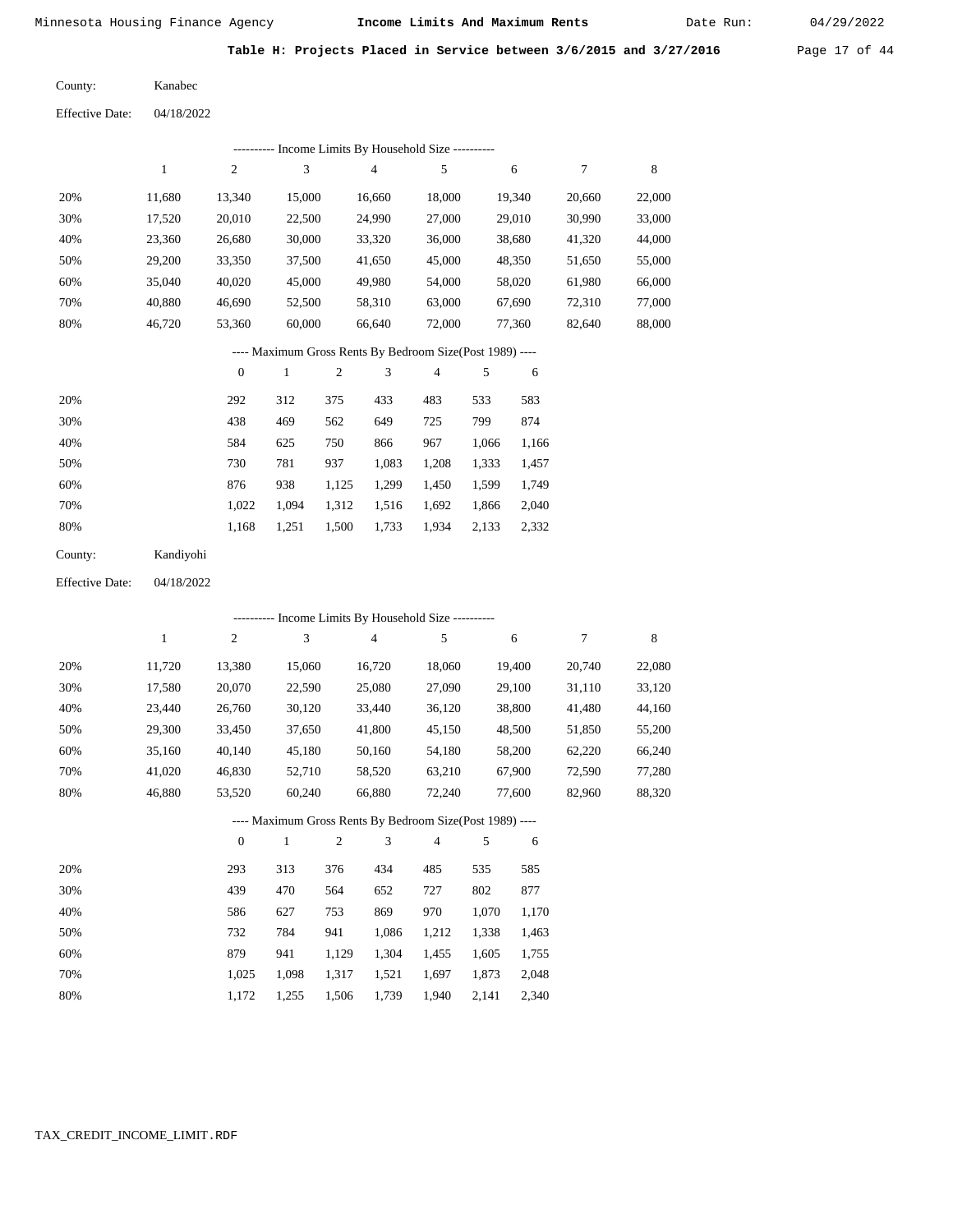Date Run:

**Table H: Projects Placed in Service between 3/6/2015 and 3/27/2016** Page 18 of 44

Kittson County:

04/18/2022 Effective Date:

|     | Income Limits By Household Size ---------- |                |        |        |        |        |        |        |  |  |  |  |
|-----|--------------------------------------------|----------------|--------|--------|--------|--------|--------|--------|--|--|--|--|
|     |                                            | $\overline{c}$ | 3      | 4      | 5      | 6      |        | 8      |  |  |  |  |
| 20% | 11.700                                     | 13.360         | 15.040 | 16.700 | 18.040 | 19.380 | 20,720 | 22,060 |  |  |  |  |
| 30% | 17,550                                     | 20,040         | 22,560 | 25,050 | 27,060 | 29,070 | 31,080 | 33,090 |  |  |  |  |
| 40% | 23,400                                     | 26,720         | 30,080 | 33,400 | 36,080 | 38,760 | 41,440 | 44,120 |  |  |  |  |
| 50% | 29,250                                     | 33,400         | 37,600 | 41,750 | 45,100 | 48,450 | 51,800 | 55,150 |  |  |  |  |
| 60% | 35,100                                     | 40,080         | 45,120 | 50,100 | 54,120 | 58,140 | 62,160 | 66,180 |  |  |  |  |
| 70% | 40,950                                     | 46,760         | 52,640 | 58,450 | 63,140 | 67,830 | 72,520 | 77,210 |  |  |  |  |
| 80% | 46,800                                     | 53,440         | 60,160 | 66,800 | 72,160 | 77,520 | 82,880 | 88,240 |  |  |  |  |

---- Maximum Gross Rents By Bedroom Size(Post 1989) ----

|     | $\theta$ |       | $\overline{c}$ | 3     | 4     | 5     | 6     |
|-----|----------|-------|----------------|-------|-------|-------|-------|
| 20% | 292      | 313   | 376            | 434   | 484   | 534   | 584   |
| 30% | 438      | 469   | 564            | 651   | 726   | 802   | 876   |
| 40% | 585      | 626   | 752            | 868   | 969   | 1,069 | 1,169 |
| 50% | 731      | 783   | 940            | 1,085 | 1,211 | 1,336 | 1,461 |
| 60% | 877      | 939   | 1,128          | 1,302 | 1,453 | 1,604 | 1,753 |
| 70% | 1.023    | 1.096 | 1,316          | 1,519 | 1.695 | 1,871 | 2,045 |
| 80% | 1,170    | 1,253 | 1,504          | 1,737 | 1,938 | 2,139 | 2,338 |

| County: | Koochiching |
|---------|-------------|
|---------|-------------|

04/18/2022 Effective Date:

|                                                          |        |                  |              |                | --------- Income Limits By Household Size ---------- |                |       |        |        |        |
|----------------------------------------------------------|--------|------------------|--------------|----------------|------------------------------------------------------|----------------|-------|--------|--------|--------|
|                                                          | 1      | $\boldsymbol{2}$ | 3            |                | $\overline{4}$                                       | 5              |       | 6      | 7      | 8      |
| 20%                                                      | 11,680 | 13,340           | 15,000       |                | 16,660                                               | 18,000         |       | 19,340 | 20,660 | 22,000 |
| 30%                                                      | 17,520 | 20,010           | 22,500       |                | 24,990                                               | 27,000         |       | 29,010 | 30,990 | 33,000 |
| 40%                                                      | 23,360 | 26,680           | 30,000       |                | 33,320                                               | 36,000         |       | 38,680 | 41,320 | 44,000 |
| 50%                                                      | 29,200 | 33,350           | 37,500       |                | 41,650                                               | 45,000         |       | 48,350 | 51,650 | 55,000 |
| 60%                                                      | 35,040 | 40,020           | 45,000       |                | 49,980                                               | 54,000         |       | 58,020 | 61,980 | 66,000 |
| 70%                                                      | 40,880 | 46,690           | 52,500       |                | 58,310                                               | 63,000         |       | 67,690 | 72,310 | 77,000 |
| 80%                                                      | 46,720 | 53,360           | 60,000       |                | 66,640                                               | 72,000         |       | 77,360 | 82,640 | 88,000 |
| ---- Maximum Gross Rents By Bedroom Size(Post 1989) ---- |        |                  |              |                |                                                      |                |       |        |        |        |
|                                                          |        | $\overline{0}$   | $\mathbf{1}$ | $\overline{c}$ | 3                                                    | $\overline{4}$ | 5     | 6      |        |        |
| 20%                                                      |        | 292              | 312          | 375            | 433                                                  | 483            | 533   | 583    |        |        |
| 30%                                                      |        | 438              | 469          | 562            | 649                                                  | 725            | 799   | 874    |        |        |
| 40%                                                      |        | 584              | 625          | 750            | 866                                                  | 967            | 1,066 | 1,166  |        |        |
| 50%                                                      |        | 730              | 781          | 937            | 1,083                                                | 1,208          | 1,333 | 1,457  |        |        |
| 60%                                                      |        | 876              | 938          | 1,125          | 1,299                                                | 1,450          | 1,599 | 1,749  |        |        |
| 70%                                                      |        | 1,022            | 1,094        | 1,312          | 1,516                                                | 1,692          | 1,866 | 2,040  |        |        |

1,168 1,251 1,500 1,733 1,934 2,133 2,332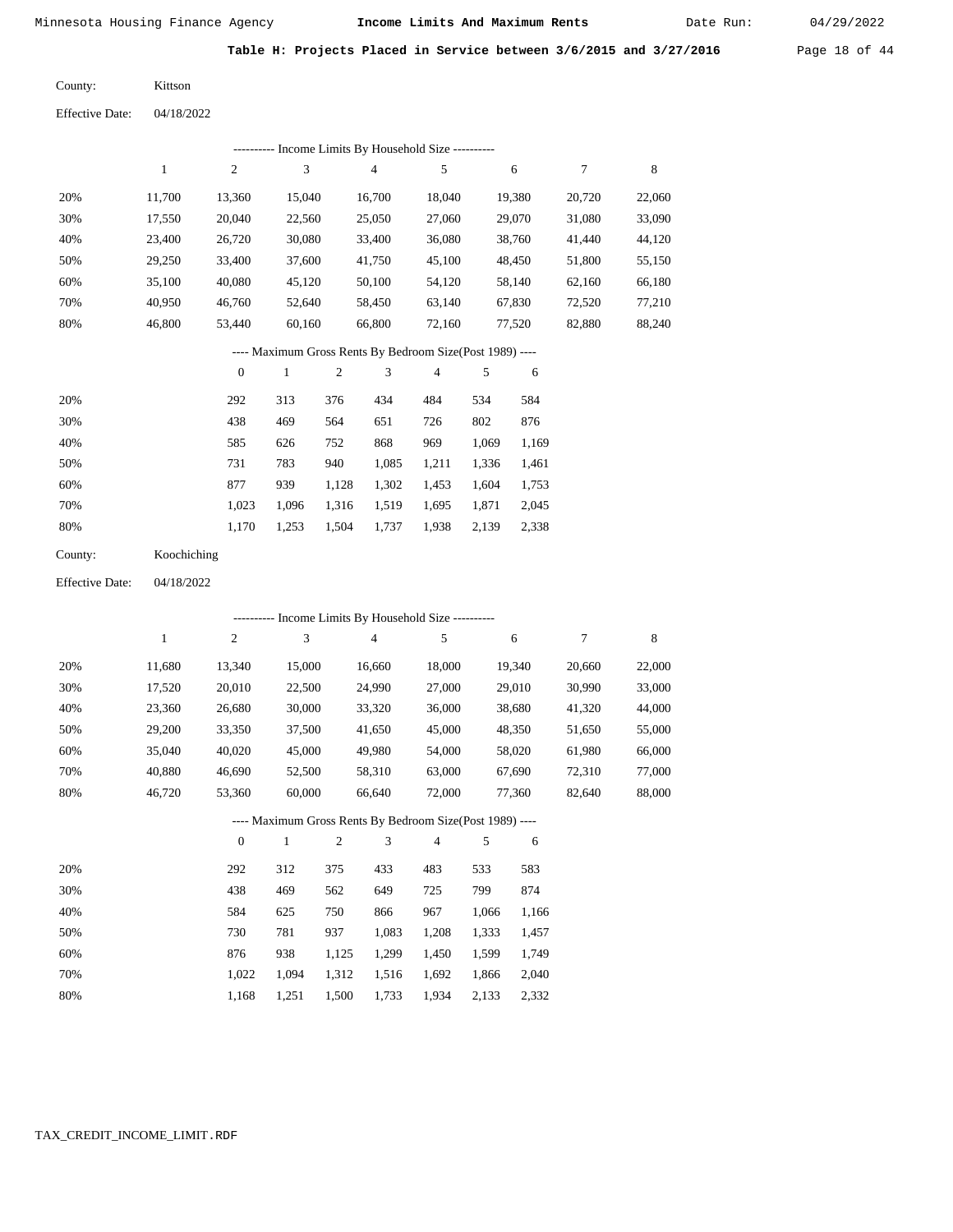Date Run:

Table H: Projects Placed in Service between 3/6/2015 and 3/27/2016 Page 19 of 44

Lac Qui Parle County:

04/18/2022 Effective Date:

|                        |              |                  |              |                | ---------- Income Limits By Household Size ----------    |                |            |        |                  |        |
|------------------------|--------------|------------------|--------------|----------------|----------------------------------------------------------|----------------|------------|--------|------------------|--------|
|                        | $\mathbf{1}$ | $\sqrt{2}$       | 3            |                | $\overline{4}$                                           | 5              |            | 6      | $\boldsymbol{7}$ | 8      |
| 20%                    | 11,680       | 13,340           | 15,000       |                | 16,660                                                   | 18,000         |            | 19,340 | 20,660           | 22,000 |
| 30%                    | 17,520       | 20,010           | 22,500       |                | 24,990                                                   | 27,000         |            | 29,010 | 30,990           | 33,000 |
| 40%                    | 23,360       | 26,680           | 30,000       |                | 33,320                                                   | 36,000         |            | 38,680 | 41,320           | 44,000 |
| 50%                    | 29,200       | 33,350           | 37,500       |                | 41,650                                                   | 45,000         |            | 48,350 | 51,650           | 55,000 |
| 60%                    | 35,040       | 40,020           | 45,000       |                | 49,980                                                   | 54,000         |            | 58,020 | 61,980           | 66,000 |
| 70%                    | 40,880       | 46,690           | 52,500       |                | 58,310                                                   | 63,000         |            | 67,690 | 72,310           | 77,000 |
| 80%                    | 46,720       | 53,360           | 60,000       |                | 66,640                                                   | 72,000         |            | 77,360 | 82,640           | 88,000 |
|                        |              |                  |              |                | ---- Maximum Gross Rents By Bedroom Size(Post 1989) ---- |                |            |        |                  |        |
|                        |              | $\boldsymbol{0}$ | $\mathbf{1}$ | $\overline{2}$ | $\mathfrak{Z}$                                           | $\overline{4}$ | 5          | 6      |                  |        |
| 20%                    |              | 292              | 312          | 375            | 433                                                      | 483            | 533        | 583    |                  |        |
| 30%                    |              | 438              | 469          | 562            | 649                                                      | 725            | 799        | 874    |                  |        |
| 40%                    |              | 584              | 625          | 750            | 866                                                      | 967            | 1,066      | 1,166  |                  |        |
| 50%                    |              | 730              | 781          | 937            | 1,083                                                    | 1,208          | 1,333      | 1,457  |                  |        |
| 60%                    |              | 876              | 938          | 1,125          | 1,299                                                    | 1,450          | 1,599      | 1,749  |                  |        |
| 70%                    |              | 1,022            | 1,094        | 1,312          | 1,516                                                    | 1,692          | 1,866      | 2,040  |                  |        |
| 80%                    |              | 1,168            | 1,251        | 1,500          | 1,733                                                    | 1,934          | 2,133      | 2,332  |                  |        |
| County:                | Lake         |                  |              |                |                                                          |                |            |        |                  |        |
| <b>Effective Date:</b> | 04/18/2022   |                  |              |                |                                                          |                |            |        |                  |        |
|                        |              |                  |              |                | ---------- Income Limits By Household Size ----------    |                |            |        |                  |        |
|                        | $\mathbf{1}$ | $\overline{2}$   | 3            |                | $\overline{4}$                                           | 5              |            | 6      | 7                | 8      |
| 20%                    | 11,680       | 13,340           | 15,000       |                | 16,660                                                   | 18,000         |            | 19,340 | 20,660           | 22,000 |
| 30%                    | 17,520       | 20,010           | 22,500       |                | 24,990                                                   | 27,000         |            | 29,010 | 30,990           | 33,000 |
| 40%                    | 23,360       | 26,680           | 30,000       |                | 33,320                                                   | 36,000         |            | 38,680 | 41,320           | 44,000 |
| 50%                    | 29,200       | 33,350           | 37,500       |                | 41,650                                                   | 45,000         |            | 48,350 | 51,650           | 55,000 |
| 60%                    | 35,040       | 40,020           | 45,000       |                | 49,980                                                   | 54,000         |            | 58,020 | 61,980           | 66,000 |
| 70%                    | 40,880       | 46,690           | 52,500       |                | 58,310                                                   | 63,000         |            | 67,690 | 72,310           | 77,000 |
| $80\%$                 | 46,720       | 53,360           | 60,000       |                | 66,640                                                   | 72,000         |            | 77,360 | 82,640           | 88,000 |
|                        |              |                  |              |                | ---- Maximum Gross Rents By Bedroom Size(Post 1989) ---- |                |            |        |                  |        |
|                        |              | $\boldsymbol{0}$ | $\mathbf{1}$ | $\sqrt{2}$     | 3                                                        | 4              | $\sqrt{5}$ | 6      |                  |        |
| 20%                    |              | 292              | 312          | 375            | 433                                                      | 483            | 533        | 583    |                  |        |
| 30%                    |              | 438              | 469          | 562            | 649                                                      | 725            | 799        | 874    |                  |        |
| 40%                    |              | 584              | 625          | 750            | 866                                                      | 967            | 1,066      | 1,166  |                  |        |
| 50%                    |              | 730              | 781          | 937            | 1,083                                                    | 1,208          | 1,333      | 1,457  |                  |        |
| 60%                    |              | 876              | 938          | 1,125          | 1,299                                                    | 1,450          | 1,599      | 1,749  |                  |        |
| 70%                    |              | 1,022            | 1,094        | 1,312          | 1,516                                                    | 1,692          | 1,866      | 2,040  |                  |        |
| 80%                    |              | 1,168            | 1,251        | 1,500          | 1,733                                                    | 1,934          | 2,133      | 2,332  |                  |        |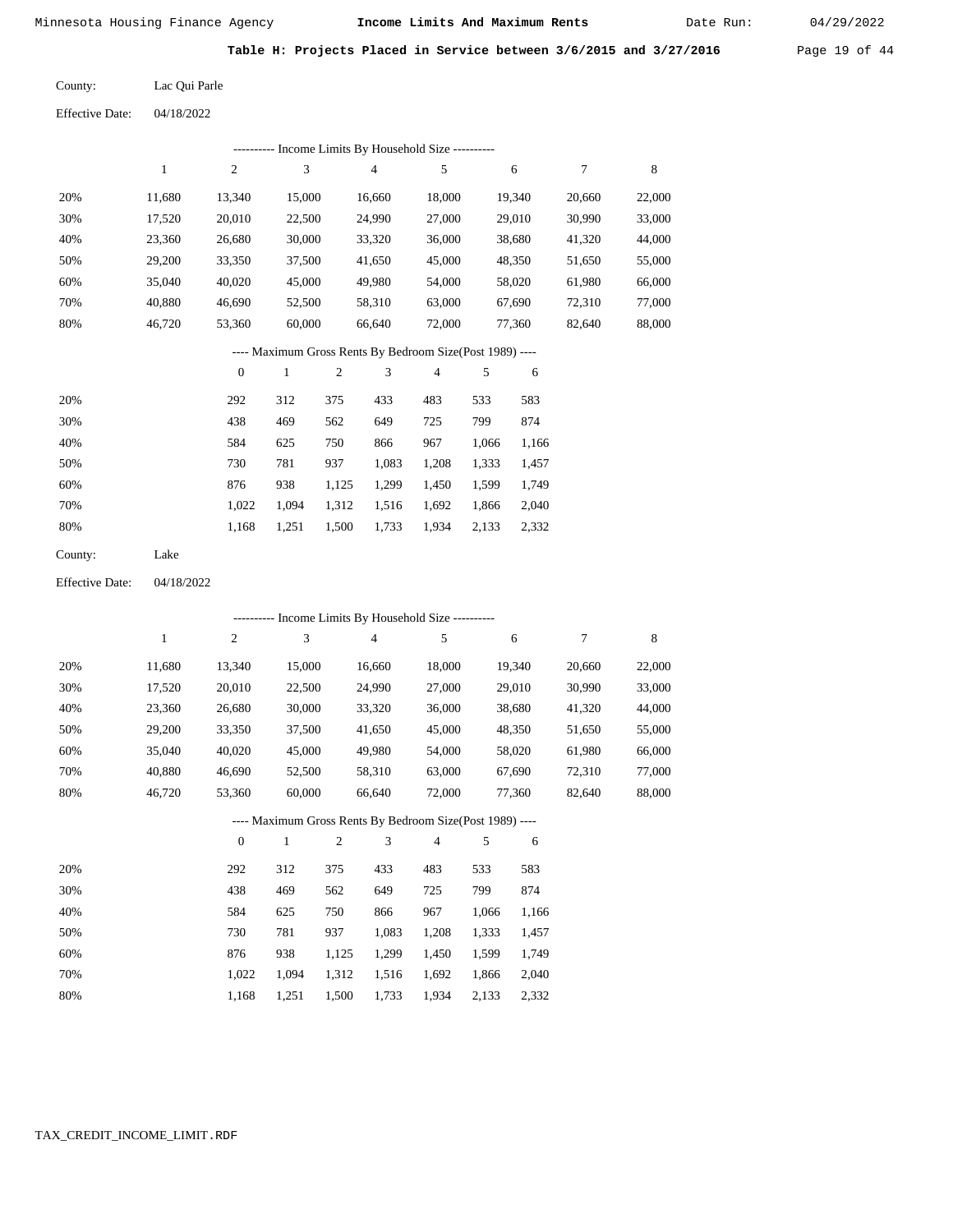Date Run:

Table H: Projects Placed in Service between 3/6/2015 and 3/27/2016 Page 20 of 44

| Lake of the Woods |
|-------------------|
|                   |

Effective Date: 04/18/2022

|     | ---------- Income Limits By Household Size ---------- |                |              |                |                                                          |        |       |        |        |        |
|-----|-------------------------------------------------------|----------------|--------------|----------------|----------------------------------------------------------|--------|-------|--------|--------|--------|
|     | 1                                                     | $\overline{c}$ | 3            |                | 4                                                        | 5      |       | 6      | 7      | 8      |
| 20% | 11,680                                                | 13,340         | 15,000       |                | 16,660                                                   | 18,000 |       | 19,340 | 20,660 | 22,000 |
| 30% | 17,520                                                | 20,010         | 22,500       |                | 24,990                                                   | 27,000 |       | 29,010 | 30,990 | 33,000 |
| 40% | 23,360                                                | 26,680         | 30,000       |                | 33,320                                                   | 36,000 |       | 38,680 | 41,320 | 44,000 |
| 50% | 29,200                                                | 33,350         | 37,500       |                | 41,650                                                   | 45,000 |       | 48,350 | 51,650 | 55,000 |
| 60% | 35,040                                                | 40,020         | 45,000       |                | 49,980                                                   | 54,000 |       | 58,020 | 61,980 | 66,000 |
| 70% | 40,880                                                | 46,690         | 52,500       |                | 58,310                                                   | 63,000 |       | 67,690 | 72,310 | 77,000 |
| 80% | 46,720                                                | 53,360         | 60,000       |                | 66,640                                                   | 72,000 |       | 77,360 | 82,640 | 88,000 |
|     |                                                       |                |              |                | ---- Maximum Gross Rents By Bedroom Size(Post 1989) ---- |        |       |        |        |        |
|     |                                                       | $\mathbf{0}$   | $\mathbf{1}$ | $\mathfrak{2}$ | 3                                                        | 4      | 5     | 6      |        |        |
| 20% |                                                       | 292            | 312          | 375            | 433                                                      | 483    | 533   | 583    |        |        |
| 30% |                                                       | 438            | 469          | 562            | 649                                                      | 725    | 799   | 874    |        |        |
| 40% |                                                       | 584            | 625          | 750            | 866                                                      | 967    | 1,066 | 1,166  |        |        |
| 50% |                                                       | 730            | 781          | 937            | 1,083                                                    | 1,208  | 1,333 | 1,457  |        |        |
| 60% |                                                       | 876            | 938          | 1,125          | 1,299                                                    | 1,450  | 1,599 | 1,749  |        |        |

| 70% |  |  | 1,022 1,094 1,312 1,516 1,692 1,866 2,040 |  |
|-----|--|--|-------------------------------------------|--|
| 80% |  |  | 1,168 1,251 1,500 1,733 1,934 2,133 2,332 |  |

| County: | Le Sueur |
|---------|----------|
|---------|----------|

Effective Date: 04/18/2022

|     |        |          |        | ---------- Income Limits By Household Size ----------    |                |        |        |         |
|-----|--------|----------|--------|----------------------------------------------------------|----------------|--------|--------|---------|
|     | 1      | 2        | 3      | 4                                                        | 5              | 6      | 7      | 8       |
| 20% | 13,580 | 15,520   | 17,460 | 19,400                                                   | 20,960         | 22,520 | 24,060 | 25,620  |
| 30% | 20,370 | 23,280   | 26,190 | 29,100                                                   | 31,440         | 33,780 | 36,090 | 38,430  |
| 40% | 27,160 | 31,040   | 34,920 | 38,800                                                   | 41,920         | 45,040 | 48,120 | 51,240  |
| 50% | 33,950 | 38,800   | 43,650 | 48,500                                                   | 52,400         | 56,300 | 60,150 | 64,050  |
| 60% | 40,740 | 46,560   | 52,380 | 58,200                                                   | 62,880         | 67,560 | 72,180 | 76,860  |
| 70% | 47.530 | 54,320   | 61,110 | 67,900                                                   | 73,360         | 78,820 | 84,210 | 89,670  |
| 80% | 54,320 | 62,080   | 69,840 | 77,600                                                   | 83,840         | 90,080 | 96,240 | 102,480 |
|     |        |          |        | ---- Maximum Gross Rents By Bedroom Size(Post 1989) ---- |                |        |        |         |
|     |        | $\theta$ | 1      | 3<br>2                                                   | $\overline{4}$ | 5<br>6 |        |         |
|     |        |          |        |                                                          |                |        |        |         |

| 20% | 339   | 363   | 436   | 504   | 563   | 621   | 679   |
|-----|-------|-------|-------|-------|-------|-------|-------|
| 30% | 509   | 545   | 654   | 756   | 844   | 931   | 1,018 |
| 40% | 679   | 727   | 873   | 1.009 | 1.126 | 1.242 | 1,358 |
| 50% | 848   | 909   | 1.091 | 1,261 | 1,407 | 1.552 | 1,697 |
| 60% | 1.018 | 1.091 | 1,309 | 1,513 | 1.689 | 1,863 | 2,037 |
| 70% | 1.188 | 1.273 | 1,527 | 1,765 | 1,970 | 2,173 | 2,376 |
| 80% | 1.358 | 1.455 | 1.746 | 2,018 | 2,252 | 2.484 | 2.716 |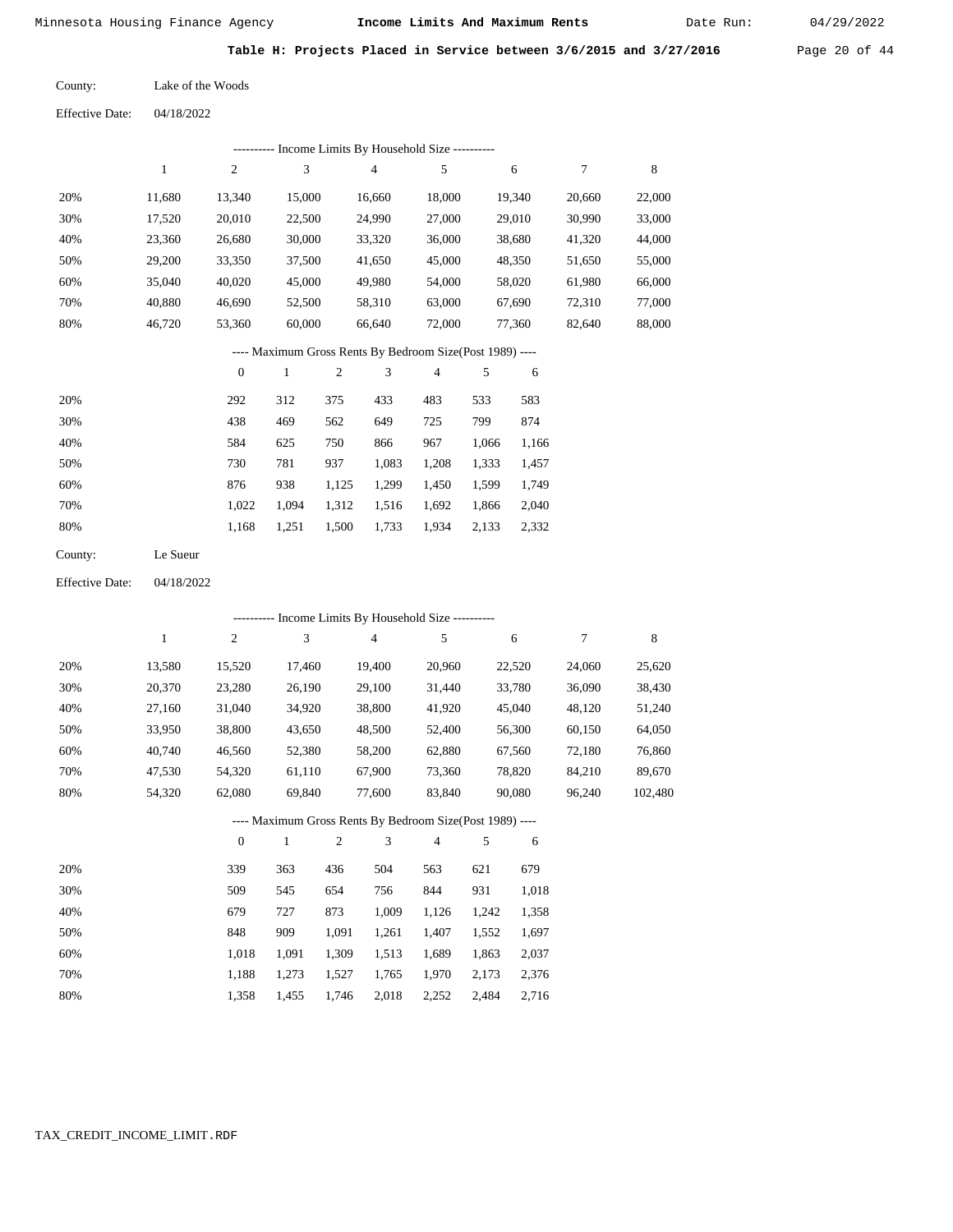Date Run:

Table H: Projects Placed in Service between 3/6/2015 and 3/27/2016 Page 21 of 44

04/18/2022 Effective Date: Lincoln County:

|                        |              |                  |                             |            | ---------- Income Limits By Household Size ----------    |            |       |        |                  |        |
|------------------------|--------------|------------------|-----------------------------|------------|----------------------------------------------------------|------------|-------|--------|------------------|--------|
|                        | $\mathbf{1}$ | $\mathfrak{2}$   | $\ensuremath{\mathfrak{Z}}$ |            | 4                                                        | 5          |       | 6      | $\boldsymbol{7}$ | 8      |
| 20%                    | 11,680       | 13,340           | 15,000                      |            | 16,660                                                   | 18,000     |       | 19,340 | 20,660           | 22,000 |
| 30%                    | 17,520       | 20,010           | 22,500                      |            | 24,990                                                   | 27,000     |       | 29,010 | 30,990           | 33,000 |
| 40%                    | 23,360       | 26,680           | 30,000                      |            | 33,320                                                   | 36,000     |       | 38,680 | 41,320           | 44,000 |
| 50%                    | 29,200       | 33,350           | 37,500                      |            | 41,650                                                   | 45,000     |       | 48,350 | 51,650           | 55,000 |
| 60%                    | 35,040       | 40,020           | 45,000                      |            | 49,980                                                   | 54,000     |       | 58,020 | 61,980           | 66,000 |
| 70%                    | 40,880       | 46,690           | 52,500                      |            | 58,310                                                   | 63,000     |       | 67,690 | 72,310           | 77,000 |
| $80\%$                 | 46,720       | 53,360           | 60,000                      |            | 66,640                                                   | 72,000     |       | 77,360 | 82,640           | 88,000 |
|                        |              |                  |                             |            | ---- Maximum Gross Rents By Bedroom Size(Post 1989) ---- |            |       |        |                  |        |
|                        |              | $\boldsymbol{0}$ | $\mathbf{1}$                | $\sqrt{2}$ | 3                                                        | 4          | 5     | 6      |                  |        |
| 20%                    |              | 292              | 312                         | 375        | 433                                                      | 483        | 533   | 583    |                  |        |
| 30%                    |              | 438              | 469                         | 562        | 649                                                      | 725        | 799   | 874    |                  |        |
| 40%                    |              | 584              | 625                         | 750        | 866                                                      | 967        | 1,066 | 1,166  |                  |        |
| 50%                    |              | 730              | 781                         | 937        | 1,083                                                    | 1,208      | 1,333 | 1,457  |                  |        |
| 60%                    |              | 876              | 938                         | 1,125      | 1,299                                                    | 1,450      | 1,599 | 1,749  |                  |        |
| 70%                    |              | 1,022            | 1,094                       | 1,312      | 1,516                                                    | 1,692      | 1,866 | 2,040  |                  |        |
| 80%                    |              | 1,168            | 1,251                       | 1,500      | 1,733                                                    | 1,934      | 2,133 | 2,332  |                  |        |
| County:                | Lyon         |                  |                             |            |                                                          |            |       |        |                  |        |
| <b>Effective Date:</b> | 04/18/2022   |                  |                             |            |                                                          |            |       |        |                  |        |
|                        |              |                  |                             |            | --------- Income Limits By Household Size ----------     |            |       |        |                  |        |
|                        | $\mathbf{1}$ | $\mathfrak{2}$   | 3                           |            | 4                                                        | $\sqrt{5}$ |       | 6      | $\boldsymbol{7}$ | 8      |
| 20%                    | 11,720       | 13,380           | 15,060                      |            | 16,720                                                   | 18,060     |       | 19,400 | 20,740           | 22,080 |
| 30%                    | 17,580       | 20,070           | 22,590                      |            | 25,080                                                   | 27,090     |       | 29,100 | 31,110           | 33,120 |
| 40%                    | 23,440       | 26,760           | 30,120                      |            | 33,440                                                   | 36,120     |       | 38,800 | 41,480           | 44,160 |
| 50%                    | 29,300       | 33,450           | 37,650                      |            | 41,800                                                   | 45,150     |       | 48,500 | 51,850           | 55,200 |
| 60%                    | 35,160       | 40,140           | 45,180                      |            | 50,160                                                   | 54,180     |       | 58,200 | 62,220           | 66,240 |
| 70%                    | 41,020       | 46,830           | 52,710                      |            | 58,520                                                   | 63,210     |       | 67,900 | 72,590           | 77,280 |
| 80%                    | 46,880       | 53,520           | 60,240                      |            | 66,880                                                   | 72,240     |       | 77,600 | 82,960           | 88,320 |
|                        |              |                  |                             |            | ---- Maximum Gross Rents By Bedroom Size(Post 1989) ---- |            |       |        |                  |        |
|                        |              | $\boldsymbol{0}$ | $\mathbf{1}$                | $\sqrt{2}$ | 3                                                        | 4          | 5     | 6      |                  |        |
| 20%                    |              | 293              | 313                         | 376        | 434                                                      | 485        | 535   | 585    |                  |        |
| 30%                    |              | 439              | 470                         | 564        | 652                                                      | 727        | 802   | 877    |                  |        |
| 40%                    |              | 586              | 627                         | 753        | 869                                                      | 970        | 1,070 | 1,170  |                  |        |
| 50%                    |              | 732              | 784                         | 941        | 1,086                                                    | 1,212      | 1,338 | 1,463  |                  |        |
| 60%                    |              | 879              | 941                         | 1,129      | 1,304                                                    | 1,455      | 1,605 | 1,755  |                  |        |
| 70%                    |              | 1,025            | 1,098                       | 1,317      | 1,521                                                    | 1,697      | 1,873 | 2,048  |                  |        |
| $80\%$                 |              | 1,172            | 1,255                       | 1,506      | 1,739                                                    | 1,940      | 2,141 | 2,340  |                  |        |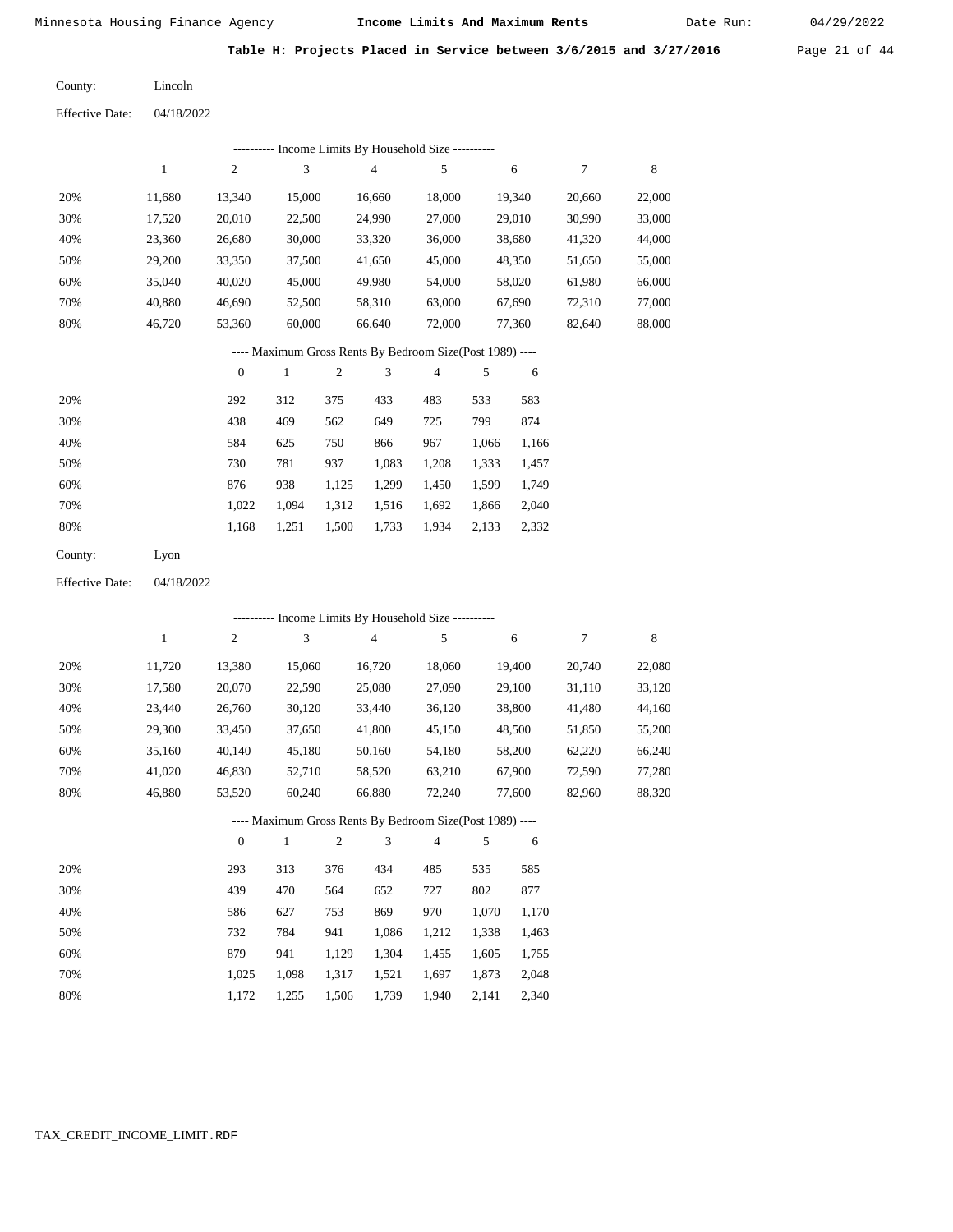Date Run:

Table H: Projects Placed in Service between 3/6/2015 and 3/27/2016 Page 22 of 44

Mahnomen County:

04/18/2022 Effective Date:

|     | ---------- Income Limits By Household Size ---------- |        |        |                                                          |        |        |        |        |  |  |  |  |
|-----|-------------------------------------------------------|--------|--------|----------------------------------------------------------|--------|--------|--------|--------|--|--|--|--|
|     | 1                                                     | 2      | 3      | $\overline{4}$                                           | 5      | 6      | 7      | 8      |  |  |  |  |
| 20% | 11.680                                                | 13.340 | 15,000 | 16.660                                                   | 18.000 | 19.340 | 20,660 | 22,000 |  |  |  |  |
| 30% | 17,520                                                | 20.010 | 22,500 | 24,990                                                   | 27,000 | 29,010 | 30,990 | 33,000 |  |  |  |  |
| 40% | 23,360                                                | 26,680 | 30,000 | 33,320                                                   | 36,000 | 38,680 | 41,320 | 44,000 |  |  |  |  |
| 50% | 29,200                                                | 33,350 | 37,500 | 41,650                                                   | 45,000 | 48,350 | 51,650 | 55,000 |  |  |  |  |
| 60% | 35,040                                                | 40,020 | 45,000 | 49,980                                                   | 54,000 | 58,020 | 61,980 | 66,000 |  |  |  |  |
| 70% | 40.880                                                | 46.690 | 52,500 | 58,310                                                   | 63,000 | 67,690 | 72,310 | 77,000 |  |  |  |  |
| 80% | 46.720                                                | 53,360 | 60,000 | 66.640                                                   | 72,000 | 77.360 | 82,640 | 88,000 |  |  |  |  |
|     |                                                       |        |        | ---- Maximum Gross Rents By Bedroom Size(Post 1989) ---- |        |        |        |        |  |  |  |  |

|     | $\theta$ |       | $\overline{c}$ | 3     | 4     | 5     | 6     |
|-----|----------|-------|----------------|-------|-------|-------|-------|
| 20% | 292      | 312   | 375            | 433   | 483   | 533   | 583   |
| 30% | 438      | 469   | 562            | 649   | 725   | 799   | 874   |
| 40% | 584      | 625   | 750            | 866   | 967   | 1,066 | 1,166 |
| 50% | 730      | 781   | 937            | 1,083 | 1,208 | 1,333 | 1,457 |
| 60% | 876      | 938   | 1,125          | 1,299 | 1,450 | 1,599 | 1,749 |
| 70% | 1.022    | 1.094 | 1,312          | 1,516 | 1,692 | 1,866 | 2,040 |
| 80% | 1,168    | 1,251 | 1,500          | 1,733 | 1,934 | 2,133 | 2,332 |
|     |          |       |                |       |       |       |       |

| Marshall<br>County: |  |
|---------------------|--|
|---------------------|--|

04/18/2022 Effective Date:

|     | --------- Income Limits By Household Size ---------- |                  |              |                |                                                          |                |       |        |        |        |  |
|-----|------------------------------------------------------|------------------|--------------|----------------|----------------------------------------------------------|----------------|-------|--------|--------|--------|--|
|     | $\mathbf{1}$                                         | $\overline{c}$   | 3            |                | $\overline{4}$                                           | 5              |       | 6      | 7      | 8      |  |
| 20% | 11,860                                               | 13,560           | 15,260       |                | 16,940                                                   | 18,300         |       | 19,660 | 21,020 | 22,380 |  |
| 30% | 17,790                                               | 20,340           | 22,890       |                | 25,410                                                   | 27,450         |       | 29,490 | 31,530 | 33,570 |  |
| 40% | 23,720                                               | 27,120           | 30,520       |                | 33,880                                                   | 36,600         |       | 39,320 | 42,040 | 44,760 |  |
| 50% | 29,650                                               | 33,900           | 38,150       |                | 42,350                                                   | 45,750         |       | 49,150 | 52,550 | 55,950 |  |
| 60% | 35,580                                               | 40,680           | 45,780       |                | 50,820                                                   | 54,900         |       | 58,980 | 63,060 | 67,140 |  |
| 70% | 41,510                                               | 47,460           | 53,410       |                | 59,290                                                   | 64,050         |       | 68,810 | 73,570 | 78,330 |  |
| 80% | 47,440                                               | 54,240           | 61,040       |                | 67,760                                                   | 73,200         |       | 78,640 | 84,080 | 89,520 |  |
|     |                                                      |                  |              |                | ---- Maximum Gross Rents By Bedroom Size(Post 1989) ---- |                |       |        |        |        |  |
|     |                                                      | $\boldsymbol{0}$ | $\mathbf{1}$ | $\mathfrak{2}$ | 3                                                        | $\overline{4}$ | 5     | 6      |        |        |  |
| 20% |                                                      | 296              | 317          | 381            | 440                                                      | 491            | 542   | 592    |        |        |  |
| 30% |                                                      | 444              | 476          | 572            | 660                                                      | 737            | 813   | 889    |        |        |  |
| 40% |                                                      | 593              | 635          | 763            | 881                                                      | 983            | 1,085 | 1,185  |        |        |  |
| 50% |                                                      | 741              | 794          | 953            | 1,101                                                    | 1,228          | 1,356 | 1,482  |        |        |  |
| 60% |                                                      | 889              | 953          | 1,144          | 1,321                                                    | 1,474          | 1,627 | 1,778  |        |        |  |

 1,037 1,112 1,335 1,541 1,720 1,898 2,075 1,186 1,271 1,526 1,762 1,966 2,170 2,371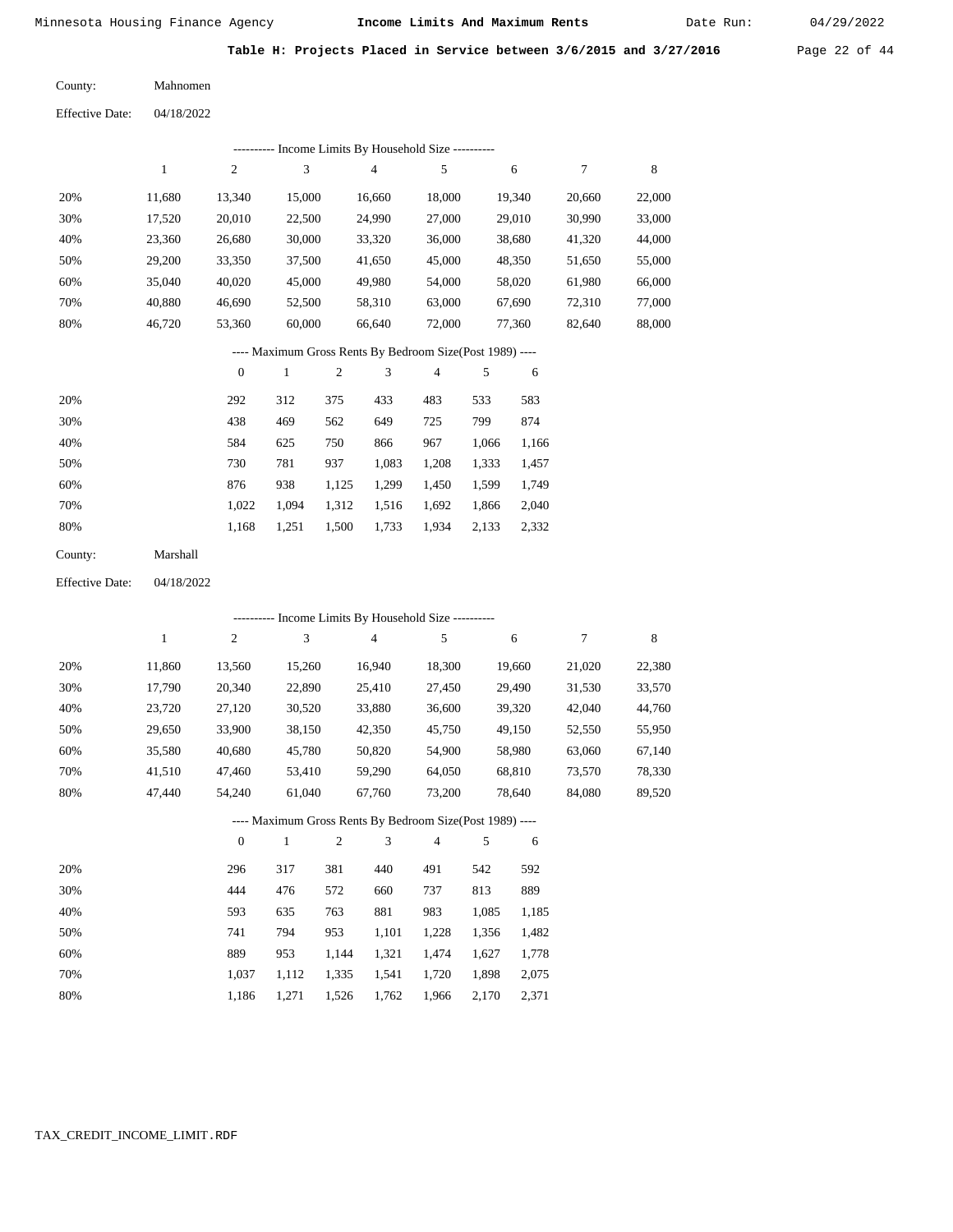Date Run:

Table H: Projects Placed in Service between 3/6/2015 and 3/27/2016 Page 23 of 44

Martin County:

04/18/2022 Effective Date:

|                        |              |                  |              |            | ------- Income Limits By Household Size ----------       |            |       |        |                  |             |
|------------------------|--------------|------------------|--------------|------------|----------------------------------------------------------|------------|-------|--------|------------------|-------------|
|                        | $\mathbf{1}$ | $\mathfrak{2}$   | 3            |            | $\overline{4}$                                           | $\sqrt{5}$ |       | 6      | $\boldsymbol{7}$ | $\,$ 8 $\,$ |
| 20%                    | 11,680       | 13,340           | 15,000       |            | 16,660                                                   | 18,000     |       | 19,340 | 20,660           | 22,000      |
| 30%                    | 17,520       | 20,010           | 22,500       |            | 24,990                                                   | 27,000     |       | 29,010 | 30,990           | 33,000      |
| 40%                    | 23,360       | 26,680           | 30,000       |            | 33,320                                                   | 36,000     |       | 38,680 | 41,320           | 44,000      |
| 50%                    | 29,200       | 33,350           | 37,500       |            | 41,650                                                   | 45,000     |       | 48,350 | 51,650           | 55,000      |
| 60%                    | 35,040       | 40,020           | 45,000       |            | 49,980                                                   | 54,000     |       | 58,020 | 61,980           | 66,000      |
| 70%                    | 40,880       | 46,690           | 52,500       |            | 58,310                                                   | 63,000     |       | 67,690 | 72,310           | 77,000      |
| 80%                    | 46,720       | 53,360           | 60,000       |            | 66,640                                                   | 72,000     |       | 77,360 | 82,640           | 88,000      |
|                        |              |                  |              |            | ---- Maximum Gross Rents By Bedroom Size(Post 1989) ---- |            |       |        |                  |             |
|                        |              | $\boldsymbol{0}$ | $\mathbf{1}$ | $\sqrt{2}$ | $\mathfrak 3$                                            | 4          | 5     | 6      |                  |             |
| 20%                    |              | 292              | 312          | 375        | 433                                                      | 483        | 533   | 583    |                  |             |
| 30%                    |              | 438              | 469          | 562        | 649                                                      | 725        | 799   | 874    |                  |             |
| 40%                    |              | 584              | 625          | 750        | 866                                                      | 967        | 1,066 | 1,166  |                  |             |
| 50%                    |              | 730              | 781          | 937        | 1,083                                                    | 1,208      | 1,333 | 1,457  |                  |             |
| 60%                    |              | 876              | 938          | 1,125      | 1,299                                                    | 1,450      | 1,599 | 1,749  |                  |             |
| 70%                    |              | 1,022            | 1,094        | 1,312      | 1,516                                                    | 1,692      | 1,866 | 2,040  |                  |             |
| 80%                    |              | 1,168            | 1,251        | 1,500      | 1,733                                                    | 1,934      | 2,133 | 2,332  |                  |             |
| County:                | McLeod       |                  |              |            |                                                          |            |       |        |                  |             |
| <b>Effective Date:</b> | 04/18/2022   |                  |              |            |                                                          |            |       |        |                  |             |
|                        |              |                  |              |            | --------- Income Limits By Household Size ----------     |            |       |        |                  |             |
|                        | $\mathbf{1}$ | 2                | 3            |            | $\overline{4}$                                           | 5          |       | 6      | 7                | $\,$ 8 $\,$ |
| 20%                    | 12,440       | 14,220           | 16,000       |            | 17,760                                                   | 19,200     |       | 20,620 | 22,040           | 23,460      |
| 30%                    | 18,660       | 21,330           | 24,000       |            | 26,640                                                   | 28,800     |       | 30,930 | 33,060           | 35,190      |
| 40%                    | 24,880       | 28,440           | 32,000       |            | 35,520                                                   | 38,400     |       | 41,240 | 44,080           | 46,920      |
| 50%                    | 31,100       | 35,550           | 40,000       |            | 44,400                                                   | 48,000     |       | 51,550 | 55,100           | 58,650      |
| 60%                    | 37,320       | 42,660           | 48,000       |            | 53,280                                                   | 57,600     |       | 61,860 | 66,120           | 70,380      |
| 70%                    | 43,540       | 49,770           | 56,000       |            | 62,160                                                   | 67,200     |       | 72,170 | 77,140           | 82,110      |
| 80%                    | 49,760       | 56,880           | 64,000       |            | 71,040                                                   | 76,800     |       | 82,480 | 88,160           | 93,840      |
|                        |              |                  |              |            | --- Maximum Gross Rents By Bedroom Size(Post 1989) ---   |            |       |        |                  |             |
|                        |              | $\boldsymbol{0}$ | $\mathbf{1}$ | 2          | 3                                                        | 4          | 5     | 6      |                  |             |
| 20%                    |              | 311              | 333          | 400        | 462                                                      | 515        | 568   | 621    |                  |             |
| 30%                    |              | 466              | 499          | 600        | 693                                                      | 773        | 853   | 932    |                  |             |
| 40%                    |              | 622              | 666          | 800        | 924                                                      | 1,031      | 1,137 | 1,243  |                  |             |
| 50%                    |              | 777              | 833          | 1,000      | 1,155                                                    | 1,288      | 1,421 | 1,554  |                  |             |
| 60%                    |              | 933              | 999          | 1,200      | 1,386                                                    | 1,546      | 1,706 | 1,864  |                  |             |
| 70%                    |              | 1,088            | 1,166        | 1,400      | 1,617                                                    | 1,804      | 1,990 | 2,175  |                  |             |
| 80%                    |              | 1,244            | 1,333        | 1,600      | 1,848                                                    | 2,062      | 2,275 | 2,486  |                  |             |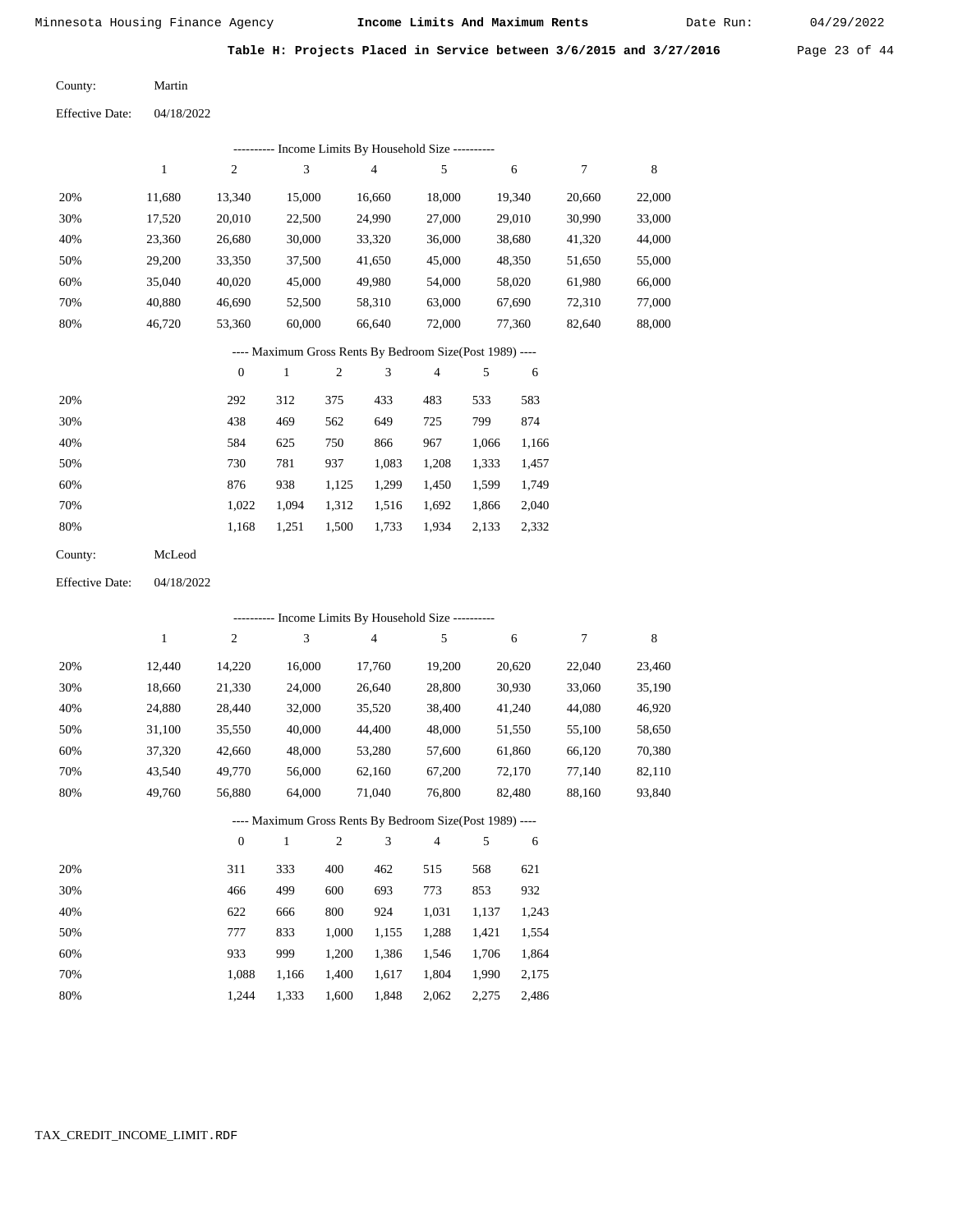Date Run:

Table H: Projects Placed in Service between 3/6/2015 and 3/27/2016 Page 24 of 44

Meeker County:

04/18/2022 Effective Date:

|     | ---------- Income Limits By Household Size ---------- |                |        |        |        |        |        |        |  |  |  |  |  |
|-----|-------------------------------------------------------|----------------|--------|--------|--------|--------|--------|--------|--|--|--|--|--|
|     |                                                       | $\overline{c}$ | 3      | 4      | 5      | 6      | 7      | 8      |  |  |  |  |  |
| 20% | 12.200                                                | 13.940         | 15.680 | 17.420 | 18.820 | 20,220 | 21,620 | 23,000 |  |  |  |  |  |
| 30% | 18,300                                                | 20,910         | 23,520 | 26,130 | 28,230 | 30,330 | 32,430 | 34,500 |  |  |  |  |  |
| 40% | 24.400                                                | 27,880         | 31,360 | 34,840 | 37,640 | 40,440 | 43,240 | 46,000 |  |  |  |  |  |
| 50% | 30,500                                                | 34,850         | 39,200 | 43,550 | 47,050 | 50,550 | 54,050 | 57,500 |  |  |  |  |  |
| 60% | 36,600                                                | 41,820         | 47,040 | 52,260 | 56,460 | 60,660 | 64,860 | 69,000 |  |  |  |  |  |
| 70% | 42,700                                                | 48,790         | 54,880 | 60,970 | 65,870 | 70,770 | 75,670 | 80,500 |  |  |  |  |  |
| 80% | 48.800                                                | 55,760         | 62,720 | 69,680 | 75,280 | 80,880 | 86,480 | 92,000 |  |  |  |  |  |

#### ---- Maximum Gross Rents By Bedroom Size(Post 1989) ----

|     | $\theta$ |       | $\overline{2}$ | 3     | 4     | 5     | 6     |
|-----|----------|-------|----------------|-------|-------|-------|-------|
| 20% | 305      | 326   | 392            | 453   | 505   | 557   | 609   |
| 30% | 457      | 490   | 588            | 679   | 758   | 836   | 914   |
| 40% | 610      | 653   | 784            | 906   | 1,011 | 1,115 | 1,219 |
| 50% | 762      | 816   | 980            | 1,132 | 1,263 | 1,394 | 1,524 |
| 60% | 915      | 980   | 1,176          | 1,359 | 1,516 | 1,673 | 1,829 |
| 70% | 1.067    | 1,143 | 1,372          | 1,585 | 1,769 | 1,952 | 2,133 |
| 80% | 1,220    | 1,307 | 1,568          | 1,812 | 2,022 | 2,231 | 2,438 |
|     |          |       |                |       |       |       |       |

| County: | Mille Lacs |
|---------|------------|
|         |            |

04/18/2022 Effective Date:

|     |        |              |              |                |                | --------- Income Limits By Household Size ----------     |       |        |        |        |
|-----|--------|--------------|--------------|----------------|----------------|----------------------------------------------------------|-------|--------|--------|--------|
|     | 1      | $\mathbf{2}$ | 3            |                | $\overline{4}$ | 5                                                        |       | 6      | 7      | 8      |
| 20% | 11,680 | 13,340       | 15,000       |                | 16,660         | 18,000                                                   |       | 19,340 | 20,660 | 22,000 |
| 30% | 17,520 | 20,010       | 22,500       |                | 24,990         | 27,000                                                   |       | 29,010 | 30,990 | 33,000 |
| 40% | 23,360 | 26,680       | 30,000       |                | 33,320         | 36,000                                                   |       | 38,680 | 41,320 | 44,000 |
| 50% | 29,200 | 33,350       | 37,500       |                | 41,650         | 45,000                                                   |       | 48,350 | 51,650 | 55,000 |
| 60% | 35,040 | 40,020       | 45,000       |                | 49,980         | 54,000                                                   |       | 58,020 | 61,980 | 66,000 |
| 70% | 40,880 | 46,690       | 52,500       |                | 58,310         | 63,000                                                   |       | 67,690 | 72,310 | 77,000 |
| 80% | 46,720 | 53,360       | 60,000       |                | 66,640         | 72,000                                                   |       | 77,360 | 82,640 | 88,000 |
|     |        |              |              |                |                | ---- Maximum Gross Rents By Bedroom Size(Post 1989) ---- |       |        |        |        |
|     |        | $\mathbf{0}$ | $\mathbf{1}$ | $\mathfrak{2}$ | 3              | $\overline{4}$                                           | 5     | 6      |        |        |
| 20% |        | 292          | 312          | 375            | 433            | 483                                                      | 533   | 583    |        |        |
| 30% |        | 438          | 469          | 562            | 649            | 725                                                      | 799   | 874    |        |        |
| 40% |        | 584          | 625          | 750            | 866            | 967                                                      | 1,066 | 1,166  |        |        |
| 50% |        | 730          | 781          | 937            | 1,083          | 1,208                                                    | 1,333 | 1,457  |        |        |
| 60% |        | 876          | 938          | 1,125          | 1,299          | 1,450                                                    | 1,599 | 1,749  |        |        |

1,312 1,516 1,692

1,733

1,934

 1,866 2,133  2,040 2,332

1,500

 1,022 1,168

 1,094 1,251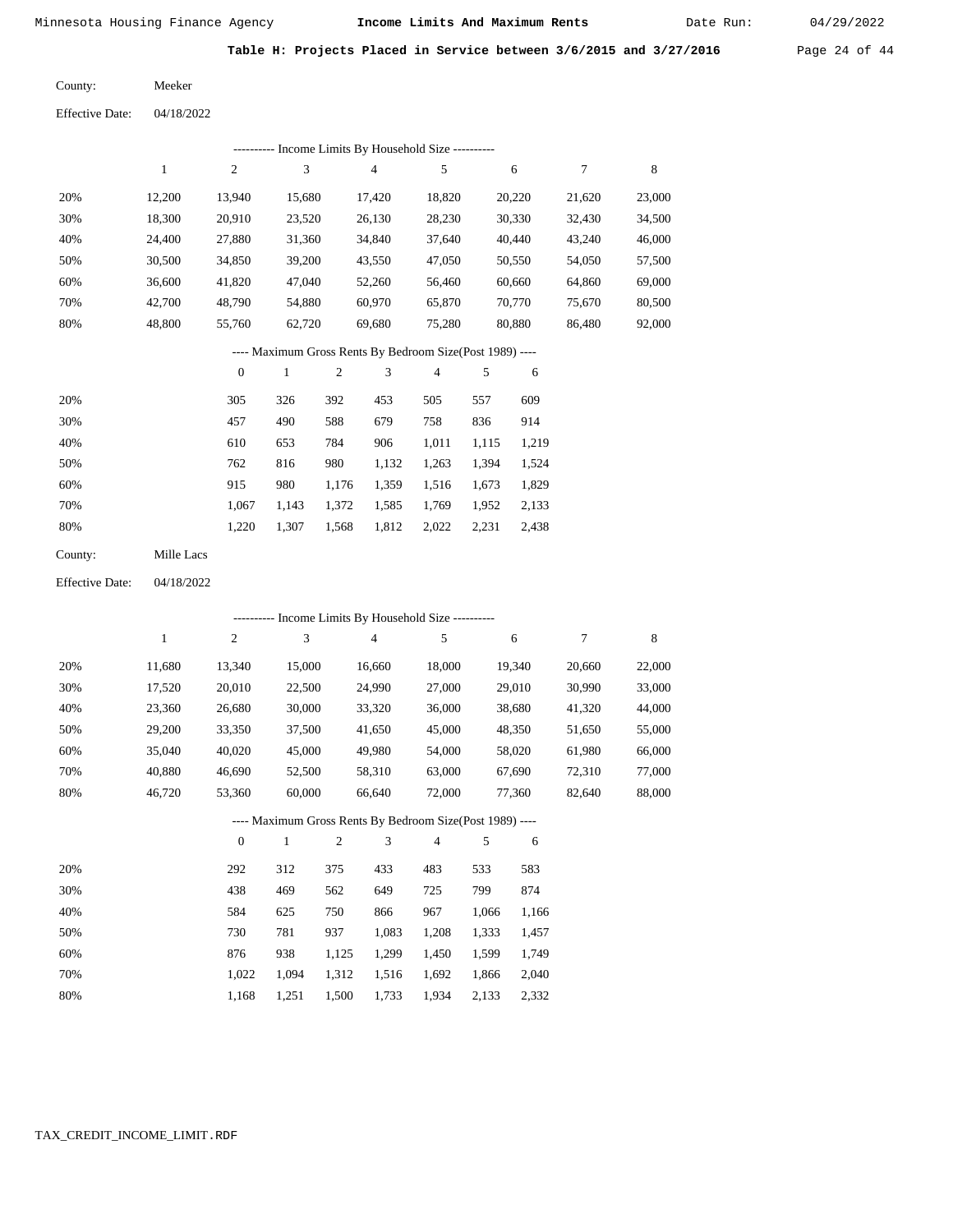Date Run:

Table H: Projects Placed in Service between 3/6/2015 and 3/27/2016 Page 25 of 44

Morrison County:

04/18/2022 Effective Date:

|     |              |              |        |     |                | ---------- Income Limits By Household Size ----------    |     |        |        |        |
|-----|--------------|--------------|--------|-----|----------------|----------------------------------------------------------|-----|--------|--------|--------|
|     | $\mathbf{1}$ | 2            | 3      |     | $\overline{4}$ | 5                                                        |     | 6      | 7      | 8      |
| 20% | 11,680       | 13,340       | 15,000 |     | 16,660         | 18,000                                                   |     | 19,340 | 20,660 | 22,000 |
| 30% | 17,520       | 20,010       | 22,500 |     | 24,990         | 27,000                                                   |     | 29,010 | 30,990 | 33,000 |
| 40% | 23,360       | 26,680       | 30,000 |     | 33,320         | 36,000                                                   |     | 38,680 | 41,320 | 44,000 |
| 50% | 29,200       | 33,350       | 37,500 |     | 41,650         | 45,000                                                   |     | 48,350 | 51,650 | 55,000 |
| 60% | 35,040       | 40,020       | 45,000 |     | 49,980         | 54,000                                                   |     | 58,020 | 61,980 | 66,000 |
| 70% | 40.880       | 46,690       | 52,500 |     | 58,310         | 63,000                                                   |     | 67,690 | 72,310 | 77,000 |
| 80% | 46,720       | 53,360       | 60,000 |     | 66,640         | 72,000                                                   |     | 77,360 | 82,640 | 88,000 |
|     |              |              |        |     |                | ---- Maximum Gross Rents By Bedroom Size(Post 1989) ---- |     |        |        |        |
|     |              | $\mathbf{0}$ |        | 2   | 3              | $\overline{4}$                                           | 5   | 6      |        |        |
| 20% |              | ാറാ          | 312    | 375 | 133            | 183                                                      | 533 | 583    |        |        |

| 20% | 292   | 312   | 375   | 433   | 483   | 533   | 583   |
|-----|-------|-------|-------|-------|-------|-------|-------|
| 30% | 438   | 469   | 562   | 649   | 725   | 799   | 874   |
| 40% | 584   | 625   | 750   | 866   | 967   | 1.066 | 1,166 |
| 50% | 730   | 781   | 937   | 1.083 | 1,208 | 1,333 | 1,457 |
| 60% | 876   | 938   | 1.125 | 1.299 | 1,450 | 1,599 | 1,749 |
| 70% | 1.022 | 1.094 | 1.312 | 1,516 | 1,692 | 1,866 | 2,040 |
| 80% | 1.168 | 1.251 | 1,500 | 1,733 | 1,934 | 2,133 | 2,332 |
|     |       |       |       |       |       |       |       |

Mower County:

04/18/2022 Effective Date:

|     |        |              |              |                |                | ---------- Income Limits By Household Size ----------    |       |        |        |        |
|-----|--------|--------------|--------------|----------------|----------------|----------------------------------------------------------|-------|--------|--------|--------|
|     | 1      | 2            | 3            |                | $\overline{4}$ | 5                                                        |       | 6      | $\tau$ | 8      |
| 20% | 11,680 | 13,340       | 15,000       |                | 16,660         | 18,000                                                   |       | 19,340 | 20,660 | 22,000 |
| 30% | 17,520 | 20,010       | 22,500       |                | 24,990         | 27,000                                                   |       | 29,010 | 30,990 | 33,000 |
| 40% | 23,360 | 26,680       | 30,000       |                | 33,320         | 36,000                                                   |       | 38,680 | 41,320 | 44,000 |
| 50% | 29,200 | 33,350       | 37,500       |                | 41,650         | 45,000                                                   |       | 48,350 | 51,650 | 55,000 |
| 60% | 35,040 | 40,020       | 45,000       |                | 49,980         | 54,000                                                   |       | 58,020 | 61,980 | 66,000 |
| 70% | 40,880 | 46,690       | 52,500       |                | 58,310         | 63,000                                                   |       | 67,690 | 72,310 | 77,000 |
| 80% | 46,720 | 53,360       | 60,000       |                | 66,640         | 72,000                                                   |       | 77,360 | 82,640 | 88,000 |
|     |        |              |              |                |                | ---- Maximum Gross Rents By Bedroom Size(Post 1989) ---- |       |        |        |        |
|     |        | $\mathbf{0}$ | $\mathbf{1}$ | $\overline{c}$ | 3              | $\overline{4}$                                           | 5     | 6      |        |        |
| 20% |        | 292          | 312          | 375            | 433            | 483                                                      | 533   | 583    |        |        |
| 30% |        | 438          | 469          | 562            | 649            | 725                                                      | 799   | 874    |        |        |
| 40% |        | 584          | 625          | 750            | 866            | 967                                                      | 1,066 | 1,166  |        |        |
| 50% |        | 730          | 781          | 937            | 1,083          | 1,208                                                    | 1,333 | 1,457  |        |        |
| 60% |        | 876          | 938          | 1,125          | 1,299          | 1,450                                                    | 1,599 | 1,749  |        |        |

 1,022 1,094 1,312 1,516 1,692 1,866 2,040 1,168 1,251 1,500 1,733 1,934 2,133 2,332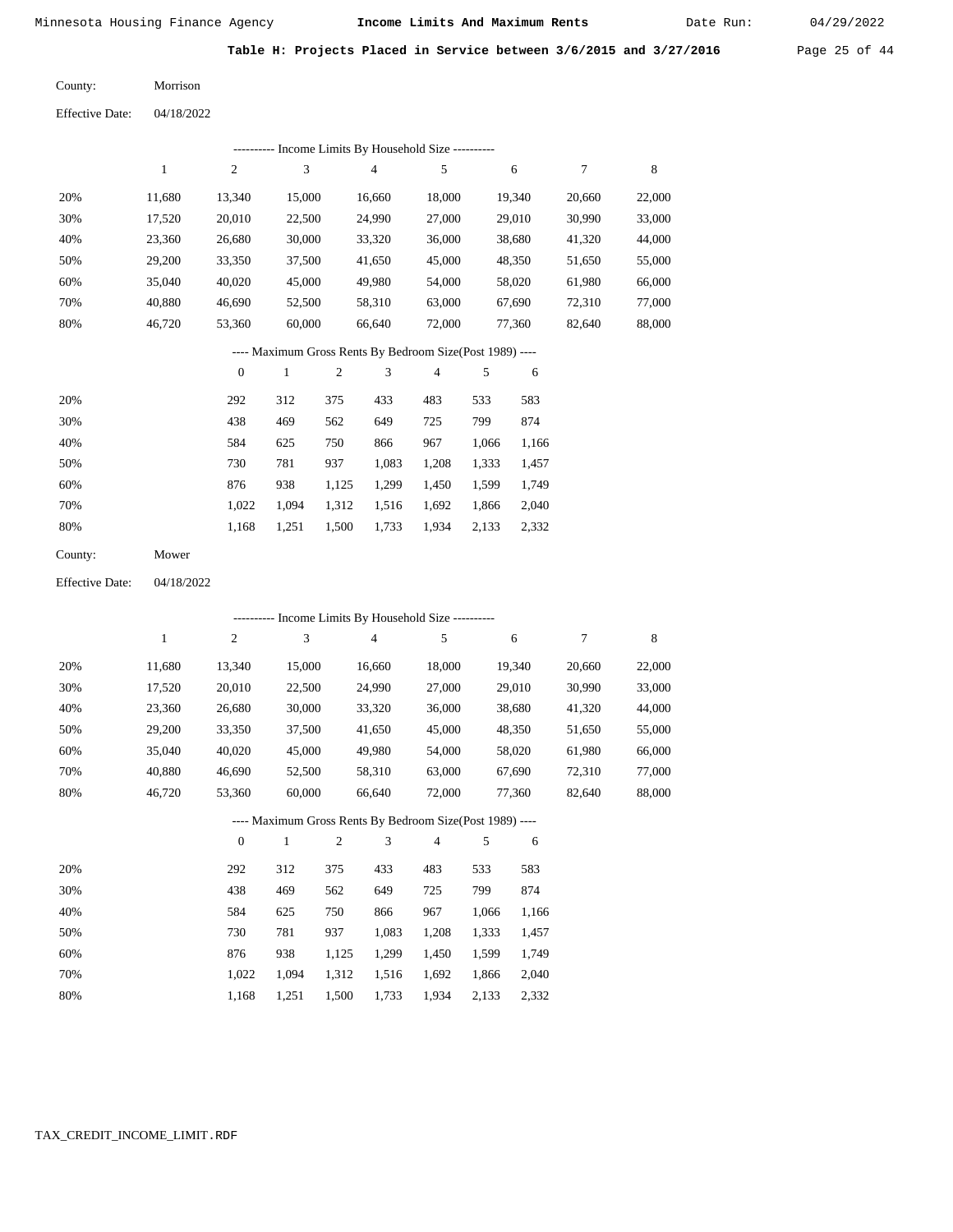Date Run:

Table H: Projects Placed in Service between 3/6/2015 and 3/27/2016 Page 26 of 44

Murray County:

04/18/2022 Effective Date:

|                        |              |                  | --------- Income Limits By Household Size ---------      |                |                |                         |       |        |                  |             |
|------------------------|--------------|------------------|----------------------------------------------------------|----------------|----------------|-------------------------|-------|--------|------------------|-------------|
|                        | $\mathbf{1}$ | $\sqrt{2}$       | 3                                                        |                | $\overline{4}$ | 5                       |       | 6      | $\boldsymbol{7}$ | $\,$ 8 $\,$ |
| 20%                    | 11,980       | 13,680           | 15,400                                                   |                | 17,100         | 18,480                  |       | 19,840 | 21,220           | 22,580      |
| 30%                    | 17,970       | 20,520           | 23,100                                                   |                | 25,650         | 27,720                  |       | 29,760 | 31,830           | 33,870      |
| 40%                    | 23,960       | 27,360           | 30,800                                                   |                | 34,200         | 36,960                  |       | 39,680 | 42,440           | 45,160      |
| 50%                    | 29,950       | 34,200           | 38,500                                                   |                | 42,750         | 46,200                  |       | 49,600 | 53,050           | 56,450      |
| 60%                    | 35,940       | 41,040           | 46,200                                                   |                | 51,300         | 55,440                  |       | 59,520 | 63,660           | 67,740      |
| 70%                    | 41,930       | 47,880           | 53,900                                                   |                | 59,850         | 64,680                  |       | 69,440 | 74,270           | 79,030      |
| 80%                    | 47,920       | 54,720           | 61,600                                                   |                | 68,400         | 73,920                  |       | 79,360 | 84,880           | 90,320      |
|                        |              |                  | ---- Maximum Gross Rents By Bedroom Size(Post 1989) ---- |                |                |                         |       |        |                  |             |
|                        |              | $\boldsymbol{0}$ | $\mathbf{1}$                                             | $\overline{c}$ | 3              | $\overline{\mathbf{4}}$ | 5     | 6      |                  |             |
| 20%                    |              | 299              | 320                                                      | 385            | 444            | 496                     | 547   | 598    |                  |             |
| 30%                    |              | 449              | 481                                                      | 577            | 667            | 744                     | 821   | 897    |                  |             |
| 40%                    |              | 599              | 641                                                      | 770            | 889            | 992                     | 1,095 | 1,197  |                  |             |
| 50%                    |              | 748              | 801                                                      | 962            | 1,111          | 1,240                   | 1,368 | 1,496  |                  |             |
| 60%                    |              | 898              | 962                                                      | 1,155          | 1,334          | 1,488                   | 1,642 | 1,795  |                  |             |
| 70%                    |              | 1,048            | 1,122                                                    | 1,347          | 1,556          | 1,736                   | 1,916 | 2,094  |                  |             |
| 80%                    |              | 1,198            | 1,283                                                    | 1,540          | 1,779          | 1,984                   | 2,190 | 2,394  |                  |             |
| County:                | Nicollet     |                  |                                                          |                |                |                         |       |        |                  |             |
| <b>Effective Date:</b> | 04/18/2022   |                  |                                                          |                |                |                         |       |        |                  |             |
|                        |              |                  | --------- Income Limits By Household Size ----------     |                |                |                         |       |        |                  |             |
|                        | $\mathbf{1}$ | $\sqrt{2}$       | 3                                                        |                | $\overline{4}$ | 5                       |       | 6      | $\tau$           | 8           |
| 20%                    | 12,600       | 14,400           | 16,200                                                   |                | 18,000         | 19,440                  |       | 20,880 | 22,320           | 23,760      |
| 30%                    | 18,900       | 21,600           | 24,300                                                   |                | 27,000         | 29,160                  |       | 31,320 | 33,480           | 35,640      |
| 40%                    | 25,200       | 28,800           | 32,400                                                   |                | 36,000         | 38,880                  |       | 41,760 | 44,640           | 47,520      |

| 40% | 25.200 | 28.800 | 32,400 | 36,000 | 38,880 | 41.760 | 44.640 | 47.520 |
|-----|--------|--------|--------|--------|--------|--------|--------|--------|
| 50% | 31.500 | 36,000 | 40.500 | 45,000 | 48,600 | 52,200 | 55.800 | 59,400 |
| 60% | 37,800 | 43.200 | 48,600 | 54,000 | 58.320 | 62.640 | 66,960 | 71.280 |
| 70% | 44.100 | 50.400 | 56,700 | 63,000 | 68,040 | 73.080 | 78.120 | 83.160 |
| 80% | 50.400 | 57.600 | 64.800 | 72.000 | 77.760 | 83.520 | 89.280 | 95,040 |

#### ---- Maximum Gross Rents By Bedroom Size(Post 1989) ----

|     | $\mathbf{0}$ |       | $\overline{c}$ | 3     | 4     | 5     | 6     |
|-----|--------------|-------|----------------|-------|-------|-------|-------|
| 20% | 315          | 337   | 405            | 468   | 522   | 576   | 630   |
| 30% | 472          | 506   | 607            | 702   | 783   | 864   | 945   |
| 40% | 630          | 675   | 810            | 936   | 1.044 | 1,152 | 1,260 |
| 50% | 787          | 843   | 1,012          | 1,170 | 1,305 | 1,440 | 1,575 |
| 60% | 945          | 1,012 | 1,215          | 1,404 | 1,566 | 1,728 | 1,890 |
| 70% | 1.102        | 1,181 | 1,417          | 1,638 | 1,827 | 2,016 | 2,205 |
| 80% | 1.260        | 1,350 | 1,620          | 1,872 | 2,088 | 2,304 | 2,520 |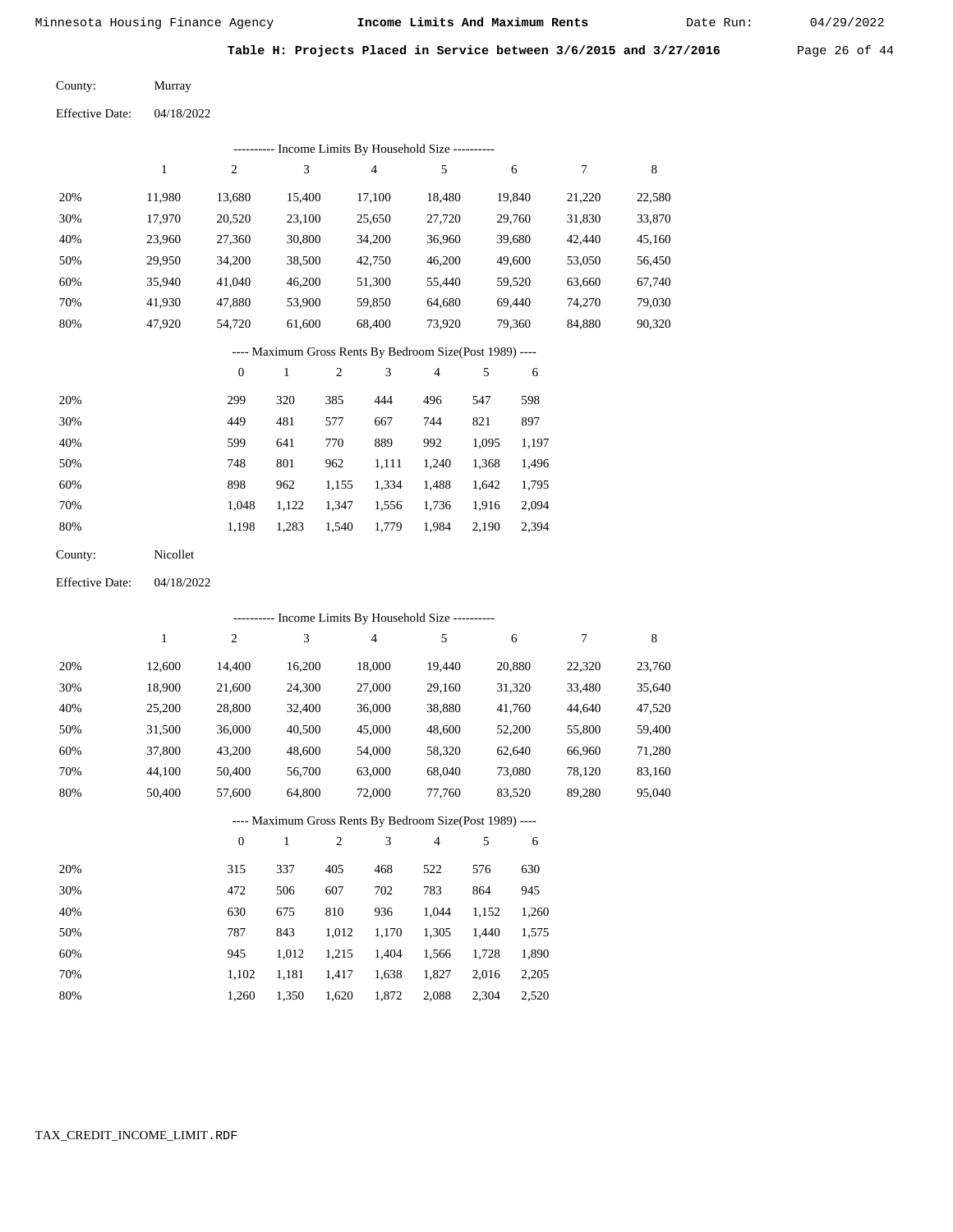Date Run:

Table H: Projects Placed in Service between 3/6/2015 and 3/27/2016 Page 27 of 44

Nobles County:

04/18/2022 Effective Date:

|     |        |        |        | ---------- Income Limits By Household Size ---------- |        |        |        |        |
|-----|--------|--------|--------|-------------------------------------------------------|--------|--------|--------|--------|
|     |        | 2      | 3      | 4                                                     | 5      | 6      | 7      | 8      |
| 20% | 11,680 | 13,340 | 15,000 | 16,660                                                | 18,000 | 19,340 | 20,660 | 22,000 |
| 30% | 17.520 | 20,010 | 22,500 | 24,990                                                | 27,000 | 29,010 | 30,990 | 33,000 |
| 40% | 23,360 | 26,680 | 30,000 | 33,320                                                | 36,000 | 38,680 | 41,320 | 44,000 |
| 50% | 29,200 | 33,350 | 37,500 | 41,650                                                | 45,000 | 48,350 | 51,650 | 55,000 |
| 60% | 35,040 | 40,020 | 45,000 | 49,980                                                | 54,000 | 58,020 | 61,980 | 66,000 |
| 70% | 40,880 | 46,690 | 52,500 | 58,310                                                | 63,000 | 67,690 | 72,310 | 77,000 |
| 80% | 46,720 | 53,360 | 60,000 | 66,640                                                | 72,000 | 77,360 | 82,640 | 88,000 |
|     |        |        |        |                                                       |        |        |        |        |

#### ---- Maximum Gross Rents By Bedroom Size(Post 1989) ----

|     | $\overline{0}$ |       | $\overline{c}$ | 3     | 4     | 5     | 6     |
|-----|----------------|-------|----------------|-------|-------|-------|-------|
| 20% | 292            | 312   | 375            | 433   | 483   | 533   | 583   |
| 30% | 438            | 469   | 562            | 649   | 725   | 799   | 874   |
| 40% | 584            | 625   | 750            | 866   | 967   | 1,066 | 1,166 |
| 50% | 730            | 781   | 937            | 1,083 | 1,208 | 1,333 | 1,457 |
| 60% | 876            | 938   | 1,125          | 1,299 | 1,450 | 1,599 | 1,749 |
| 70% | 1.022          | 1.094 | 1,312          | 1,516 | 1,692 | 1,866 | 2,040 |
| 80% | 1,168          | 1,251 | 1,500          | 1,733 | 1,934 | 2,133 | 2,332 |

04/18/2022 Effective Date:

|     | --------- Income Limits By Household Size ---------- |                |        |                |                                                          |                |       |        |        |        |  |  |  |
|-----|------------------------------------------------------|----------------|--------|----------------|----------------------------------------------------------|----------------|-------|--------|--------|--------|--|--|--|
|     | 1                                                    | 2              | 3      |                | $\overline{4}$                                           | 5              |       | 6      | 7      | 8      |  |  |  |
| 20% | 11,680                                               | 13,340         | 15,000 |                | 16,660                                                   | 18,000         |       | 19,340 | 20,660 | 22,000 |  |  |  |
| 30% | 17,520                                               | 20,010         | 22,500 |                | 24,990                                                   | 27,000         |       | 29,010 | 30,990 | 33,000 |  |  |  |
| 40% | 23,360                                               | 26,680         | 30,000 |                | 33,320                                                   | 36,000         |       | 38,680 | 41,320 | 44,000 |  |  |  |
| 50% | 29,200                                               | 33,350         | 37,500 |                | 41,650                                                   | 45,000         |       | 48,350 | 51,650 | 55,000 |  |  |  |
| 60% | 35,040                                               | 40,020         | 45,000 |                | 49,980                                                   | 54,000         |       | 58,020 | 61,980 | 66,000 |  |  |  |
| 70% | 40,880                                               | 46,690         | 52,500 |                | 58,310                                                   | 63,000         |       | 67,690 | 72,310 | 77,000 |  |  |  |
| 80% | 46,720                                               | 53,360         | 60,000 |                | 66,640                                                   | 72,000         |       | 77,360 | 82,640 | 88,000 |  |  |  |
|     |                                                      |                |        |                | ---- Maximum Gross Rents By Bedroom Size(Post 1989) ---- |                |       |        |        |        |  |  |  |
|     |                                                      | $\overline{0}$ | 1      | $\mathfrak{2}$ | 3                                                        | $\overline{4}$ | 5     | 6      |        |        |  |  |  |
| 20% |                                                      | 292            | 312    | 375            | 433                                                      | 483            | 533   | 583    |        |        |  |  |  |
| 30% |                                                      | 438            | 469    | 562            | 649                                                      | 725            | 799   | 874    |        |        |  |  |  |
| 40% |                                                      | 584            | 625    | 750            | 866                                                      | 967            | 1,066 | 1,166  |        |        |  |  |  |
| 50% |                                                      | 730            | 781    | 937            | 1,083                                                    | 1,208          | 1,333 | 1,457  |        |        |  |  |  |
| 60% |                                                      | 876            | 938    | 1,125          | 1,299                                                    | 1,450          | 1,599 | 1,749  |        |        |  |  |  |
| 70% |                                                      | 1,022          | 1,094  | 1,312          | 1,516                                                    | 1,692          | 1,866 | 2,040  |        |        |  |  |  |

1,251 1,500 1,733 1,934 2,133 2,332

1,168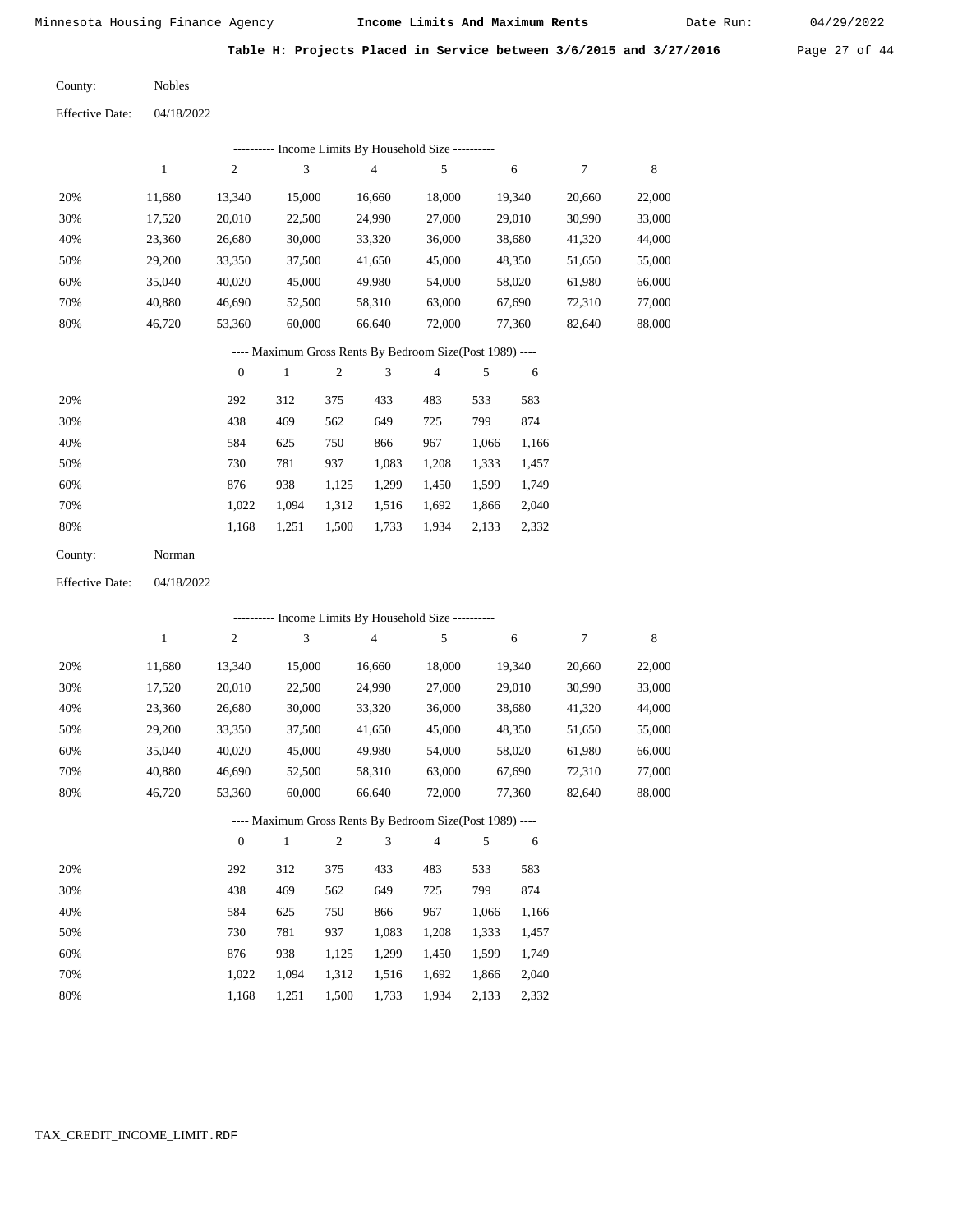Date Run:

**Table H: Projects Placed in Service between 3/6/2015 and 3/27/2016** Page 28 of 44

Olmsted County:

04/18/2022 Effective Date:

| Income Limits By Household Size ---------- |        |                |        |        |        |         |         |         |  |  |  |  |
|--------------------------------------------|--------|----------------|--------|--------|--------|---------|---------|---------|--|--|--|--|
|                                            |        | $\overline{c}$ | 3      | 4      | 5      | 6       |         | 8       |  |  |  |  |
| 20%                                        | 15.620 | 17.840         | 20,080 | 22,300 | 24.100 | 25,880  | 27,660  | 29,440  |  |  |  |  |
| 30%                                        | 23,430 | 26,760         | 30,120 | 33,450 | 36,150 | 38,820  | 41,490  | 44,160  |  |  |  |  |
| 40%                                        | 31,240 | 35,680         | 40,160 | 44,600 | 48,200 | 51,760  | 55,320  | 58,880  |  |  |  |  |
| 50%                                        | 39,050 | 44,600         | 50,200 | 55,750 | 60,250 | 64,700  | 69,150  | 73,600  |  |  |  |  |
| 60%                                        | 46,860 | 53,520         | 60.240 | 66,900 | 72,300 | 77,640  | 82,980  | 88,320  |  |  |  |  |
| 70%                                        | 54.670 | 62.440         | 70.280 | 78,050 | 84,350 | 90,580  | 96,810  | 103,040 |  |  |  |  |
| 80%                                        | 62.480 | 71,360         | 80,320 | 89,200 | 96,400 | 103,520 | 110,640 | 117,760 |  |  |  |  |

---- Maximum Gross Rents By Bedroom Size(Post 1989) ----

|     | $\mathbf{0}$ |       | 2     | 3     | 4     | 5     | 6     |
|-----|--------------|-------|-------|-------|-------|-------|-------|
| 20% | 390          | 418   | 502   | 580   | 647   | 713   | 780   |
| 30% | 585          | 627   | 753   | 870   | 970   | 1,070 | 1,170 |
| 40% | 781          | 836   | 1,004 | 1,160 | 1,294 | 1,427 | 1,561 |
| 50% | 976          | 1,045 | 1,255 | 1,450 | 1,617 | 1,784 | 1,951 |
| 60% | 1,171        | 1.254 | 1,506 | 1,740 | 1,941 | 2.141 | 2,341 |
| 70% | 1,366        | 1,463 | 1,757 | 2,030 | 2,264 | 2,498 | 2,731 |
| 80% | 1,562        | 1,673 | 2,008 | 2,320 | 2,588 | 2,855 | 3,122 |
|     |              |       |       |       |       |       |       |

Otter Tail County:

04/18/2022 Effective Date:

|     |        |                |              |                |                | - Income Limits By Household Size ----------             |       |        |        |        |
|-----|--------|----------------|--------------|----------------|----------------|----------------------------------------------------------|-------|--------|--------|--------|
|     | 1      | $\overline{c}$ | 3            |                | $\overline{4}$ | 5                                                        |       | 6      | 7      | 8      |
| 20% | 11,680 | 13,340         | 15,000       |                | 16,660         | 18,000                                                   |       | 19,340 | 20,660 | 22,000 |
| 30% | 17,520 | 20,010         | 22,500       |                | 24,990         | 27,000                                                   |       | 29,010 | 30,990 | 33,000 |
| 40% | 23,360 | 26,680         | 30,000       |                | 33,320         | 36,000                                                   |       | 38,680 | 41,320 | 44,000 |
| 50% | 29,200 | 33,350         | 37,500       |                | 41,650         | 45,000                                                   |       | 48,350 | 51,650 | 55,000 |
| 60% | 35,040 | 40,020         | 45,000       |                | 49,980         | 54,000                                                   |       | 58,020 | 61,980 | 66,000 |
| 70% | 40,880 | 46,690         | 52,500       |                | 58,310         | 63,000                                                   |       | 67,690 | 72,310 | 77,000 |
| 80% | 46,720 | 53,360         | 60,000       |                | 66,640         | 72,000                                                   |       | 77,360 | 82,640 | 88,000 |
|     |        |                |              |                |                | ---- Maximum Gross Rents By Bedroom Size(Post 1989) ---- |       |        |        |        |
|     |        | $\overline{0}$ | $\mathbf{1}$ | $\overline{c}$ | 3              | $\overline{4}$                                           | 5     | 6      |        |        |
| 20% |        | 292            | 312          | 375            | 433            | 483                                                      | 533   | 583    |        |        |
| 30% |        | 438            | 469          | 562            | 649            | 725                                                      | 799   | 874    |        |        |
| 40% |        | 584            | 625          | 750            | 866            | 967                                                      | 1,066 | 1,166  |        |        |
| 50% |        | 730            | 781          | 937            | 1,083          | 1,208                                                    | 1,333 | 1,457  |        |        |
| 60% |        | 876            | 938          | 1,125          | 1,299          | 1,450                                                    | 1,599 | 1,749  |        |        |
| 70% |        | 1,022          | 1,094        | 1,312          | 1,516          | 1,692                                                    | 1,866 | 2,040  |        |        |

1,168

1,251

1,500

1,733

1,934

2,133

2,332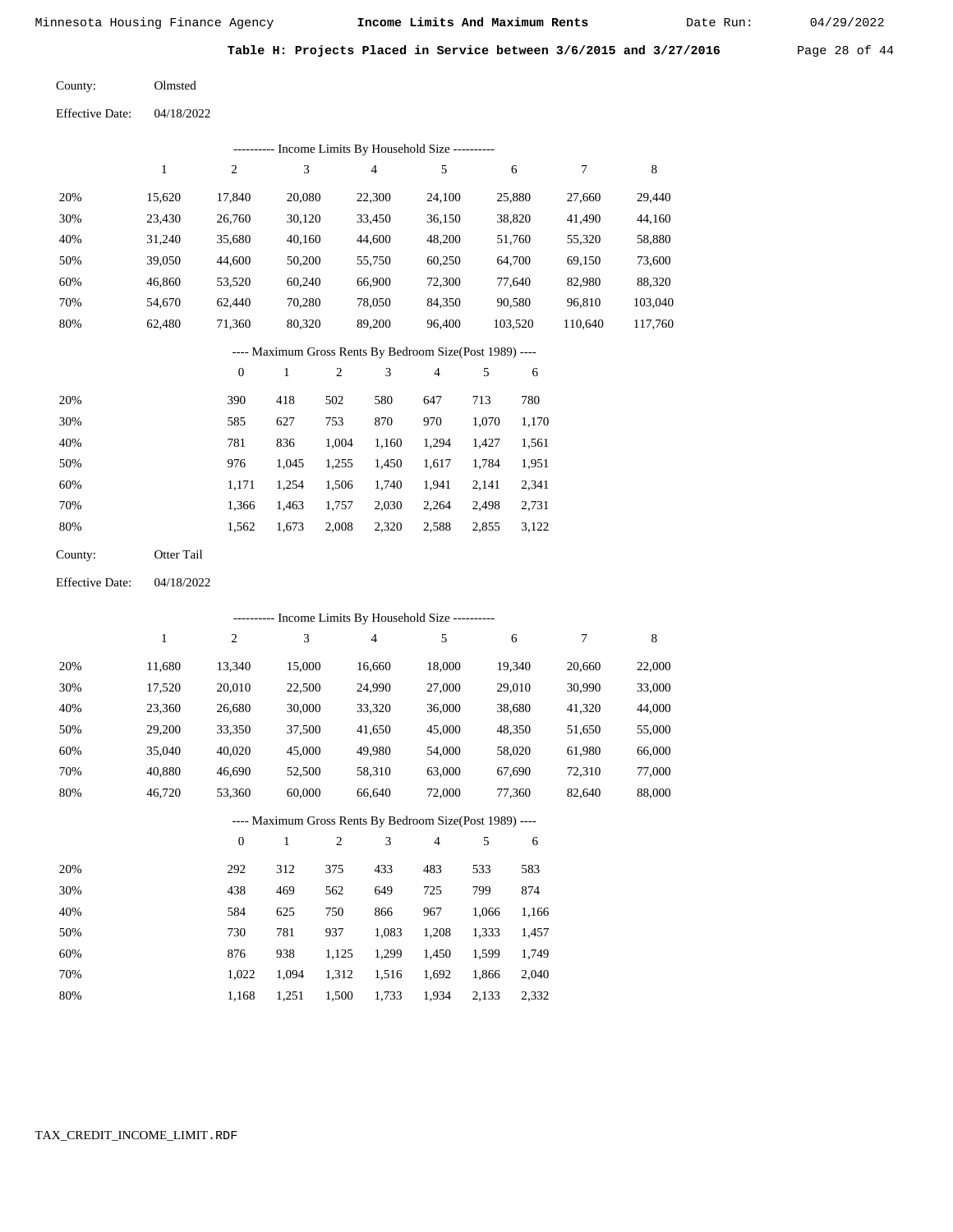Date Run:

Table H: Projects Placed in Service between 3/6/2015 and 3/27/2016 Page 29 of 44

Pennington County:

04/18/2022 Effective Date:

|     |        |                | ---------- Income Limits By Household Size ----------    |     |        |                |     |        |        |        |
|-----|--------|----------------|----------------------------------------------------------|-----|--------|----------------|-----|--------|--------|--------|
|     | 1      | $\overline{2}$ | 3                                                        |     | 4      | 5              |     | 6      | 7      | 8      |
| 20% | 11,720 | 13,380         | 15,060                                                   |     | 16,720 | 18,060         |     | 19,400 | 20,740 | 22,080 |
| 30% | 17,580 | 20,070         | 22,590                                                   |     | 25,080 | 27,090         |     | 29,100 | 31,110 | 33,120 |
| 40% | 23,440 | 26,760         | 30,120                                                   |     | 33,440 | 36,120         |     | 38,800 | 41,480 | 44,160 |
| 50% | 29,300 | 33,450         | 37,650                                                   |     | 41,800 | 45,150         |     | 48,500 | 51,850 | 55,200 |
| 60% | 35,160 | 40,140         | 45,180                                                   |     | 50,160 | 54,180         |     | 58,200 | 62,220 | 66,240 |
| 70% | 41,020 | 46,830         | 52,710                                                   |     | 58,520 | 63,210         |     | 67,900 | 72,590 | 77,280 |
| 80% | 46,880 | 53,520         | 60,240                                                   |     | 66,880 | 72,240         |     | 77.600 | 82,960 | 88,320 |
|     |        |                | ---- Maximum Gross Rents By Bedroom Size(Post 1989) ---- |     |        |                |     |        |        |        |
|     |        | $\theta$       | 1                                                        | 2   | 3      | $\overline{4}$ | 5   | 6      |        |        |
| 20% |        | 293            | 313                                                      | 376 | 434    | 485            | 535 | 585    |        |        |

| 20% | 293   | 313   | 376   | 434   | 485   | 535   | 585   |
|-----|-------|-------|-------|-------|-------|-------|-------|
| 30% | 439   | 470   | 564   | 652   | 727   | 802   | 877   |
| 40% | 586   | 627   | 753   | 869   | 970   | 1.070 | 1,170 |
| 50% | 732   | 784   | 941   | 1.086 | 1,212 | 1,338 | 1,463 |
| 60% | 879   | 941   | 1.129 | 1,304 | 1,455 | 1,605 | 1,755 |
| 70% | 1.025 | 1.098 | 1.317 | 1.521 | 1.697 | 1,873 | 2,048 |
| 80% | 1.172 | 1.255 | 1,506 | 1,739 | 1,940 | 2,141 | 2,340 |

Pine County:

04/18/2022 Effective Date:

|     |              |                |              |                | ---------- Income Limits By Household Size ----------    |        |       |        |        |        |
|-----|--------------|----------------|--------------|----------------|----------------------------------------------------------|--------|-------|--------|--------|--------|
|     | $\mathbf{1}$ | $\overline{c}$ | 3            |                | $\overline{4}$                                           | 5      |       | 6      | 7      | 8      |
| 20% | 11,680       | 13,340         | 15,000       |                | 16,660                                                   | 18,000 |       | 19,340 | 20,660 | 22,000 |
| 30% | 17,520       | 20,010         | 22,500       |                | 24,990                                                   | 27,000 |       | 29,010 | 30,990 | 33,000 |
| 40% | 23,360       | 26,680         | 30,000       |                | 33,320                                                   | 36,000 |       | 38,680 | 41,320 | 44,000 |
| 50% | 29,200       | 33,350         | 37,500       |                | 41,650                                                   | 45,000 |       | 48,350 | 51,650 | 55,000 |
| 60% | 35,040       | 40,020         | 45,000       |                | 49,980                                                   | 54,000 |       | 58,020 | 61,980 | 66,000 |
| 70% | 40,880       | 46,690         | 52,500       |                | 58,310                                                   | 63,000 |       | 67,690 | 72,310 | 77,000 |
| 80% | 46,720       | 53,360         | 60,000       |                | 66,640                                                   | 72,000 |       | 77,360 | 82,640 | 88,000 |
|     |              |                |              |                | ---- Maximum Gross Rents By Bedroom Size(Post 1989) ---- |        |       |        |        |        |
|     |              | $\mathbf{0}$   | $\mathbf{1}$ | $\overline{2}$ | 3                                                        | 4      | 5     | 6      |        |        |
| 20% |              | 292            | 312          | 375            | 433                                                      | 483    | 533   | 583    |        |        |
| 30% |              | 438            | 469          | 562            | 649                                                      | 725    | 799   | 874    |        |        |
| 40% |              | 584            | 625          | 750            | 866                                                      | 967    | 1,066 | 1,166  |        |        |
| 50% |              | 730            | 781          | 937            | 1,083                                                    | 1,208  | 1,333 | 1,457  |        |        |
| 60% |              | 876            | 938          | 1,125          | 1,299                                                    | 1,450  | 1,599 | 1,749  |        |        |
| 70% |              | 1,022          | 1,094        | 1,312          | 1,516                                                    | 1,692  | 1,866 | 2,040  |        |        |

 1,312 1,516 1,692 1,866 2,040 1,500 1,733 1,934 2,133 2,332

 1,022 1,094 1,168 1,251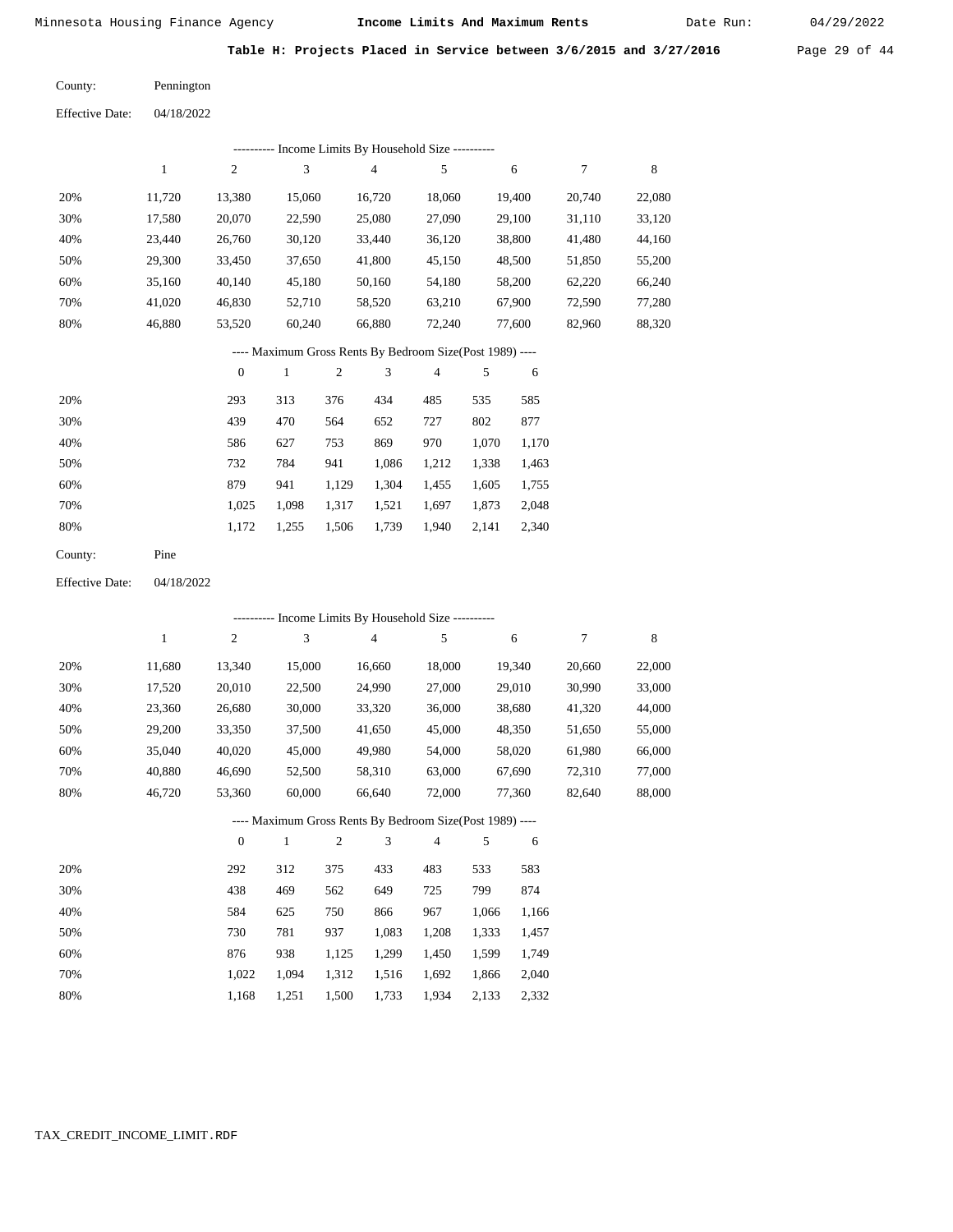Date Run:

Table H: Projects Placed in Service between 3/6/2015 and 3/27/2016 Page 30 of 44

Pipestone County:

04/18/2022 Effective Date:

|                        |              |                  |              |                | --------- Income Limits By Household Size ----------     |        |       |        |        |        |
|------------------------|--------------|------------------|--------------|----------------|----------------------------------------------------------|--------|-------|--------|--------|--------|
|                        | $\mathbf{1}$ | 2                | 3            |                | 4                                                        | 5      |       | 6      | 7      | 8      |
| 20%                    | 11,680       | 13,340           | 15,000       |                | 16,660                                                   | 18,000 |       | 19,340 | 20,660 | 22,000 |
| 30%                    | 17,520       | 20,010           | 22,500       |                | 24,990                                                   | 27,000 |       | 29,010 | 30,990 | 33,000 |
| 40%                    | 23,360       | 26,680           | 30,000       |                | 33,320                                                   | 36,000 |       | 38,680 | 41,320 | 44,000 |
| 50%                    | 29,200       | 33,350           | 37,500       |                | 41,650                                                   | 45,000 |       | 48,350 | 51,650 | 55,000 |
| 60%                    | 35,040       | 40,020           | 45,000       |                | 49,980                                                   | 54,000 |       | 58,020 | 61,980 | 66,000 |
| 70%                    | 40,880       | 46,690           | 52,500       |                | 58,310                                                   | 63,000 |       | 67,690 | 72,310 | 77,000 |
| 80%                    | 46,720       | 53,360           | 60,000       |                | 66,640                                                   | 72,000 |       | 77,360 | 82,640 | 88,000 |
|                        |              |                  |              |                | ---- Maximum Gross Rents By Bedroom Size(Post 1989) ---- |        |       |        |        |        |
|                        |              | $\boldsymbol{0}$ | $\mathbf{1}$ | $\overline{c}$ | 3                                                        | 4      | 5     | 6      |        |        |
| 20%                    |              | 292              | 312          | 375            | 433                                                      | 483    | 533   | 583    |        |        |
| 30%                    |              | 438              | 469          | 562            | 649                                                      | 725    | 799   | 874    |        |        |
| 40%                    |              | 584              | 625          | 750            | 866                                                      | 967    | 1,066 | 1,166  |        |        |
| 50%                    |              | 730              | 781          | 937            | 1,083                                                    | 1,208  | 1,333 | 1,457  |        |        |
| 60%                    |              | 876              | 938          | 1,125          | 1,299                                                    | 1,450  | 1,599 | 1,749  |        |        |
| 70%                    |              | 1,022            | 1,094        | 1,312          | 1,516                                                    | 1,692  | 1,866 | 2,040  |        |        |
| 80%                    |              | 1,168            | 1,251        | 1,500          | 1,733                                                    | 1,934  | 2,133 | 2,332  |        |        |
| County:                | Polk         |                  |              |                |                                                          |        |       |        |        |        |
| <b>Effective Date:</b> | 04/18/2022   |                  |              |                |                                                          |        |       |        |        |        |

|     | --------- Income Limits By Household Size ---------- |                |              |                |        |                                                          |       |        |        |        |  |  |
|-----|------------------------------------------------------|----------------|--------------|----------------|--------|----------------------------------------------------------|-------|--------|--------|--------|--|--|
|     | 1                                                    | $\overline{c}$ | 3            |                | 4      | 5                                                        |       | 6      | $\tau$ | 8      |  |  |
| 20% | 13,040                                               | 14,900         | 16,760       |                | 18,620 | 20,120                                                   |       | 21,600 | 23,100 | 24,580 |  |  |
| 30% | 19,560                                               | 22,350         | 25,140       |                | 27,930 | 30,180                                                   |       | 32,400 | 34,650 | 36,870 |  |  |
| 40% | 26,080                                               | 29,800         | 33,520       |                | 37,240 | 40,240                                                   |       | 43,200 | 46,200 | 49,160 |  |  |
| 50% | 32,600                                               | 37,250         | 41,900       |                | 46,550 | 50,300                                                   |       | 54,000 | 57,750 | 61,450 |  |  |
| 60% | 39,120                                               | 44,700         | 50,280       |                | 55,860 | 60,360                                                   |       | 64,800 | 69,300 | 73,740 |  |  |
| 70% | 45,640                                               | 52,150         | 58,660       |                | 65,170 | 70,420                                                   |       | 75,600 | 80,850 | 86,030 |  |  |
| 80% | 52,160                                               | 59,600         | 67,040       |                | 74,480 | 80,480                                                   |       | 86,400 | 92,400 | 98,320 |  |  |
|     |                                                      |                |              |                |        | ---- Maximum Gross Rents By Bedroom Size(Post 1989) ---- |       |        |        |        |  |  |
|     |                                                      | $\mathbf{0}$   | $\mathbf{1}$ | $\mathfrak{2}$ | 3      | 4                                                        | 5     | 6      |        |        |  |  |
| 20% |                                                      | 326            | 349          | 419            | 484    | 540                                                      | 596   | 651    |        |        |  |  |
| 30% |                                                      | 489            | 523          | 628            | 726    | 810                                                      | 894   | 977    |        |        |  |  |
| 40% |                                                      | 652            | 698          | 838            | 968    | 1,080                                                    | 1,192 | 1,303  |        |        |  |  |
| 50% |                                                      | 815            | 873          | 1,047          | 1,210  | 1,350                                                    | 1,490 | 1,629  |        |        |  |  |
| 60% |                                                      | 978            | 1,047        | 1,257          | 1,452  | 1,620                                                    | 1,788 | 1,955  |        |        |  |  |
| 70% |                                                      | 1,141          | 1,222        | 1,466          | 1,694  | 1,890                                                    | 2,086 | 2,280  |        |        |  |  |
| 80% |                                                      | 1,304          | 1,397        | 1,676          | 1,937  | 2,160                                                    | 2,384 | 2,606  |        |        |  |  |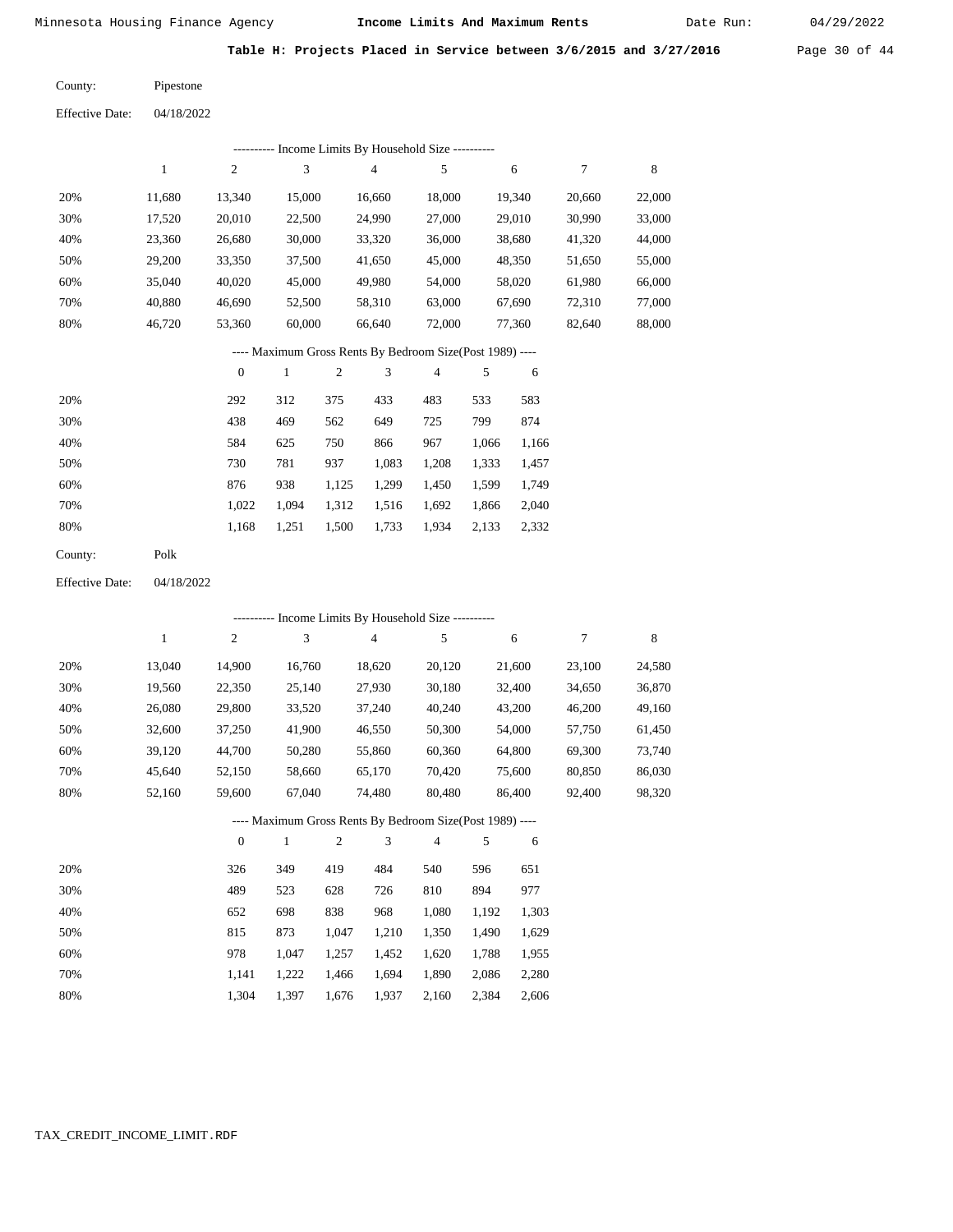Date Run:

Table H: Projects Placed in Service between 3/6/2015 and 3/27/2016 Page 31 of 44

Pope County:

Effective Date: 04/18/2022

|         | --------- Income Limits By Household Size ---------- |                  |        |                  |                                                          |                |       |        |        |        |  |  |  |
|---------|------------------------------------------------------|------------------|--------|------------------|----------------------------------------------------------|----------------|-------|--------|--------|--------|--|--|--|
|         | 1                                                    | $\overline{c}$   | 3      |                  | 4                                                        | 5              |       | 6      | 7      | 8      |  |  |  |
| 20%     | 12,140                                               | 13,880           | 15,620 |                  | 17,340                                                   | 18,740         |       | 20,120 | 21,520 | 22,900 |  |  |  |
| 30%     | 18,210                                               | 20,820           | 23,430 |                  | 26,010                                                   | 28,110         |       | 30,180 | 32,280 | 34,350 |  |  |  |
| 40%     | 24,280                                               | 27,760           | 31,240 |                  | 34,680                                                   | 37,480         |       | 40,240 | 43,040 | 45,800 |  |  |  |
| 50%     | 30,350                                               | 34,700           | 39,050 |                  | 43,350                                                   | 46,850         |       | 50,300 | 53,800 | 57,250 |  |  |  |
| 60%     | 36,420                                               | 41,640           | 46,860 |                  | 52,020                                                   | 56,220         |       | 60,360 | 64,560 | 68,700 |  |  |  |
| 70%     | 42,490                                               | 48,580           | 54,670 |                  | 60,690                                                   | 65,590         |       | 70,420 | 75,320 | 80,150 |  |  |  |
| 80%     | 48,560                                               | 55,520           | 62,480 |                  | 69,360                                                   | 74,960         |       | 80,480 | 86,080 | 91,600 |  |  |  |
|         |                                                      |                  |        |                  | ---- Maximum Gross Rents By Bedroom Size(Post 1989) ---- |                |       |        |        |        |  |  |  |
|         |                                                      | $\boldsymbol{0}$ | 1      | $\boldsymbol{2}$ | 3                                                        | $\overline{4}$ | 5     | 6      |        |        |  |  |  |
| 20%     |                                                      | 303              | 325    | 390              | 451                                                      | 503            | 555   | 606    |        |        |  |  |  |
| 30%     |                                                      | 455              | 487    | 585              | 676                                                      | 754            | 832   | 910    |        |        |  |  |  |
| 40%     |                                                      | 607              | 650    | 781              | 902                                                      | 1,006          | 1,110 | 1,213  |        |        |  |  |  |
| 50%     |                                                      | 758              | 813    | 976              | 1,127                                                    | 1,257          | 1,388 | 1,517  |        |        |  |  |  |
| 60%     |                                                      | 910              | 975    | 1,171            | 1,353                                                    | 1,509          | 1,665 | 1,820  |        |        |  |  |  |
| 70%     |                                                      | 1,062            | 1,138  | 1,366            | 1,578                                                    | 1,760          | 1,943 | 2,124  |        |        |  |  |  |
| 80%     |                                                      | 1,214            | 1,301  | 1,562            | 1,804                                                    | 2,012          | 2,221 | 2,427  |        |        |  |  |  |
| County: | Ramsey                                               |                  |        |                  |                                                          |                |       |        |        |        |  |  |  |

Effective Date: 04/18/2022

|     | ---------- Income Limits By Household Size ---------- |                |        |     |                                                          |                |     |         |         |         |  |  |
|-----|-------------------------------------------------------|----------------|--------|-----|----------------------------------------------------------|----------------|-----|---------|---------|---------|--|--|
|     | 1                                                     | $\overline{c}$ | 3      |     | $\overline{4}$                                           | 5              |     | 6       | 7       | 8       |  |  |
| 20% | 16.440                                                | 18,780         | 21,120 |     | 23,460                                                   | 25,340         |     | 27,220  | 29,100  | 30,980  |  |  |
| 30% | 24,660                                                | 28,170         | 31,680 |     | 35,190                                                   | 38,010         |     | 40,830  | 43,650  | 46,470  |  |  |
| 40% | 32,880                                                | 37,560         | 42,240 |     | 46,920                                                   | 50,680         |     | 54,440  | 58,200  | 61,960  |  |  |
| 50% | 41,100                                                | 46,950         | 52,800 |     | 58,650                                                   | 63,350         |     | 68,050  | 72,750  | 77,450  |  |  |
| 60% | 49,320                                                | 56,340         | 63,360 |     | 70,380                                                   | 76,020         |     | 81,660  | 87,300  | 92,940  |  |  |
| 70% | 57,540                                                | 65,730         | 73,920 |     | 82,110                                                   | 88,690         |     | 95,270  | 101,850 | 108,430 |  |  |
| 80% | 65,760                                                | 75,120         | 84,480 |     | 93,840                                                   | 101,360        |     | 108,880 | 116,400 | 123,920 |  |  |
|     |                                                       |                |        |     | ---- Maximum Gross Rents By Bedroom Size(Post 1989) ---- |                |     |         |         |         |  |  |
|     |                                                       | $\theta$       | 1      | 2   | 3                                                        | $\overline{4}$ | 5   | 6       |         |         |  |  |
| 20% |                                                       | 411            | 440    | 528 | 610                                                      | 680            | 751 | 821     |         |         |  |  |

| 2070 | $+11$ | 77 V  | ں∠ر   | <u>viv</u> | vov   | 721   | 0/1   |
|------|-------|-------|-------|------------|-------|-------|-------|
| 30%  | 616   | 660   | 792   | 915        | 1.020 | 1.126 | 1,231 |
| 40%  | 822   | 880   | 1.056 | 1.220      | 1,361 | 1.502 | 1,642 |
| 50%  | 1.027 | 1.100 | 1.320 | 1.525      | 1,701 | 1.877 | 2,052 |
| 60%  | 1.233 | 1.320 | 1.584 | 1.830      | 2.041 | 2.253 | 2,463 |
| 70%  | 1.438 | 1.540 | 1.848 | 2.135      | 2,381 | 2.628 | 2,873 |
| 80%  | 1.644 | 1.761 | 2,112 | 2,440      | 2,722 | 3,004 | 3,284 |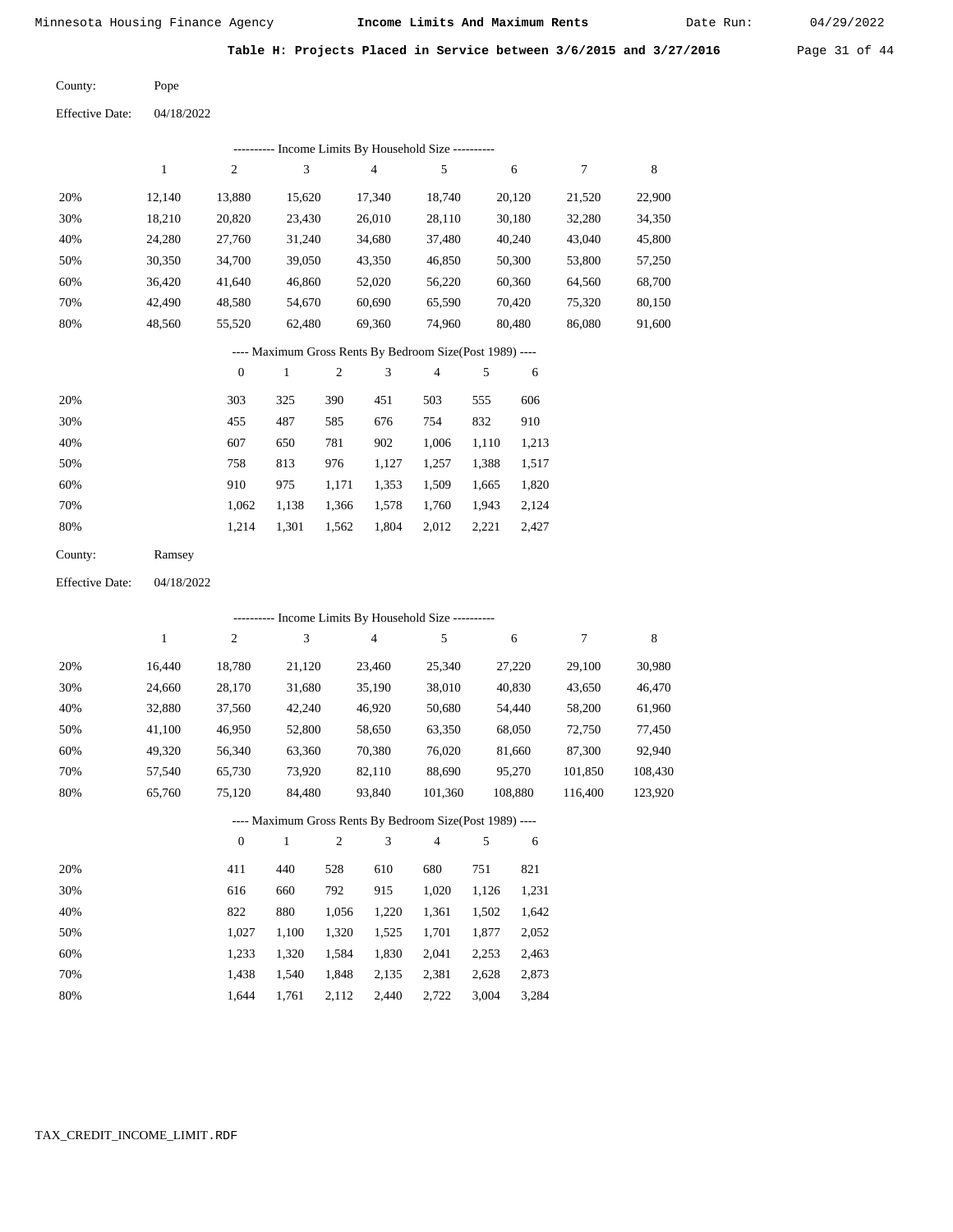Date Run:

**Table H: Projects Placed in Service between 3/6/2015 and 3/27/2016** Page 32 of 44

Red Lake County:

04/18/2022 Effective Date:

|     | ---------- Income Limits By Household Size ---------- |        |        |        |        |        |        |        |  |  |  |  |  |
|-----|-------------------------------------------------------|--------|--------|--------|--------|--------|--------|--------|--|--|--|--|--|
|     |                                                       | 2      | 3      | 4      | 5      | 6      | 7      | 8      |  |  |  |  |  |
| 20% | 11.960                                                | 13.680 | 15,380 | 17.080 | 18.460 | 19.820 | 21.180 | 22,560 |  |  |  |  |  |
| 30% | 17.940                                                | 20,520 | 23,070 | 25,620 | 27,690 | 29,730 | 31,770 | 33,840 |  |  |  |  |  |
| 40% | 23,920                                                | 27,360 | 30,760 | 34,160 | 36,920 | 39,640 | 42,360 | 45,120 |  |  |  |  |  |
| 50% | 29,900                                                | 34,200 | 38,450 | 42,700 | 46,150 | 49,550 | 52,950 | 56,400 |  |  |  |  |  |
| 60% | 35,880                                                | 41,040 | 46,140 | 51,240 | 55,380 | 59,460 | 63,540 | 67,680 |  |  |  |  |  |
| 70% | 41,860                                                | 47,880 | 53,830 | 59,780 | 64.610 | 69,370 | 74,130 | 78,960 |  |  |  |  |  |
| 80% | 47,840                                                | 54,720 | 61,520 | 68,320 | 73,840 | 79,280 | 84,720 | 90,240 |  |  |  |  |  |
|     |                                                       |        |        |        |        |        |        |        |  |  |  |  |  |

#### ---- Maximum Gross Rents By Bedroom Size(Post 1989) ----

|     | $\mathbf{0}$ |       | $\overline{2}$ | 3     | $\overline{4}$ | 5     | 6     |
|-----|--------------|-------|----------------|-------|----------------|-------|-------|
| 20% | 299          | 320   | 384            | 444   | 495            | 546   | 597   |
| 30% | 448          | 480   | 576            | 666   | 743            | 820   | 896   |
| 40% | 598          | 641   | 769            | 888   | 991            | 1,093 | 1,195 |
| 50% | 747          | 801   | 961            | 1,110 | 1,238          | 1,366 | 1,494 |
| 60% | 897          | 961   | 1,153          | 1,332 | 1,486          | 1,640 | 1,793 |
| 70% | 1.046        | 1,121 | 1,345          | 1,554 | 1,734          | 1,913 | 2,092 |
| 80% | 1,196        | 1,282 | 1,538          | 1,777 | 1,982          | 2,187 | 2,391 |
|     |              |       |                |       |                |       |       |

| County: | Redwood |
|---------|---------|
|         |         |

04/18/2022 Effective Date:

|     |        |                |              |                |                | --------- Income Limits By Household Size ----------     |       |        |        |        |
|-----|--------|----------------|--------------|----------------|----------------|----------------------------------------------------------|-------|--------|--------|--------|
|     | 1      | $\overline{c}$ | 3            |                | $\overline{4}$ | 5                                                        |       | 6      | 7      | 8      |
| 20% | 11,680 | 13,340         | 15,000       |                | 16,660         | 18,000                                                   |       | 19,340 | 20,660 | 22,000 |
| 30% | 17,520 | 20,010         | 22,500       |                | 24,990         | 27,000                                                   |       | 29,010 | 30,990 | 33,000 |
| 40% | 23,360 | 26,680         | 30,000       |                | 33,320         | 36,000                                                   |       | 38,680 | 41,320 | 44,000 |
| 50% | 29,200 | 33,350         | 37,500       |                | 41,650         | 45,000                                                   |       | 48,350 | 51,650 | 55,000 |
| 60% | 35,040 | 40,020         | 45,000       |                | 49,980         | 54,000                                                   |       | 58,020 | 61,980 | 66,000 |
| 70% | 40,880 | 46,690         | 52,500       |                | 58,310         | 63,000                                                   |       | 67,690 | 72,310 | 77,000 |
| 80% | 46,720 | 53,360         | 60,000       |                | 66,640         | 72,000                                                   |       | 77,360 | 82,640 | 88,000 |
|     |        |                |              |                |                | ---- Maximum Gross Rents By Bedroom Size(Post 1989) ---- |       |        |        |        |
|     |        | $\overline{0}$ | $\mathbf{1}$ | $\overline{2}$ | 3              | $\overline{4}$                                           | 5     | 6      |        |        |
| 20% |        | 292            | 312          | 375            | 433            | 483                                                      | 533   | 583    |        |        |
| 30% |        | 438            | 469          | 562            | 649            | 725                                                      | 799   | 874    |        |        |
| 40% |        | 584            | 625          | 750            | 866            | 967                                                      | 1,066 | 1,166  |        |        |
| 50% |        | 730            | 781          | 937            | 1,083          | 1,208                                                    | 1,333 | 1,457  |        |        |
| 60% |        | 876            | 938          | 1,125          | 1,299          | 1,450                                                    | 1,599 | 1,749  |        |        |
| 70% |        | 1,022          | 1,094        | 1,312          | 1,516          | 1,692                                                    | 1,866 | 2,040  |        |        |

1,733

1,934

 1,866 2,133

 2,040 2,332

1,500

 1,022 1,168

 1,094 1,251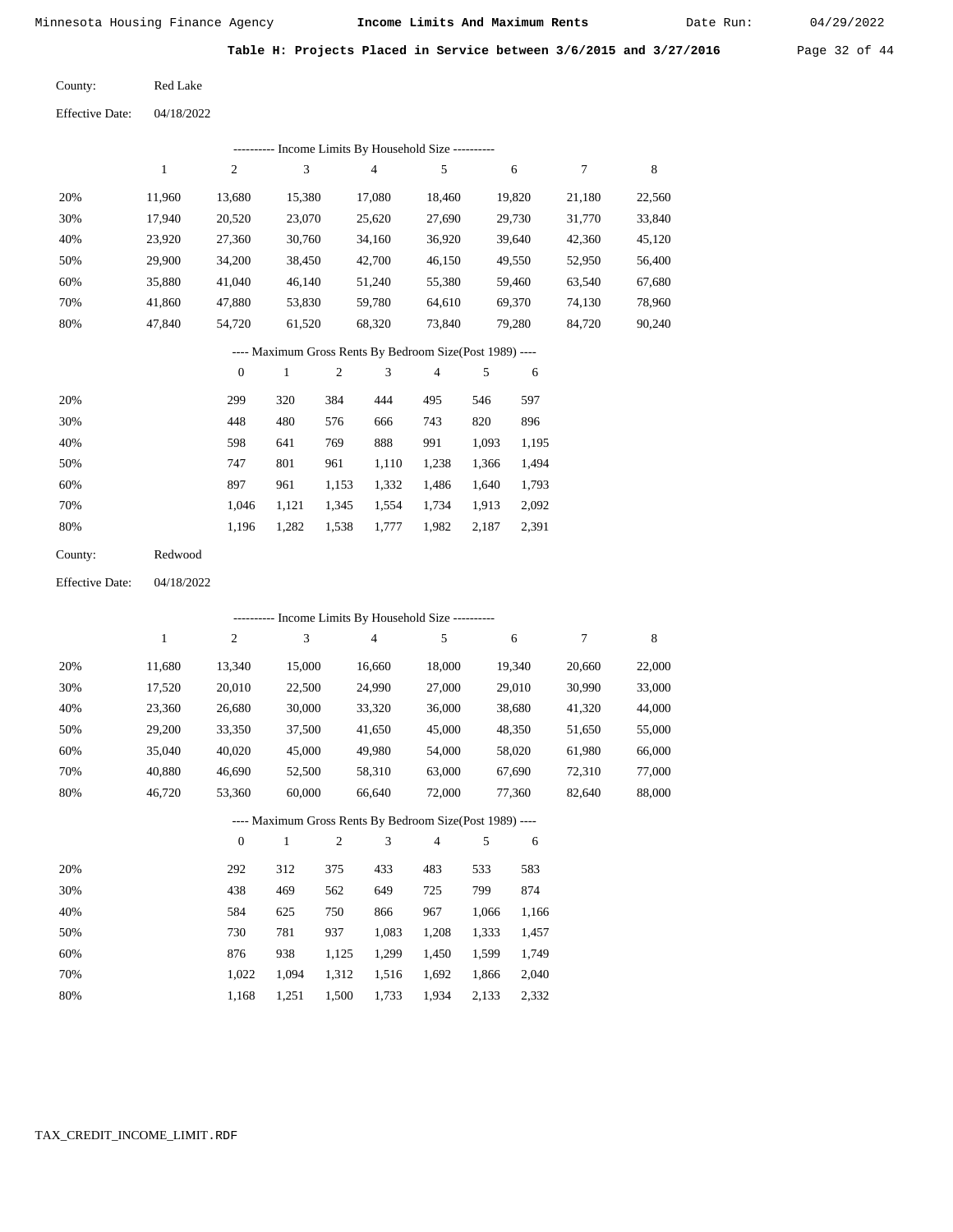Date Run:

**Table H: Projects Placed in Service between 3/6/2015 and 3/27/2016** Page 33 of 44

Renville County:

04/18/2022 Effective Date:

|     | -- Income Limits By Household Size ---------- |        |        |        |        |        |        |        |  |  |  |  |  |
|-----|-----------------------------------------------|--------|--------|--------|--------|--------|--------|--------|--|--|--|--|--|
|     |                                               | 2      | 3      | 4      | 5      | 6      |        | 8      |  |  |  |  |  |
| 20% | 11.720                                        | 13,380 | 15,060 | 16,720 | 18,060 | 19,400 | 20,740 | 22,080 |  |  |  |  |  |
| 30% | 17,580                                        | 20,070 | 22,590 | 25,080 | 27,090 | 29,100 | 31,110 | 33,120 |  |  |  |  |  |
| 40% | 23.440                                        | 26,760 | 30,120 | 33,440 | 36,120 | 38,800 | 41.480 | 44,160 |  |  |  |  |  |
| 50% | 29,300                                        | 33,450 | 37,650 | 41,800 | 45,150 | 48,500 | 51,850 | 55,200 |  |  |  |  |  |
| 60% | 35,160                                        | 40,140 | 45,180 | 50,160 | 54,180 | 58,200 | 62,220 | 66,240 |  |  |  |  |  |
| 70% | 41.020                                        | 46,830 | 52,710 | 58,520 | 63,210 | 67,900 | 72,590 | 77,280 |  |  |  |  |  |
| 80% | 46.880                                        | 53,520 | 60,240 | 66,880 | 72,240 | 77,600 | 82,960 | 88,320 |  |  |  |  |  |
|     |                                               |        |        |        |        |        |        |        |  |  |  |  |  |

## ---- Maximum Gross Rents By Bedroom Size(Post 1989) ----

|     | $\mathbf{0}$ |       | $\overline{c}$ | 3     | $\overline{4}$ | 5     | 6     |
|-----|--------------|-------|----------------|-------|----------------|-------|-------|
| 20% | 293          | 313   | 376            | 434   | 485            | 535   | 585   |
| 30% | 439          | 470   | 564            | 652   | 727            | 802   | 877   |
| 40% | 586          | 627   | 753            | 869   | 970            | 1,070 | 1,170 |
| 50% | 732          | 784   | 941            | 1,086 | 1,212          | 1,338 | 1,463 |
| 60% | 879          | 941   | 1,129          | 1,304 | 1,455          | 1,605 | 1,755 |
| 70% | 1,025        | 1,098 | 1,317          | 1,521 | 1,697          | 1,873 | 2,048 |
| 80% | 1,172        | 1,255 | 1,506          | 1,739 | 1,940          | 2,141 | 2,340 |
|     |              |       |                |       |                |       |       |

04/18/2022 Effective Date:

|     |              |              | ---------- Income Limits By Household Size ----------    |       |        |        |       |        |        |         |
|-----|--------------|--------------|----------------------------------------------------------|-------|--------|--------|-------|--------|--------|---------|
|     | $\mathbf{1}$ | 2            | 3                                                        |       | 4      | 5      |       | 6      | $\tau$ | 8       |
| 20% | 13,540       | 15,480       | 17,420                                                   |       | 19,340 | 20,900 |       | 22,440 | 24,000 | 25,540  |
| 30% | 20,310       | 23,220       | 26,130                                                   |       | 29,010 | 31,350 |       | 33,660 | 36,000 | 38,310  |
| 40% | 27,080       | 30,960       | 34,840                                                   |       | 38,680 | 41,800 |       | 44,880 | 48,000 | 51,080  |
| 50% | 33,850       | 38,700       | 43,550                                                   |       | 48,350 | 52,250 |       | 56,100 | 60,000 | 63,850  |
| 60% | 40,620       | 46,440       | 52,260                                                   |       | 58,020 | 62,700 |       | 67,320 | 72,000 | 76,620  |
| 70% | 47,390       | 54,180       | 60,970                                                   |       | 67,690 | 73,150 |       | 78,540 | 84,000 | 89,390  |
| 80% | 54,160       | 61,920       | 69,680                                                   |       | 77,360 | 83,600 |       | 89,760 | 96,000 | 102,160 |
|     |              |              | ---- Maximum Gross Rents By Bedroom Size(Post 1989) ---- |       |        |        |       |        |        |         |
|     |              | $\mathbf{0}$ | 1                                                        | 2     | 3      | 4      | 5     | 6      |        |         |
| 20% |              | 338          | 362                                                      | 435   | 503    | 561    | 619   | 676    |        |         |
| 30% |              | 507          | 544                                                      | 653   | 754    | 841    | 928   | 1,015  |        |         |
| 40% |              | 677          | 725                                                      | 871   | 1,006  | 1,122  | 1,238 | 1,353  |        |         |
| 50% |              | 846          | 906                                                      | 1,088 | 1,257  | 1,402  | 1,548 | 1,692  |        |         |

| 70% | 1,184 1,269 1,524 1,760 1,963 2,167 2,369 |  |  |  |
|-----|-------------------------------------------|--|--|--|
| 80% | 1,354 1,451 1,742 2,012 2,244 2,477 2,707 |  |  |  |

1,306

1,509

1,683

1,857

2,030

1,088

1,015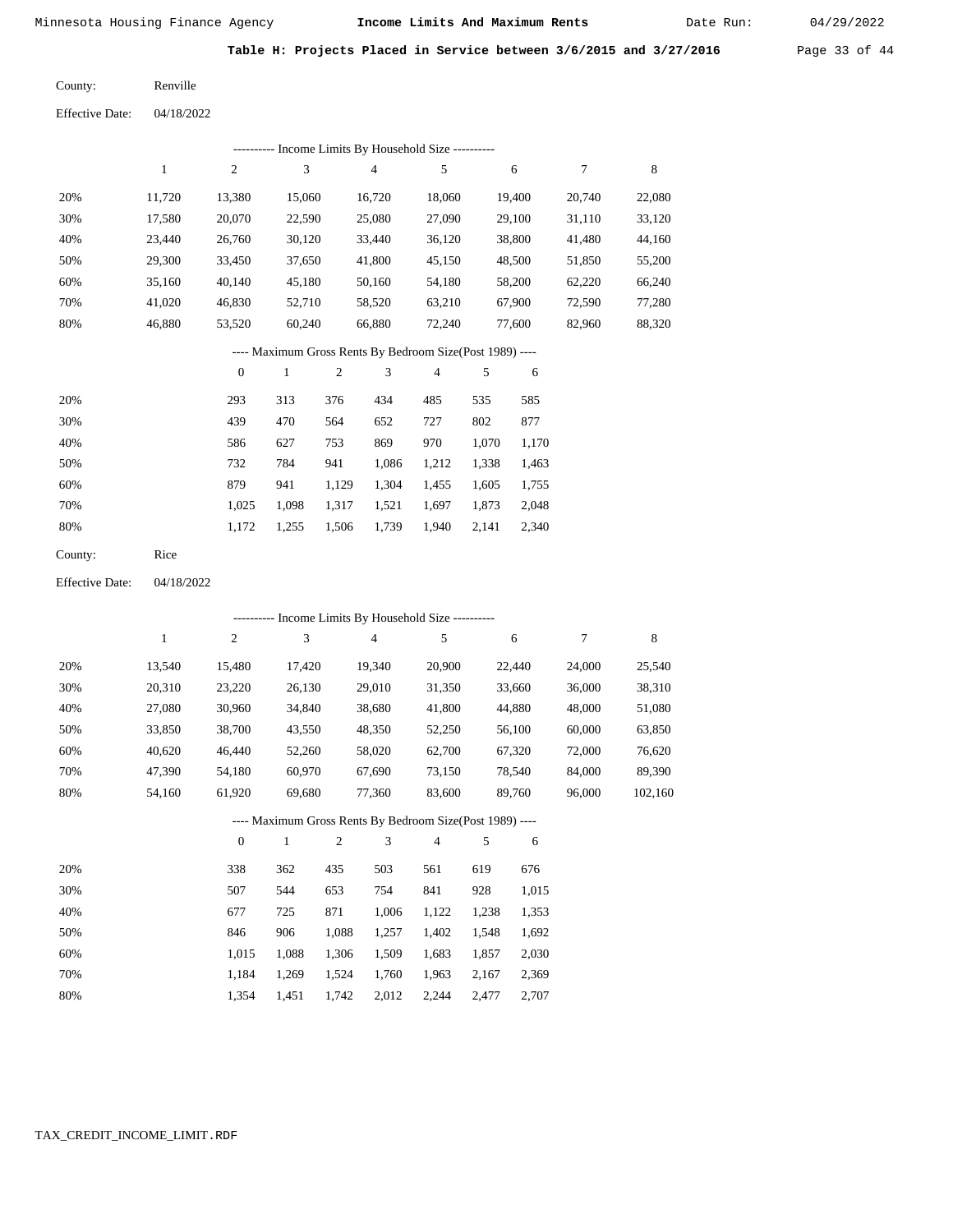Date Run:

Table H: Projects Placed in Service between 3/6/2015 and 3/27/2016 Page 34 of 44

Rock County:

04/18/2022 Effective Date:

|                        |              |                  |                             |                  | ---------- Income Limits By Household Size ----------    |            |       |        |        |             |
|------------------------|--------------|------------------|-----------------------------|------------------|----------------------------------------------------------|------------|-------|--------|--------|-------------|
|                        | $\mathbf{1}$ | $\sqrt{2}$       | $\ensuremath{\mathfrak{Z}}$ |                  | 4                                                        | $\sqrt{5}$ |       | 6      | $\tau$ | $\,$ 8 $\,$ |
| 20%                    | 11,680       | 13,340           | 15,000                      |                  | 16,660                                                   | 18,000     |       | 19,340 | 20,660 | 22,000      |
| 30%                    | 17,520       | 20,010           | 22,500                      |                  | 24,990                                                   | 27,000     |       | 29,010 | 30,990 | 33,000      |
| 40%                    | 23,360       | 26,680           | 30,000                      |                  | 33,320                                                   | 36,000     |       | 38,680 | 41,320 | 44,000      |
| 50%                    | 29,200       | 33,350           | 37,500                      |                  | 41,650                                                   | 45,000     |       | 48,350 | 51,650 | 55,000      |
| 60%                    | 35,040       | 40,020           | 45,000                      |                  | 49,980                                                   | 54,000     |       | 58,020 | 61,980 | 66,000      |
| 70%                    | 40,880       | 46,690           | 52,500                      |                  | 58,310                                                   | 63,000     |       | 67,690 | 72,310 | 77,000      |
| $80\%$                 | 46,720       | 53,360           |                             | 60,000<br>66,640 |                                                          | 72,000     |       | 77,360 | 82,640 | 88,000      |
|                        |              |                  |                             |                  | ---- Maximum Gross Rents By Bedroom Size(Post 1989) ---- |            |       |        |        |             |
|                        |              | $\boldsymbol{0}$ | $\mathbf{1}$                | $\mathbf{c}$     | 3                                                        | 4          | 5     | 6      |        |             |
| 20%                    |              | 292              | 312                         | 375              | 433                                                      | 483        | 533   | 583    |        |             |
| 30%                    |              | 438              | 469                         | 562              | 649                                                      | 725        | 799   | 874    |        |             |
| 40%                    |              | 584              | 625                         | 750              | 866                                                      | 967        | 1,066 | 1,166  |        |             |
| 50%                    |              | 730              | 781                         | 937              | 1,083                                                    | 1,208      | 1,333 | 1,457  |        |             |
| 60%                    |              | 876              | 938                         | 1,125            | 1,299                                                    | 1,450      | 1,599 | 1,749  |        |             |
| 70%                    |              | 1,022            | 1,094                       | 1,312            | 1,516                                                    | 1,692      | 1,866 | 2,040  |        |             |
| 80%                    |              | 1,168            | 1,251                       | 1,500            | 1,733                                                    | 1,934      | 2,133 | 2,332  |        |             |
| County:                | Roseau       |                  |                             |                  |                                                          |            |       |        |        |             |
| <b>Effective Date:</b> | 04/18/2022   |                  |                             |                  |                                                          |            |       |        |        |             |
|                        |              |                  |                             |                  | ---------- Income Limits By Household Size ----------    |            |       |        |        |             |
|                        | $\mathbf{1}$ | $\sqrt{2}$       | $\ensuremath{\mathfrak{Z}}$ |                  | 4                                                        | 5          |       | 6      | $\tau$ | $\,8\,$     |
| 20%                    | 11,760       | 13,440           | 15,120                      |                  | 16,800                                                   | 18,160     |       | 19,500 | 20,840 | 22,180      |
| 30%                    | 17,640       | 20,160           | 22,680                      |                  | 25,200                                                   | 27,240     |       | 29,250 | 31,260 | 33,270      |
| 40%                    | 23,520       | 26,880           | 30,240                      |                  | 33,600                                                   | 36,320     |       | 39,000 | 41,680 | 44,360      |
| 50%                    | 29,400       | 33,600           | 37,800                      |                  | 42,000                                                   | 45,400     |       | 48,750 | 52,100 | 55,450      |
| 60%                    | 35,280       | 40,320           | 45,360                      |                  | 50,400                                                   | 54,480     |       | 58,500 | 62,520 | 66,540      |
| 70%                    | 41,160       | 47,040           | 52,920                      |                  | 58,800                                                   | 63,560     |       | 68,250 | 72,940 | 77,630      |
| 80%                    | 47,040       | 53,760           | 60,480                      |                  | 67,200                                                   | 72,640     |       | 78,000 | 83,360 | 88,720      |
|                        |              |                  |                             |                  | ---- Maximum Gross Rents By Bedroom Size(Post 1989) ---- |            |       |        |        |             |
|                        |              | 0                | $\mathbf{1}$                | 2                | $\mathfrak{Z}$                                           | 4          | 5     | 6      |        |             |
| 20%                    |              | 294              | 315                         | 378              | 437                                                      | 487        | 537   | 588    |        |             |
|                        |              |                  |                             |                  |                                                          |            |       |        |        |             |
| 30%                    |              | 441              | 472                         | 567              | 655                                                      | 731        | 806   | 882    |        |             |
| 40%                    |              | 588              | 630                         | 756              | 874                                                      | 975        | 1,075 | 1,176  |        |             |
| 50%                    |              | 735              | 787                         | 945              | 1,092                                                    | 1,218      | 1,344 | 1,470  |        |             |

 1,029 1,102 1,323 1,529 1,706 1,882 2,058 1,176 1,260 1,512 1,748 1,950 2,151 2,352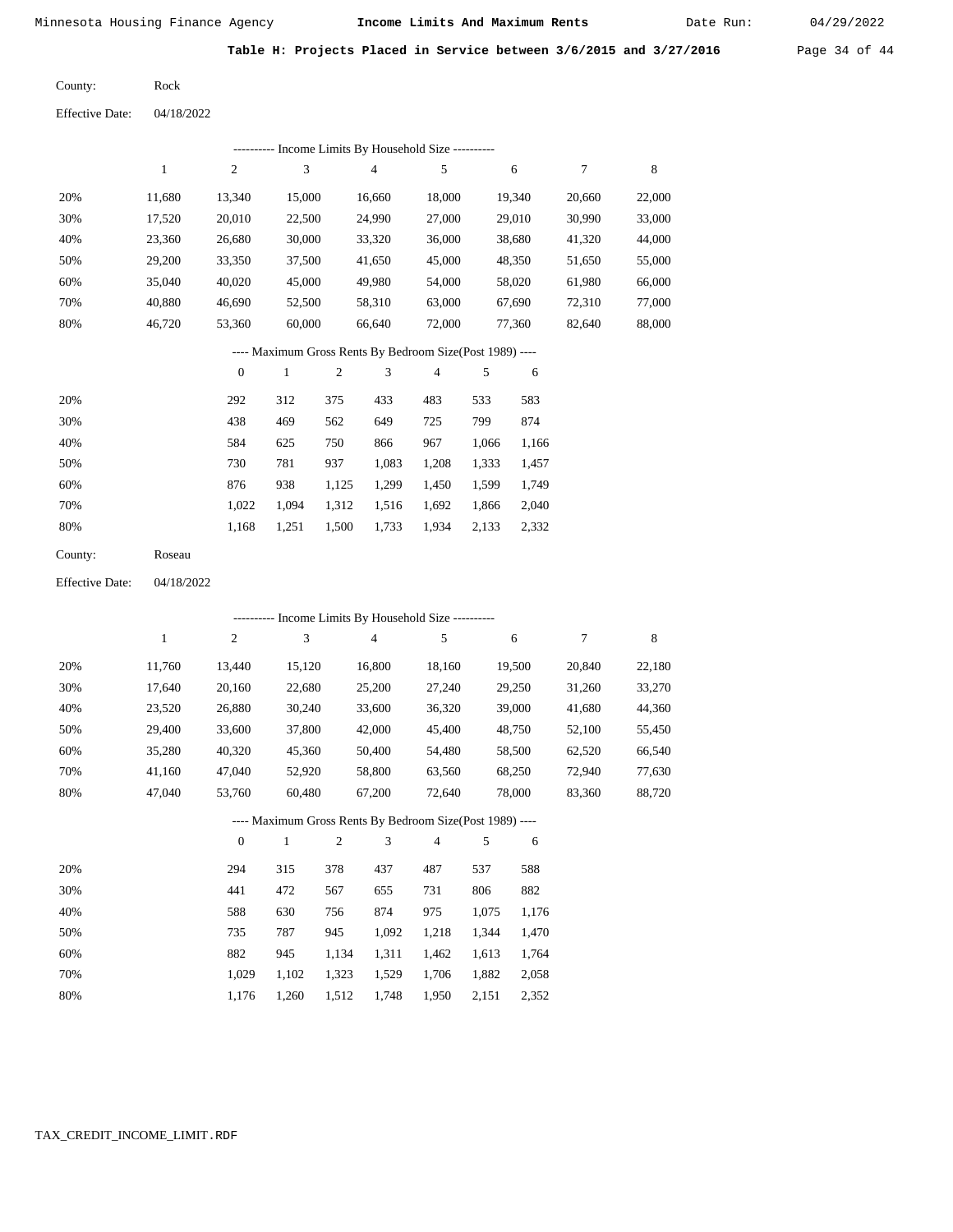Date Run:

Table H: Projects Placed in Service between 3/6/2015 and 3/27/2016 Page 35 of 44

| County: | Saint Louis |
|---------|-------------|
|         |             |

Effective Date: 04/18/2022

|                 |              |                  |              |                  |                         | --------- Income Limits By Household Size ----------     |       |         |                  |             |
|-----------------|--------------|------------------|--------------|------------------|-------------------------|----------------------------------------------------------|-------|---------|------------------|-------------|
|                 | $\,1$        | $\overline{c}$   | 3            |                  | $\overline{\mathbf{4}}$ | 5                                                        |       | 6       | $\tau$           | $\,$ 8 $\,$ |
| 20%             | 11,960       | 13,660           | 15,360       |                  | 17,060                  | 18,440                                                   |       | 19,800  | 21,160           | 22,520      |
| 30%             | 17,940       | 20,490           | 23,040       |                  | 25,590                  | 27,660                                                   |       | 29,700  | 31,740           | 33,780      |
| 40%             | 23,920       | 27,320           | 30,720       |                  | 34,120                  | 36,880                                                   |       | 39,600  | 42,320           | 45,040      |
| 50%             | 29,900       | 34,150           | 38,400       |                  | 42,650                  | 46,100                                                   |       | 49,500  | 52,900           | 56,300      |
| 60%             | 35,880       | 40,980           | 46,080       |                  | 51,180                  | 55,320                                                   |       | 59,400  | 63,480           | 67,560      |
| 70%             | 41,860       | 47,810           | 53,760       |                  | 59,710                  | 64,540                                                   |       | 69,300  | 74,060           | 78,820      |
| 80%             | 47,840       | 54,640           |              | 61,440<br>68,240 |                         | 73,760                                                   |       | 79,200  | 84,640           | 90,080      |
|                 |              |                  |              |                  |                         | ---- Maximum Gross Rents By Bedroom Size(Post 1989) ---- |       |         |                  |             |
|                 |              | $\boldsymbol{0}$ | $\mathbf{1}$ | $\sqrt{2}$       | 3                       | $\overline{4}$                                           | 5     | 6       |                  |             |
| 20%             |              | 299              | 320          | 384              | 443                     | 495                                                      | 546   | 597     |                  |             |
| 30%             |              | 448              | 480          | 576              | 665                     | 742                                                      | 819   | 895     |                  |             |
| 40%             |              | 598              | 640          | 768              | 887                     | 990                                                      | 1,092 | 1,194   |                  |             |
| 50%             |              | 747              | 800          | 960              | 1,109                   | 1,237                                                    | 1,365 | 1,492   |                  |             |
| 60%             |              | 897              | 960          | 1,152            | 1,331                   | 1,485                                                    | 1,638 | 1,791   |                  |             |
| 70%             |              | 1,046            | 1,120        | 1,344            | 1,553                   | 1,732                                                    | 1,911 | 2,089   |                  |             |
| 80%             |              | 1,196            | 1,281        | 1,536            | 1,775                   | 1,980                                                    | 2,184 | 2,388   |                  |             |
| County:         | Scott        |                  |              |                  |                         |                                                          |       |         |                  |             |
| Effective Date: | 04/18/2022   |                  |              |                  |                         |                                                          |       |         |                  |             |
|                 |              |                  |              |                  |                         |                                                          |       |         |                  |             |
|                 |              |                  |              |                  |                         | --------- Income Limits By Household Size ----------     |       |         |                  |             |
|                 | $\mathbf{1}$ | $\sqrt{2}$       | 3            |                  | $\overline{4}$          | 5                                                        |       | 6       | $\boldsymbol{7}$ | $\,$ 8 $\,$ |
| 20%             | 16,440       | 18,780           | 21,120       |                  | 23,460                  | 25,340                                                   |       | 27,220  | 29,100           | 30,980      |
| 30%             | 24,660       | 28,170           | 31,680       |                  | 35,190                  | 38,010                                                   |       | 40,830  | 43,650           | 46,470      |
| 40%             | 32,880       | 37,560           | 42,240       |                  | 46,920                  | 50,680                                                   |       | 54,440  | 58,200           | 61,960      |
| 50%             | 41,100       | 46,950           | 52,800       |                  | 58,650                  | 63,350                                                   |       | 68,050  | 72,750           | 77,450      |
| 60%             | 49,320       | 56,340           | 63,360       |                  | 70,380                  | 76,020                                                   |       | 81,660  | 87,300           | 92,940      |
| 70%             | 57,540       | 65,730           | 73,920       |                  | 82,110                  | 88,690                                                   |       | 95,270  | 101,850          | 108,430     |
| 80%             | 65,760       | 75,120           | 84,480       |                  | 93,840                  | 101,360                                                  |       | 108,880 | 116,400          | 123,920     |

---- Maximum Gross Rents By Bedroom Size(Post 1989) ----

|     | $\mathbf{0}$ |       | $\overline{c}$ | 3     | 4     | 5     | 6     |
|-----|--------------|-------|----------------|-------|-------|-------|-------|
| 20% | 411          | 440   | 528            | 610   | 680   | 751   | 821   |
| 30% | 616          | 660   | 792            | 915   | 1,020 | 1,126 | 1,231 |
| 40% | 822          | 880   | 1,056          | 1,220 | 1,361 | 1,502 | 1,642 |
| 50% | 1.027        | 1.100 | 1,320          | 1,525 | 1,701 | 1,877 | 2,052 |
| 60% | 1,233        | 1.320 | 1,584          | 1,830 | 2,041 | 2,253 | 2,463 |
| 70% | 1.438        | 1.540 | 1,848          | 2,135 | 2,381 | 2,628 | 2,873 |
| 80% | 1,644        | 1.761 | 2,112          | 2,440 | 2,722 | 3,004 | 3,284 |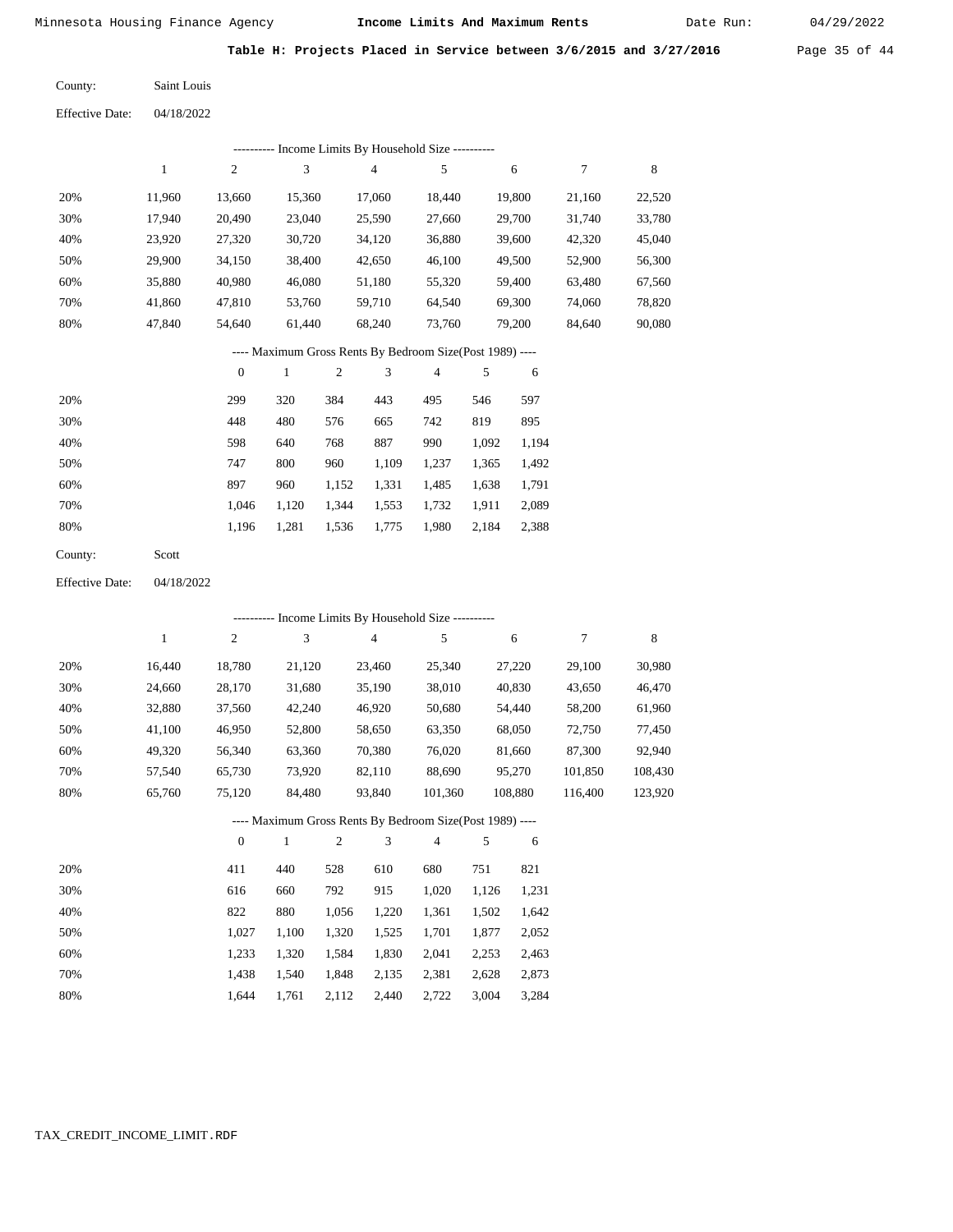Date Run:

Table H: Projects Placed in Service between 3/6/2015 and 3/27/2016 Page 36 of 44

Sherburne County:

04/18/2022 Effective Date:

|     | -- Income Limits By Household Size ---------- |        |        |        |         |         |         |         |  |  |  |  |
|-----|-----------------------------------------------|--------|--------|--------|---------|---------|---------|---------|--|--|--|--|
|     |                                               | 2      | 3      | 4      | 5       | 6       |         | 8       |  |  |  |  |
| 20% | 16.440                                        | 18.780 | 21,120 | 23,460 | 25,340  | 27,220  | 29,100  | 30,980  |  |  |  |  |
| 30% | 24.660                                        | 28,170 | 31,680 | 35,190 | 38,010  | 40,830  | 43,650  | 46,470  |  |  |  |  |
| 40% | 32,880                                        | 37,560 | 42,240 | 46,920 | 50,680  | 54,440  | 58,200  | 61,960  |  |  |  |  |
| 50% | 41,100                                        | 46,950 | 52,800 | 58,650 | 63,350  | 68,050  | 72,750  | 77,450  |  |  |  |  |
| 60% | 49,320                                        | 56,340 | 63,360 | 70,380 | 76,020  | 81,660  | 87,300  | 92,940  |  |  |  |  |
| 70% | 57,540                                        | 65,730 | 73,920 | 82,110 | 88,690  | 95,270  | 101,850 | 108,430 |  |  |  |  |
| 80% | 65,760                                        | 75,120 | 84,480 | 93,840 | 101,360 | 108,880 | 116,400 | 123,920 |  |  |  |  |

## ---- Maximum Gross Rents By Bedroom Size(Post 1989) ----

|     | $\mathbf{0}$ |       | $\overline{c}$ | 3     | 4     | 5     | 6     |
|-----|--------------|-------|----------------|-------|-------|-------|-------|
| 20% | 411          | 440   | 528            | 610   | 680   | 751   | 821   |
| 30% | 616          | 660   | 792            | 915   | 1,020 | 1,126 | 1,231 |
| 40% | 822          | 880   | 1,056          | 1,220 | 1,361 | 1,502 | 1,642 |
| 50% | 1.027        | 1.100 | 1,320          | 1,525 | 1,701 | 1,877 | 2,052 |
| 60% | 1,233        | 1,320 | 1,584          | 1,830 | 2,041 | 2,253 | 2,463 |
| 70% | 1.438        | 1.540 | 1,848          | 2,135 | 2,381 | 2,628 | 2,873 |
| 80% | 1.644        | 1,761 | 2,112          | 2,440 | 2,722 | 3,004 | 3,284 |
|     |              |       |                |       |       |       |       |

| Sibley |
|--------|
|        |

04/18/2022 Effective Date:

|     | ---------- Income Limits By Household Size ---------- |                |        |                |                |                                                          |       |        |        |        |  |
|-----|-------------------------------------------------------|----------------|--------|----------------|----------------|----------------------------------------------------------|-------|--------|--------|--------|--|
|     | $\mathbf{1}$                                          | $\overline{c}$ | 3      |                | $\overline{4}$ | 5                                                        |       | 6      | $\tau$ | 8      |  |
| 20% | 11,900                                                | 13,600         | 15,300 |                | 17,000         | 18,360                                                   |       | 19,720 | 21,080 | 22,440 |  |
| 30% | 17,850                                                | 20,400         | 22,950 |                | 25,500         | 27,540                                                   |       | 29,580 | 31,620 | 33,660 |  |
| 40% | 23,800                                                | 27,200         | 30,600 |                | 34,000         | 36,720                                                   |       | 39,440 | 42,160 | 44,880 |  |
| 50% | 29,750                                                | 34,000         | 38,250 |                | 42,500         | 45,900                                                   |       | 49,300 | 52,700 | 56,100 |  |
| 60% | 35,700                                                | 40,800         | 45,900 |                | 51,000         | 55,080                                                   |       | 59,160 | 63,240 | 67,320 |  |
| 70% | 41,650                                                | 47,600         | 53,550 |                | 59,500         | 64,260                                                   |       | 69,020 | 73,780 | 78,540 |  |
| 80% | 47,600                                                | 54,400         | 61,200 |                | 68,000         | 73,440                                                   |       | 78,880 | 84,320 | 89,760 |  |
|     |                                                       |                |        |                |                | ---- Maximum Gross Rents By Bedroom Size(Post 1989) ---- |       |        |        |        |  |
|     |                                                       | $\overline{0}$ | 1      | $\mathfrak{2}$ | 3              | 4                                                        | 5     | 6      |        |        |  |
| 20% |                                                       | 297            | 318    | 382            | 442            | 493                                                      | 544   | 595    |        |        |  |
| 30% |                                                       | 446            | 478    | 573            | 663            | 739                                                      | 816   | 892    |        |        |  |
| 40% |                                                       | 595            | 637    | 765            | 884            | 986                                                      | 1,088 | 1,190  |        |        |  |
| 50% |                                                       | 743            | 796    | 956            | 1,105          | 1,232                                                    | 1,360 | 1,487  |        |        |  |
| 60% |                                                       | 892            | 956    | 1,147          | 1,326          | 1,479                                                    | 1,632 | 1,785  |        |        |  |
| 70% |                                                       | 1,041          | 1,115  | 1,338          | 1,547          | 1,725                                                    | 1,904 | 2,082  |        |        |  |

1,768 1,972 2,176

2,380

1,190

1,275 1,530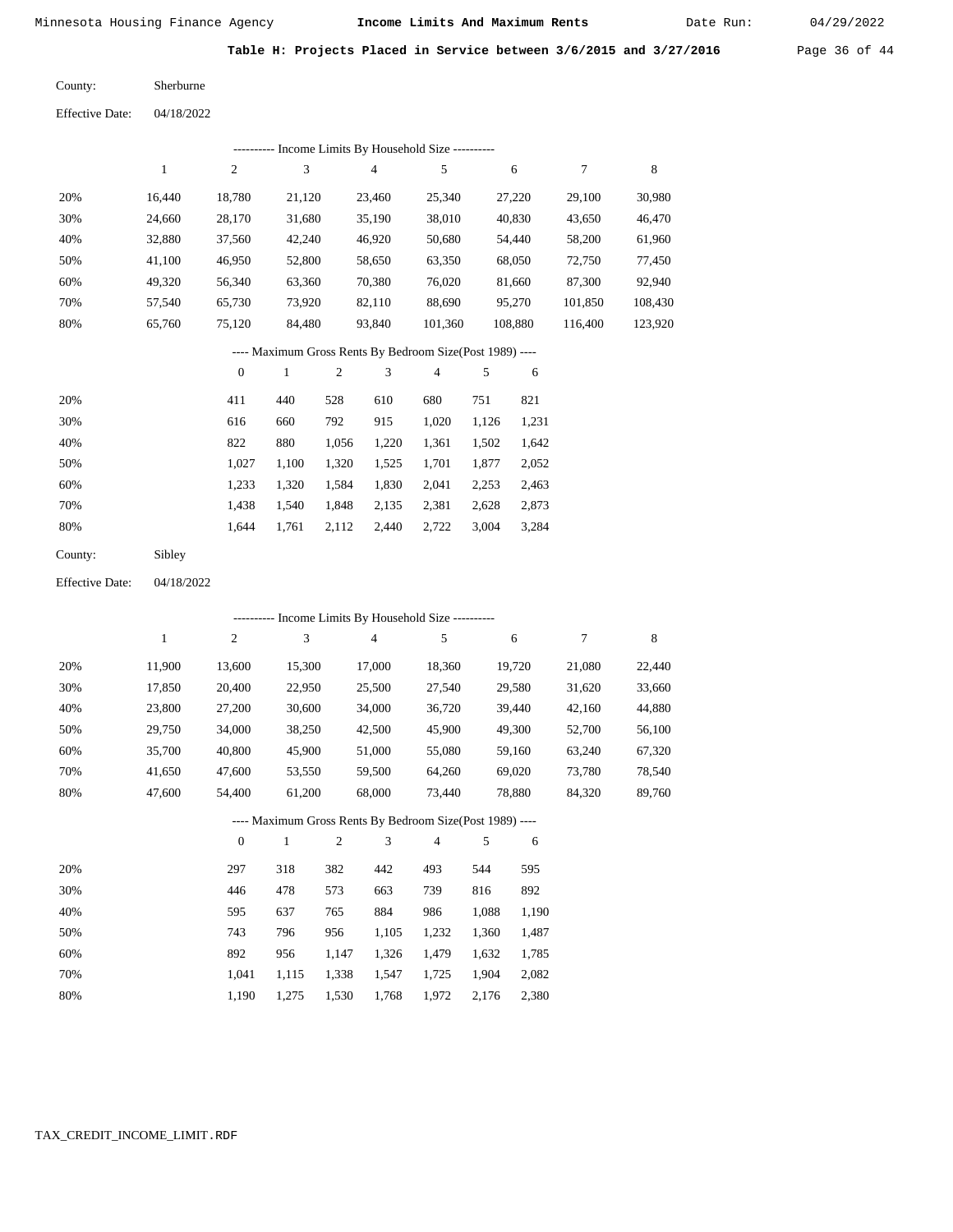Date Run:

Table H: Projects Placed in Service between 3/6/2015 and 3/27/2016 Page 37 of 44

Stearns County:

04/18/2022 Effective Date:

|     |        |        |        | ---------- Income Limits By Household Size ---------- |        |        |        |        |
|-----|--------|--------|--------|-------------------------------------------------------|--------|--------|--------|--------|
|     |        | 2      | 3      | 4                                                     | 5      | 6      | 7      | 8      |
| 20% | 12.380 | 14.140 | 15,900 | 17.660                                                | 19,080 | 20,500 | 21,900 | 23,320 |
| 30% | 18,570 | 21,210 | 23,850 | 26,490                                                | 28,620 | 30,750 | 32,850 | 34,980 |
| 40% | 24,760 | 28,280 | 31,800 | 35,320                                                | 38,160 | 41,000 | 43,800 | 46,640 |
| 50% | 30,950 | 35,350 | 39,750 | 44,150                                                | 47,700 | 51,250 | 54,750 | 58,300 |
| 60% | 37,140 | 42,420 | 47,700 | 52,980                                                | 57,240 | 61,500 | 65,700 | 69,960 |
| 70% | 43,330 | 49.490 | 55,650 | 61,810                                                | 66,780 | 71,750 | 76,650 | 81,620 |
| 80% | 49,520 | 56,560 | 63,600 | 70,640                                                | 76,320 | 82,000 | 87,600 | 93,280 |
|     |        |        |        |                                                       |        |        |        |        |

#### ---- Maximum Gross Rents By Bedroom Size(Post 1989) ----

|     | $\mathbf{0}$ |       | 2     | 3     | 4     | 5     | 6     |
|-----|--------------|-------|-------|-------|-------|-------|-------|
| 20% | 309          | 331   | 397   | 459   | 512   | 565   | 618   |
| 30% | 464          | 497   | 596   | 688   | 768   | 847   | 927   |
| 40% | 619          | 663   | 795   | 918   | 1,025 | 1,130 | 1,236 |
| 50% | 773          | 828   | 993   | 1,148 | 1,281 | 1,413 | 1,545 |
| 60% | 928          | 994   | 1,192 | 1,377 | 1,537 | 1.695 | 1,854 |
| 70% | 1,083        | 1,160 | 1,391 | 1,607 | 1,793 | 1,978 | 2,163 |
| 80% | 1,238        | 1,326 | 1,590 | 1,837 | 2,050 | 2,261 | 2,472 |
|     |              |       |       |       |       |       |       |

Steele County:

04/18/2022 Effective Date:

|     |        |                | --------- Income Limits By Household Size ----------     |                |                |        |       |        |        |        |
|-----|--------|----------------|----------------------------------------------------------|----------------|----------------|--------|-------|--------|--------|--------|
|     | 1      | $\overline{c}$ | 3                                                        |                | $\overline{4}$ | 5      |       | 6      | $\tau$ | 8      |
| 20% | 12,700 | 14,520         | 16,340                                                   |                | 18,140         | 19,600 |       | 21,060 | 22,500 | 23,960 |
| 30% | 19,050 | 21,780         | 24,510                                                   |                | 27,210         | 29,400 |       | 31,590 | 33,750 | 35,940 |
| 40% | 25,400 | 29,040         | 32,680                                                   |                | 36,280         | 39,200 |       | 42,120 | 45,000 | 47,920 |
| 50% | 31,750 | 36,300         | 40,850                                                   |                | 45,350         | 49,000 |       | 52,650 | 56,250 | 59,900 |
| 60% | 38,100 | 43,560         | 49,020                                                   |                | 54,420         | 58,800 |       | 63,180 | 67,500 | 71,880 |
| 70% | 44,450 | 50,820         | 57,190                                                   |                | 63,490         | 68,600 |       | 73,710 | 78,750 | 83,860 |
| 80% | 50,800 | 58,080         | 65,360                                                   |                | 72,560         | 78,400 |       | 84,240 | 90,000 | 95,840 |
|     |        |                | ---- Maximum Gross Rents By Bedroom Size(Post 1989) ---- |                |                |        |       |        |        |        |
|     |        | $\overline{0}$ | 1                                                        | $\overline{c}$ | 3              | 4      | 5     | 6      |        |        |
| 20% |        | 317            | 340                                                      | 408            | 471            | 526    | 580   | 634    |        |        |
| 30% |        | 476            | 510                                                      | 612            | 707            | 789    | 871   | 952    |        |        |
| 40% |        | 635            | 680                                                      | 817            | 943            | 1,053  | 1,161 | 1,269  |        |        |
| 50% |        | 793            | 850                                                      | 1,021          | 1,179          | 1,316  | 1,451 | 1,587  |        |        |

|  |  | 1,111 1,190 1,429 1,651 1,842 2,032 2,222 |  |
|--|--|-------------------------------------------|--|
|  |  | 1,270 1,361 1,634 1,887 2,106 2,323 2,539 |  |

1,225

1,415

1,579

1,742

1,904

1,020

952

 60% 70% 80%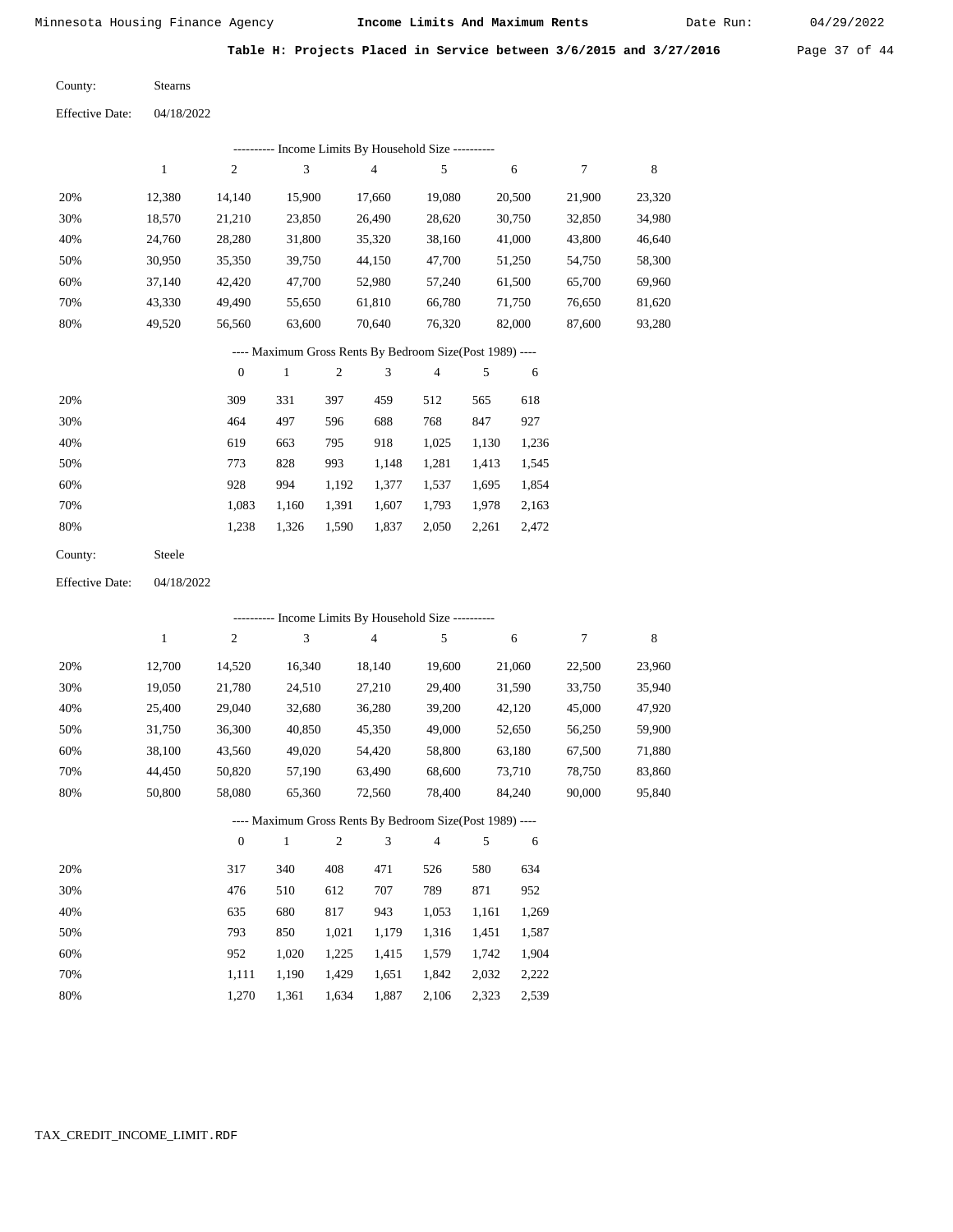Date Run:

Table H: Projects Placed in Service between 3/6/2015 and 3/27/2016 Page 38 of 44

Stevens County:

04/18/2022 Effective Date:

|     | ---------- Income Limits By Household Size ---------- |        |        |        |        |        |        |        |  |  |  |  |
|-----|-------------------------------------------------------|--------|--------|--------|--------|--------|--------|--------|--|--|--|--|
|     |                                                       | 2      | 3      | 4      | 5      | 6      | 7      | 8      |  |  |  |  |
| 20% | 13.080                                                | 14,940 | 16,800 | 18,660 | 20,160 | 21,660 | 23.140 | 24,640 |  |  |  |  |
| 30% | 19,620                                                | 22,410 | 25,200 | 27,990 | 30,240 | 32.490 | 34,710 | 36,960 |  |  |  |  |
| 40% | 26,160                                                | 29,880 | 33,600 | 37,320 | 40,320 | 43,320 | 46,280 | 49,280 |  |  |  |  |
| 50% | 32,700                                                | 37,350 | 42,000 | 46,650 | 50,400 | 54,150 | 57,850 | 61,600 |  |  |  |  |
| 60% | 39.240                                                | 44.820 | 50,400 | 55,980 | 60.480 | 64,980 | 69.420 | 73,920 |  |  |  |  |
| 70% | 45.780                                                | 52,290 | 58,800 | 65,310 | 70,560 | 75,810 | 80,990 | 86,240 |  |  |  |  |
| 80% | 52,320                                                | 59,760 | 67,200 | 74,640 | 80,640 | 86,640 | 92,560 | 98,560 |  |  |  |  |
|     |                                                       |        |        |        |        |        |        |        |  |  |  |  |

#### ---- Maximum Gross Rents By Bedroom Size(Post 1989) ----

|     | $\mathbf{0}$ |       | $\overline{c}$ | 3     | 4     | 5     | 6     |
|-----|--------------|-------|----------------|-------|-------|-------|-------|
| 20% | 327          | 350   | 420            | 485   | 541   | 597   | 653   |
| 30% | 490          | 525   | 630            | 727   | 812   | 895   | 979   |
| 40% | 654          | 700   | 840            | 970   | 1,083 | 1,194 | 1,306 |
| 50% | 817          | 875   | 1,050          | 1,213 | 1,353 | 1,493 | 1,632 |
| 60% | 981          | 1,050 | 1,260          | 1,455 | 1,624 | 1.791 | 1,959 |
| 70% | 1.144        | 1,225 | 1,470          | 1,698 | 1,895 | 2,090 | 2,285 |
| 80% | 1,308        | 1,401 | 1,680          | 1,941 | 2,166 | 2,389 | 2,612 |
|     |              |       |                |       |       |       |       |

Swift County:

04/18/2022 Effective Date:

|     |        |                  |        |                |        | ---------- Income Limits By Household Size ----------    |       |        |        |             |
|-----|--------|------------------|--------|----------------|--------|----------------------------------------------------------|-------|--------|--------|-------------|
|     | 1      | $\boldsymbol{2}$ | 3      |                | 4      | 5                                                        |       | 6      | 7      | $\,$ 8 $\,$ |
| 20% | 11,680 | 13,340           | 15,000 |                | 16,660 | 18,000                                                   |       | 19,340 | 20,660 | 22,000      |
| 30% | 17,520 | 20,010           | 22,500 |                | 24,990 | 27,000                                                   |       | 29,010 | 30,990 | 33,000      |
| 40% | 23,360 | 26,680           | 30,000 |                | 33,320 | 36,000                                                   |       | 38,680 | 41,320 | 44,000      |
| 50% | 29,200 | 33,350           | 37,500 |                | 41,650 | 45,000                                                   |       | 48,350 | 51,650 | 55,000      |
| 60% | 35,040 | 40,020           | 45,000 |                | 49,980 | 54,000                                                   |       | 58,020 | 61,980 | 66,000      |
| 70% | 40,880 | 46,690           | 52,500 |                | 58,310 | 63,000                                                   |       | 67,690 | 72,310 | 77,000      |
| 80% | 46,720 | 53,360           | 60,000 |                | 66,640 | 72,000                                                   |       | 77,360 | 82,640 | 88,000      |
|     |        |                  |        |                |        | ---- Maximum Gross Rents By Bedroom Size(Post 1989) ---- |       |        |        |             |
|     |        | $\overline{0}$   | 1      | $\overline{2}$ | 3      | $\overline{4}$                                           | 5     | 6      |        |             |
| 20% |        | 292              | 312    | 375            | 433    | 483                                                      | 533   | 583    |        |             |
| 30% |        | 438              | 469    | 562            | 649    | 725                                                      | 799   | 874    |        |             |
| 40% |        | 584              | 625    | 750            | 866    | 967                                                      | 1,066 | 1,166  |        |             |
| 50% |        | 730              | 781    | 937            | 1,083  | 1,208                                                    | 1,333 | 1,457  |        |             |
| 60% |        | 876              | 938    | 1,125          | 1,299  | 1,450                                                    | 1,599 | 1,749  |        |             |
| 70% |        | 1,022            | 1,094  | 1,312          | 1,516  | 1,692                                                    | 1,866 | 2,040  |        |             |

1,934

2,133

2,332

1,733

1,168

1,251

1,500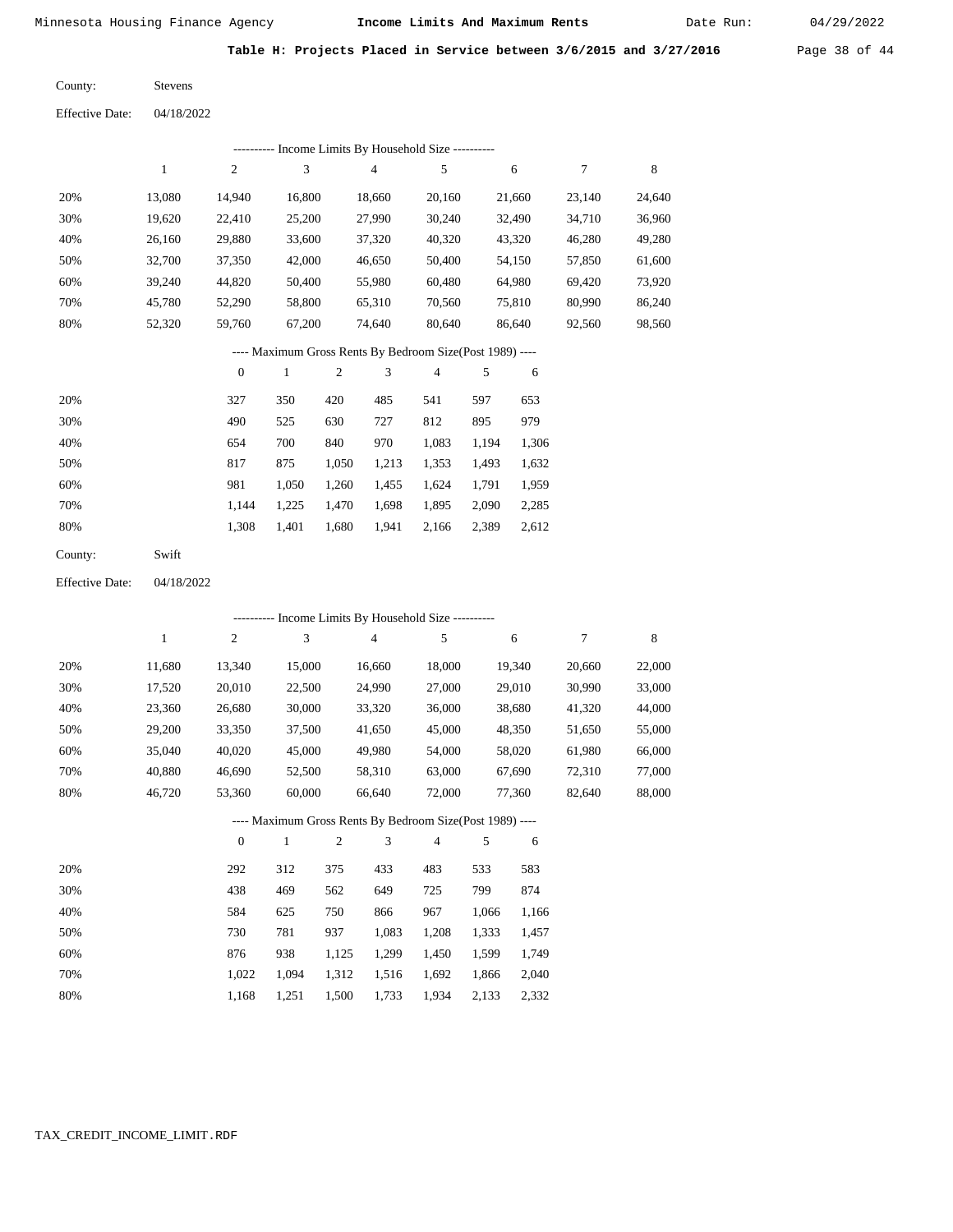Date Run:

Table H: Projects Placed in Service between 3/6/2015 and 3/27/2016 Page 39 of 44

Todd County:

04/18/2022 Effective Date:

|                        |                                                          |                  |              |                  | ---------- Income Limits By Household Size ----------    |                |        |        |                  |         |  |  |
|------------------------|----------------------------------------------------------|------------------|--------------|------------------|----------------------------------------------------------|----------------|--------|--------|------------------|---------|--|--|
|                        | $\mathbf{1}$                                             | $\mathbf{2}$     | 3            |                  | $\overline{4}$                                           | 5              |        | 6      | $\boldsymbol{7}$ | $\,8\,$ |  |  |
| 20%                    | 11,680                                                   | 13,340           | 15,000       |                  | 16,660                                                   | 18,000         |        | 19,340 | 20,660           | 22,000  |  |  |
| 30%                    | 17,520                                                   | 20,010           | 22,500       |                  | 24,990                                                   | 27,000         |        | 29,010 | 30,990           | 33,000  |  |  |
| 40%                    | 23,360                                                   | 26,680           |              | 30,000<br>33,320 |                                                          | 36,000         |        | 38,680 | 41,320           | 44,000  |  |  |
| 50%                    | 29,200                                                   | 33,350           |              | 37,500<br>41,650 |                                                          | 45,000         |        | 48,350 | 51,650           | 55,000  |  |  |
| 60%                    | 35,040                                                   | 40,020           |              | 45,000<br>49,980 |                                                          | 54,000         |        | 58,020 | 61,980           | 66,000  |  |  |
| 70%                    | 40,880                                                   | 46,690           | 52,500       |                  | 58,310                                                   | 63,000         |        | 67,690 | 72,310           | 77,000  |  |  |
| 80%                    | 46,720                                                   | 53,360           |              | 60,000<br>66,640 |                                                          | 72,000         | 77,360 |        | 82,640           | 88,000  |  |  |
|                        | ---- Maximum Gross Rents By Bedroom Size(Post 1989) ---- |                  |              |                  |                                                          |                |        |        |                  |         |  |  |
|                        |                                                          | $\boldsymbol{0}$ | $\mathbf{1}$ | $\mathfrak{2}$   | 3                                                        | $\overline{4}$ | 5      | 6      |                  |         |  |  |
| 20%                    |                                                          | 292              | 312          | 375              | 433                                                      | 483            | 533    | 583    |                  |         |  |  |
| 30%                    |                                                          | 438              | 469          | 562              | 649                                                      | 725            | 799    | 874    |                  |         |  |  |
| 40%                    |                                                          | 584              | 625          | 750              | 866                                                      | 967            | 1,066  | 1,166  |                  |         |  |  |
| 50%                    |                                                          | 730              | 781          | 937              | 1,083                                                    | 1,208          | 1,333  | 1,457  |                  |         |  |  |
| 60%                    |                                                          | 876              | 938          | 1,125            | 1,299                                                    | 1,450          | 1,599  | 1,749  |                  |         |  |  |
| 70%                    |                                                          | 1,022            | 1,094        | 1,312            | 1,516                                                    | 1,692          | 1,866  | 2,040  |                  |         |  |  |
| 80%                    |                                                          | 1,168            | 1,251        | 1,500            | 1,733                                                    | 1,934          | 2,133  | 2,332  |                  |         |  |  |
| County:                | Traverse                                                 |                  |              |                  |                                                          |                |        |        |                  |         |  |  |
| <b>Effective Date:</b> | 04/18/2022                                               |                  |              |                  |                                                          |                |        |        |                  |         |  |  |
|                        |                                                          |                  |              |                  | ---------- Income Limits By Household Size ----------    |                |        |        |                  |         |  |  |
|                        | $\mathbf{1}$                                             | $\overline{c}$   | 3            |                  | $\overline{\mathbf{4}}$                                  | 5              |        | 6      | $\tau$           | 8       |  |  |
| 20%                    | 11,680                                                   | 13,340           | 15,000       |                  | 16,660                                                   | 18,000         |        | 19,340 | 20,660           | 22,000  |  |  |
| 30%                    | 17,520                                                   | 20,010           | 22,500       |                  | 24,990                                                   | 27,000         |        | 29,010 | 30,990           | 33,000  |  |  |
| 40%                    | 23,360                                                   | 26,680           | 30,000       |                  | 33,320                                                   | 36,000         |        | 38,680 | 41,320           | 44,000  |  |  |
| 50%                    | 29,200                                                   | 33,350           | 37,500       |                  | 41,650                                                   | 45,000         |        | 48,350 | 51,650           | 55,000  |  |  |
| 60%                    | 35,040                                                   | 40,020           | 45,000       |                  | 49,980                                                   | 54,000         |        | 58,020 | 61,980           | 66,000  |  |  |
| 70%                    | 40,880                                                   | 46,690           | 52,500       |                  | 58,310                                                   | 63,000         |        | 67,690 | 72,310           | 77,000  |  |  |
| 80%                    | 46,720                                                   | 53,360           | 60,000       |                  | 66,640                                                   | 72,000         |        | 77,360 | 82,640           | 88,000  |  |  |
|                        |                                                          |                  |              |                  | ---- Maximum Gross Rents By Bedroom Size(Post 1989) ---- |                |        |        |                  |         |  |  |
|                        |                                                          | $\boldsymbol{0}$ | $\mathbf{1}$ | $\overline{c}$   | 3                                                        | $\overline{4}$ | 5      | 6      |                  |         |  |  |
| 20%                    |                                                          | 292              | 312          | 375              | 433                                                      | 483            | 533    | 583    |                  |         |  |  |
| 30%                    |                                                          | 438              | 469          | 562              | 649                                                      | 725            | 799    | 874    |                  |         |  |  |

| - 20 70 | 490   | ナリフ         | JUZ.  | $1 + 7$                 |             | $123$ $133$ $01$ + |             |
|---------|-------|-------------|-------|-------------------------|-------------|--------------------|-------------|
| 40%     | 584   | 625         | 750   | 866                     | 967         |                    | 1,066 1,166 |
| 50%     | 730   | 781         | 937   |                         | 1.083 1.208 | 1,333              | 1,457       |
| 60%     | 876   | 938         | 1.125 | 1,299 1,450 1,599 1,749 |             |                    |             |
| 70%     | 1.022 | 1.094 1.312 |       | 1,516 1,692             |             | 1,866 2,040        |             |
| 80%     | 1.168 | 1,251       | 1,500 | 1,733 1,934 2,133       |             |                    | 2,332       |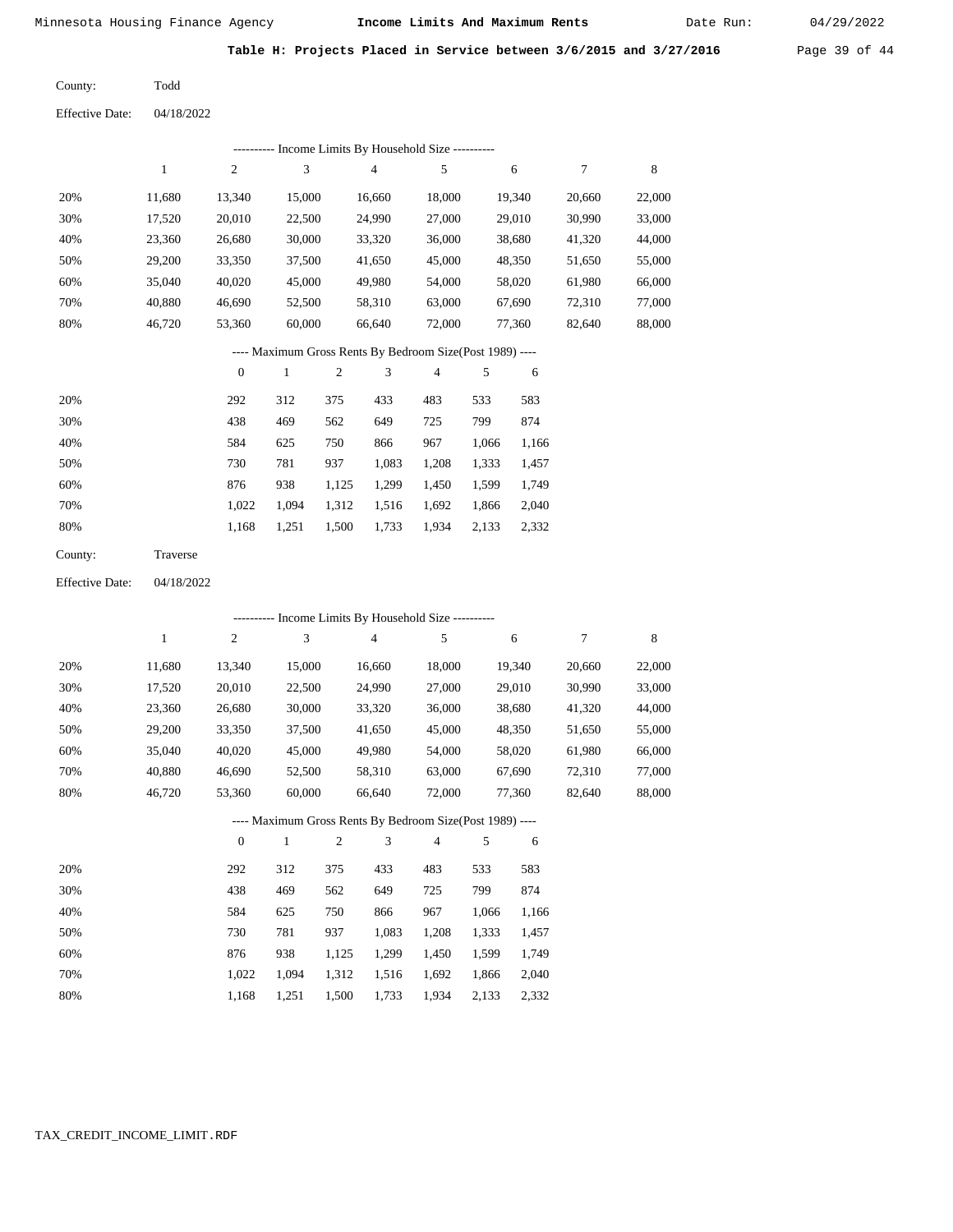Date Run:

Table H: Projects Placed in Service between 3/6/2015 and 3/27/2016 Page 40 of 44

Wabasha County:

04/18/2022 Effective Date:

|     | ---------- Income Limits By Household Size ---------- |                |        |        |        |        |        |        |  |  |  |  |  |
|-----|-------------------------------------------------------|----------------|--------|--------|--------|--------|--------|--------|--|--|--|--|--|
|     |                                                       | $\overline{c}$ | 3      | 4      | 5      | 6      |        | 8      |  |  |  |  |  |
| 20% | 12.520                                                | 14,320         | 16,100 | 17,880 | 19,320 | 20,760 | 22,180 | 23,620 |  |  |  |  |  |
| 30% | 18,780                                                | 21,480         | 24,150 | 26,820 | 28,980 | 31,140 | 33,270 | 35,430 |  |  |  |  |  |
| 40% | 25,040                                                | 28,640         | 32,200 | 35,760 | 38,640 | 41,520 | 44,360 | 47,240 |  |  |  |  |  |
| 50% | 31,300                                                | 35,800         | 40,250 | 44,700 | 48,300 | 51,900 | 55,450 | 59,050 |  |  |  |  |  |
| 60% | 37,560                                                | 42,960         | 48,300 | 53.640 | 57.960 | 62,280 | 66,540 | 70,860 |  |  |  |  |  |
| 70% | 43,820                                                | 50,120         | 56,350 | 62,580 | 67,620 | 72,660 | 77,630 | 82,670 |  |  |  |  |  |
| 80% | 50.080                                                | 57,280         | 64,400 | 71,520 | 77,280 | 83,040 | 88,720 | 94,480 |  |  |  |  |  |
|     |                                                       |                |        |        |        |        |        |        |  |  |  |  |  |

---- Maximum Gross Rents By Bedroom Size(Post 1989) ----

|     | $\theta$ |       | $\overline{2}$ | 3     | 4     | 5     | 6     |
|-----|----------|-------|----------------|-------|-------|-------|-------|
| 20% | 313      | 335   | 402            | 465   | 519   | 572   | 625   |
| 30% | 469      | 503   | 603            | 697   | 778   | 858   | 938   |
| 40% | 626      | 671   | 805            | 930   | 1,038 | 1,145 | 1,251 |
| 50% | 782      | 838   | 1,006          | 1,162 | 1,297 | 1,431 | 1,564 |
| 60% | 939      | 1.006 | 1,207          | 1,395 | 1,557 | 1,717 | 1,877 |
| 70% | 1.095    | 1.174 | 1,408          | 1,627 | 1,816 | 2,003 | 2,190 |
| 80% | 1,252    | 1,342 | 1,610          | 1,860 | 2,076 | 2,290 | 2,503 |
|     |          |       |                |       |       |       |       |

| County: | Wadena |
|---------|--------|
|---------|--------|

04/18/2022 Effective Date:

|     | ---------- Income Limits By Household Size ---------- |                |              |                |                |                                                          |       |        |        |        |  |
|-----|-------------------------------------------------------|----------------|--------------|----------------|----------------|----------------------------------------------------------|-------|--------|--------|--------|--|
|     | $\mathbf{1}$                                          | $\overline{c}$ | 3            |                | $\overline{4}$ | 5                                                        |       | 6      | 7      | 8      |  |
| 20% | 11,680                                                | 13,340         | 15,000       |                | 16,660         | 18,000                                                   |       | 19,340 | 20,660 | 22,000 |  |
| 30% | 17,520                                                | 20,010         | 22,500       |                | 24,990         | 27,000                                                   |       | 29,010 | 30,990 | 33,000 |  |
| 40% | 23,360                                                | 26,680         | 30,000       |                | 33,320         | 36,000                                                   |       | 38,680 | 41,320 | 44,000 |  |
| 50% | 29,200                                                | 33,350         | 37,500       |                | 41,650         | 45,000                                                   |       | 48,350 | 51,650 | 55,000 |  |
| 60% | 35,040                                                | 40,020         | 45,000       |                | 49,980         | 54,000                                                   |       | 58,020 | 61,980 | 66,000 |  |
| 70% | 40,880                                                | 46,690         | 52,500       |                | 58,310         | 63,000                                                   |       | 67,690 | 72,310 | 77,000 |  |
| 80% | 46,720                                                | 53,360         | 60,000       |                | 66,640         | 72,000                                                   |       | 77,360 | 82,640 | 88,000 |  |
|     |                                                       |                |              |                |                | ---- Maximum Gross Rents By Bedroom Size(Post 1989) ---- |       |        |        |        |  |
|     |                                                       | $\overline{0}$ | $\mathbf{1}$ | $\overline{2}$ | 3              | $\overline{4}$                                           | 5     | 6      |        |        |  |
| 20% |                                                       | 292            | 312          | 375            | 433            | 483                                                      | 533   | 583    |        |        |  |
| 30% |                                                       | 438            | 469          | 562            | 649            | 725                                                      | 799   | 874    |        |        |  |
| 40% |                                                       | 584            | 625          | 750            | 866            | 967                                                      | 1,066 | 1,166  |        |        |  |
| 50% |                                                       | 730            | 781          | 937            | 1,083          | 1,208                                                    | 1,333 | 1,457  |        |        |  |
| 60% |                                                       | 876            | 938          | 1,125          | 1,299          | 1,450                                                    | 1,599 | 1,749  |        |        |  |
| 70% |                                                       | 1,022          | 1,094        | 1,312          | 1,516          | 1,692                                                    | 1,866 | 2,040  |        |        |  |

1,500 1,733

1,934 2,133 2,332

1,168 1,251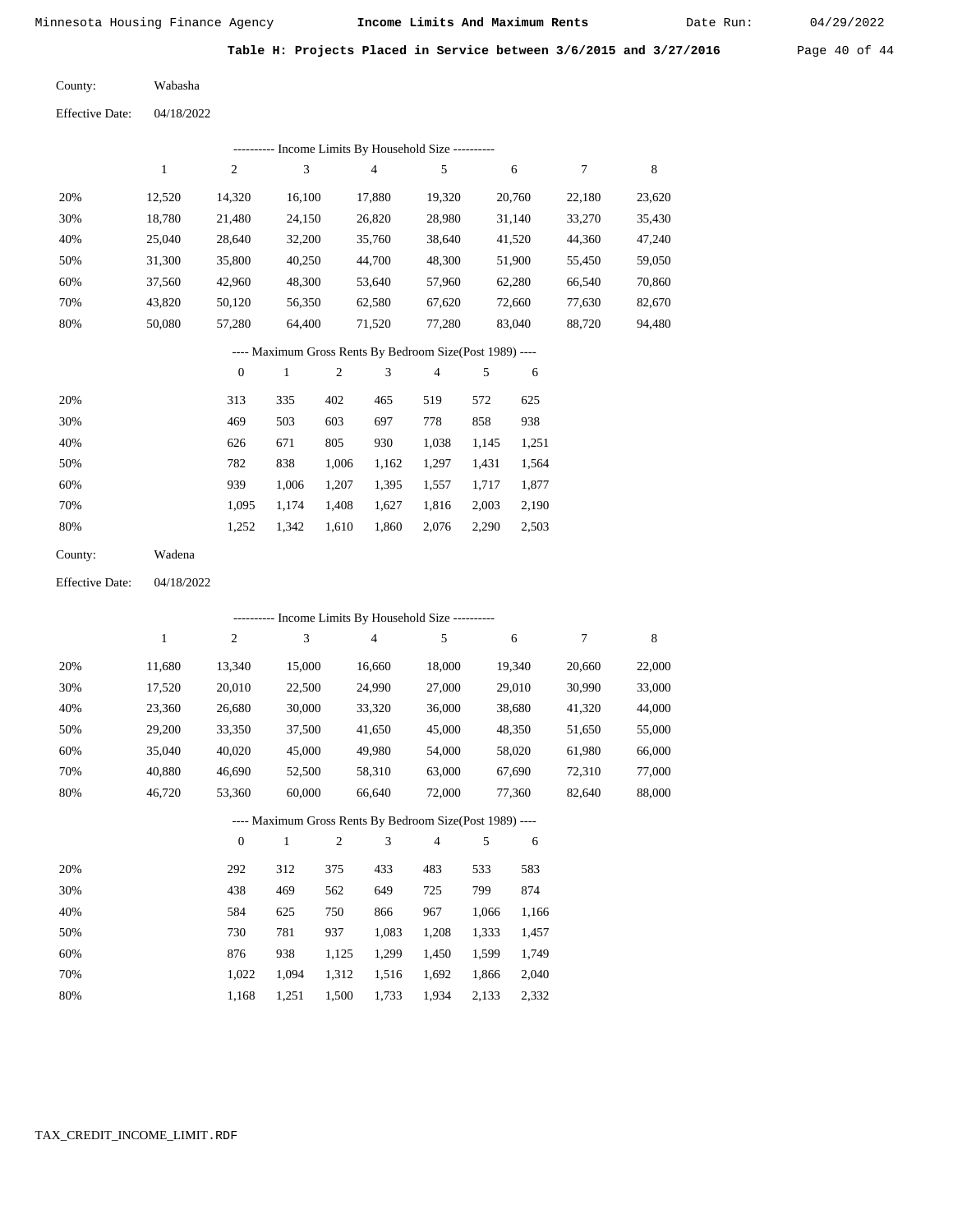Date Run:

Table H: Projects Placed in Service between 3/6/2015 and 3/27/2016 Page 41 of 44

Waseca County:

04/18/2022 Effective Date:

|     | Income Limits By Household Size ---------- |                |        |        |        |        |        |        |  |  |  |  |  |
|-----|--------------------------------------------|----------------|--------|--------|--------|--------|--------|--------|--|--|--|--|--|
|     |                                            | $\overline{c}$ | 3      | 4      | 5      | 6      |        | 8      |  |  |  |  |  |
| 20% | 11.720                                     | 13.380         | 15,060 | 16.720 | 18.060 | 19.400 | 20,740 | 22,080 |  |  |  |  |  |
| 30% | 17,580                                     | 20,070         | 22,590 | 25,080 | 27,090 | 29,100 | 31,110 | 33,120 |  |  |  |  |  |
| 40% | 23.440                                     | 26,760         | 30,120 | 33,440 | 36,120 | 38,800 | 41,480 | 44,160 |  |  |  |  |  |
| 50% | 29,300                                     | 33,450         | 37,650 | 41,800 | 45,150 | 48,500 | 51,850 | 55,200 |  |  |  |  |  |
| 60% | 35,160                                     | 40,140         | 45,180 | 50,160 | 54,180 | 58,200 | 62,220 | 66,240 |  |  |  |  |  |
| 70% | 41.020                                     | 46,830         | 52,710 | 58,520 | 63,210 | 67,900 | 72,590 | 77,280 |  |  |  |  |  |
| 80% | 46.880                                     | 53,520         | 60,240 | 66,880 | 72,240 | 77,600 | 82,960 | 88,320 |  |  |  |  |  |

## ---- Maximum Gross Rents By Bedroom Size(Post 1989) ----

|     | $\mathbf{0}$ |       | 2     | 3     | 4     | 5     | 6     |
|-----|--------------|-------|-------|-------|-------|-------|-------|
| 20% | 293          | 313   | 376   | 434   | 485   | 535   | 585   |
| 30% | 439          | 470   | 564   | 652   | 727   | 802   | 877   |
| 40% | 586          | 627   | 753   | 869   | 970   | 1,070 | 1,170 |
| 50% | 732          | 784   | 941   | 1,086 | 1,212 | 1,338 | 1,463 |
| 60% | 879          | 941   | 1,129 | 1,304 | 1,455 | 1,605 | 1,755 |
| 70% | 1.025        | 1.098 | 1,317 | 1,521 | 1,697 | 1,873 | 2,048 |
| 80% | 1,172        | 1,255 | 1,506 | 1,739 | 1,940 | 2,141 | 2,340 |
|     |              |       |       |       |       |       |       |

| County: | Washington |
|---------|------------|
|         |            |

04/18/2022 Effective Date:

|      |        |          |        |     |        | ---------- Income Limits By Household Size ----------    |       |         |         |         |
|------|--------|----------|--------|-----|--------|----------------------------------------------------------|-------|---------|---------|---------|
|      | 1      | 2        | 3      |     | 4      | 5                                                        |       | 6       | 7       | 8       |
| 20%  | 16,440 | 18,780   | 21,120 |     | 23,460 | 25,340                                                   |       | 27,220  | 29,100  | 30,980  |
| 30%  | 24,660 | 28,170   | 31,680 |     | 35,190 | 38,010                                                   |       | 40,830  | 43,650  | 46,470  |
| 40%  | 32,880 | 37,560   | 42,240 |     | 46,920 | 50,680                                                   |       | 54,440  | 58,200  | 61,960  |
| 50%  | 41,100 | 46,950   | 52,800 |     | 58,650 | 63,350                                                   |       | 68,050  | 72,750  | 77,450  |
| 60%  | 49,320 | 56,340   | 63,360 |     | 70,380 | 76,020                                                   |       | 81,660  | 87,300  | 92,940  |
| 70%  | 57,540 | 65,730   | 73,920 |     | 82,110 | 88,690                                                   |       | 95,270  | 101,850 | 108,430 |
| 80%  | 65,760 | 75,120   | 84,480 |     | 93,840 | 101,360                                                  |       | 108,880 | 116,400 | 123,920 |
|      |        |          |        |     |        | ---- Maximum Gross Rents By Bedroom Size(Post 1989) ---- |       |         |         |         |
|      |        | $\theta$ | 1      | 2   | 3      | $\overline{4}$                                           | 5     | 6       |         |         |
| 20%  |        | 411      | 440    | 528 | 610    | 680                                                      | 751   | 821     |         |         |
| 200/ |        | 616      | 660    | 702 | 015    | 1.020                                                    | 1.126 | 1.221   |         |         |

| 30% | 616   | 660   | 792   | 915   | 1.020 | 1.126 | 1,231 |
|-----|-------|-------|-------|-------|-------|-------|-------|
| 40% | 822   | 880   | 1.056 | 1.220 | 1.361 | 1.502 | 1,642 |
| 50% | 1.027 | 1.100 | 1.320 | 1.525 | 1.701 | 1.877 | 2,052 |
| 60% | 1.233 | 1.320 | 1.584 | 1.830 | 2.041 | 2.253 | 2.463 |
| 70% | 1.438 | 1.540 | 1.848 | 2.135 | 2,381 | 2.628 | 2,873 |
| 80% | 1.644 | 1.761 | 2,112 | 2,440 | 2.722 | 3,004 | 3,284 |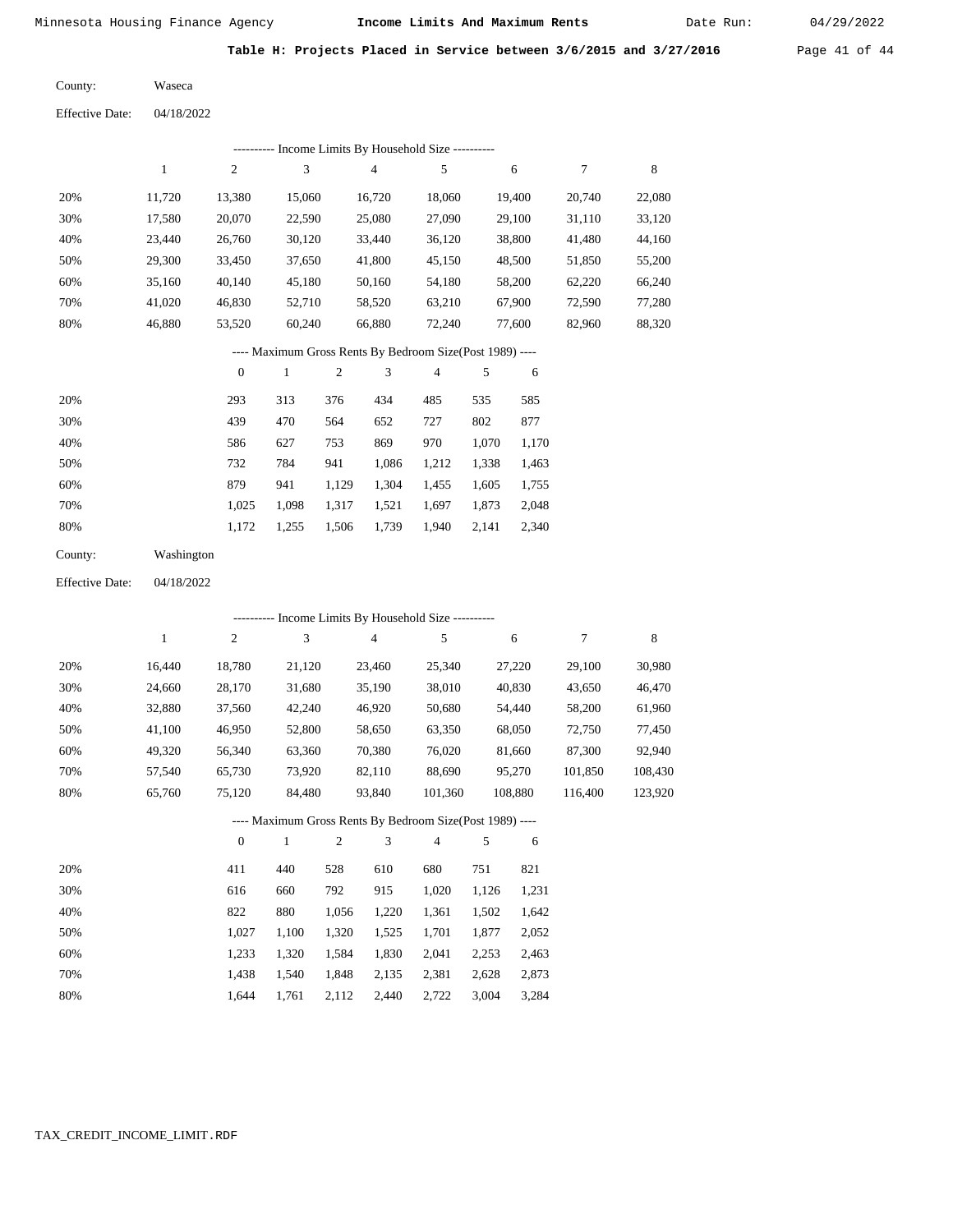Date Run:

Table H: Projects Placed in Service between 3/6/2015 and 3/27/2016 Page 42 of 44

Watonwan County:

04/18/2022 Effective Date:

| ---------- Income Limits By Household Size ---------- |        |              |        |                                                          |        |        |        |        |  |  |  |  |
|-------------------------------------------------------|--------|--------------|--------|----------------------------------------------------------|--------|--------|--------|--------|--|--|--|--|
|                                                       | 1      | 2            | 3      | $\overline{4}$                                           | 5      | 6      | 7      | 8      |  |  |  |  |
| 20%                                                   | 11,680 | 13,340       | 15,000 | 16,660                                                   | 18,000 | 19,340 | 20,660 | 22,000 |  |  |  |  |
| 30%                                                   | 17,520 | 20,010       | 22,500 | 24,990                                                   | 27,000 | 29,010 | 30.990 | 33,000 |  |  |  |  |
| 40%                                                   | 23,360 | 26,680       | 30,000 | 33,320                                                   | 36,000 | 38,680 | 41,320 | 44,000 |  |  |  |  |
| 50%                                                   | 29,200 | 33,350       | 37,500 | 41,650                                                   | 45,000 | 48,350 | 51,650 | 55,000 |  |  |  |  |
| 60%                                                   | 35,040 | 40,020       | 45,000 | 49,980                                                   | 54,000 | 58,020 | 61,980 | 66,000 |  |  |  |  |
| 70%                                                   | 40,880 | 46.690       | 52,500 | 58,310                                                   | 63,000 | 67,690 | 72,310 | 77,000 |  |  |  |  |
| 80%                                                   | 46,720 | 53,360       | 60,000 | 66,640                                                   | 72,000 | 77,360 | 82,640 | 88,000 |  |  |  |  |
|                                                       |        |              |        | ---- Maximum Gross Rents By Bedroom Size(Post 1989) ---- |        |        |        |        |  |  |  |  |
|                                                       |        | $\mathbf{0}$ |        | 3<br>2                                                   | 4      | 5<br>6 |        |        |  |  |  |  |

| 20% | 292   | 312   | 375   | 433   | 483   | 533   | 583   |
|-----|-------|-------|-------|-------|-------|-------|-------|
| 30% | 438   | 469   | 562   | 649   | 725   | 799   | 874   |
| 40% | 584   | 625   | 750   | 866   | 967   | 1,066 | 1,166 |
| 50% | 730   | 781   | 937   | 1,083 | 1,208 | 1,333 | 1,457 |
| 60% | 876   | 938   | 1,125 | 1,299 | 1,450 | 1,599 | 1,749 |
| 70% | 1.022 | 1.094 | 1,312 | 1,516 | 1,692 | 1,866 | 2,040 |
| 80% | 1,168 | 1,251 | 1,500 | 1,733 | 1,934 | 2,133 | 2,332 |
|     |       |       |       |       |       |       |       |

Wilkin County:

04/18/2022 Effective Date:

| --------- Income Limits By Household Size ----------     |              |                  |              |                |                |                |       |        |        |        |
|----------------------------------------------------------|--------------|------------------|--------------|----------------|----------------|----------------|-------|--------|--------|--------|
|                                                          | $\mathbf{1}$ | $\overline{c}$   | 3            |                | $\overline{4}$ | 5              |       | 6      | 7      | 8      |
| 20%                                                      | 11,680       | 13,340           | 15,000       |                | 16,660         | 18,000         |       | 19,340 | 20,660 | 22,000 |
| 30%                                                      | 17,520       | 20,010           | 22,500       |                | 24,990         | 27,000         |       | 29,010 | 30,990 | 33,000 |
| 40%                                                      | 23,360       | 26,680           | 30,000       |                | 33,320         | 36,000         |       | 38,680 | 41,320 | 44,000 |
| 50%                                                      | 29,200       | 33,350           | 37,500       |                | 41,650         | 45,000         |       | 48,350 | 51,650 | 55,000 |
| 60%                                                      | 35,040       | 40,020           | 45,000       |                | 49,980         | 54,000         |       | 58,020 | 61,980 | 66,000 |
| 70%                                                      | 40,880       | 46,690           | 52,500       |                | 58,310         | 63,000         |       | 67,690 | 72,310 | 77,000 |
| 80%                                                      | 46,720       | 53,360           | 60,000       |                | 66,640         | 72,000         |       | 77,360 | 82,640 | 88,000 |
| ---- Maximum Gross Rents By Bedroom Size(Post 1989) ---- |              |                  |              |                |                |                |       |        |        |        |
|                                                          |              | $\boldsymbol{0}$ | $\mathbf{1}$ | $\mathfrak{2}$ | 3              | $\overline{4}$ | 5     | 6      |        |        |
| 20%                                                      |              | 292              | 312          | 375            | 433            | 483            | 533   | 583    |        |        |
| 30%                                                      |              | 438              | 469          | 562            | 649            | 725            | 799   | 874    |        |        |
| 40%                                                      |              | 584              | 625          | 750            | 866            | 967            | 1,066 | 1,166  |        |        |
| 50%                                                      |              | 730              | 781          | 937            | 1,083          | 1,208          | 1,333 | 1,457  |        |        |
| 60%                                                      |              | 876              | 938          | 1,125          | 1,299          | 1,450          | 1,599 | 1,749  |        |        |

1,312 1,516 1,692 1,866

1,934 2,133 2,332

2,040

1,733

 1,022 1,168

 1,094 1,251

1,500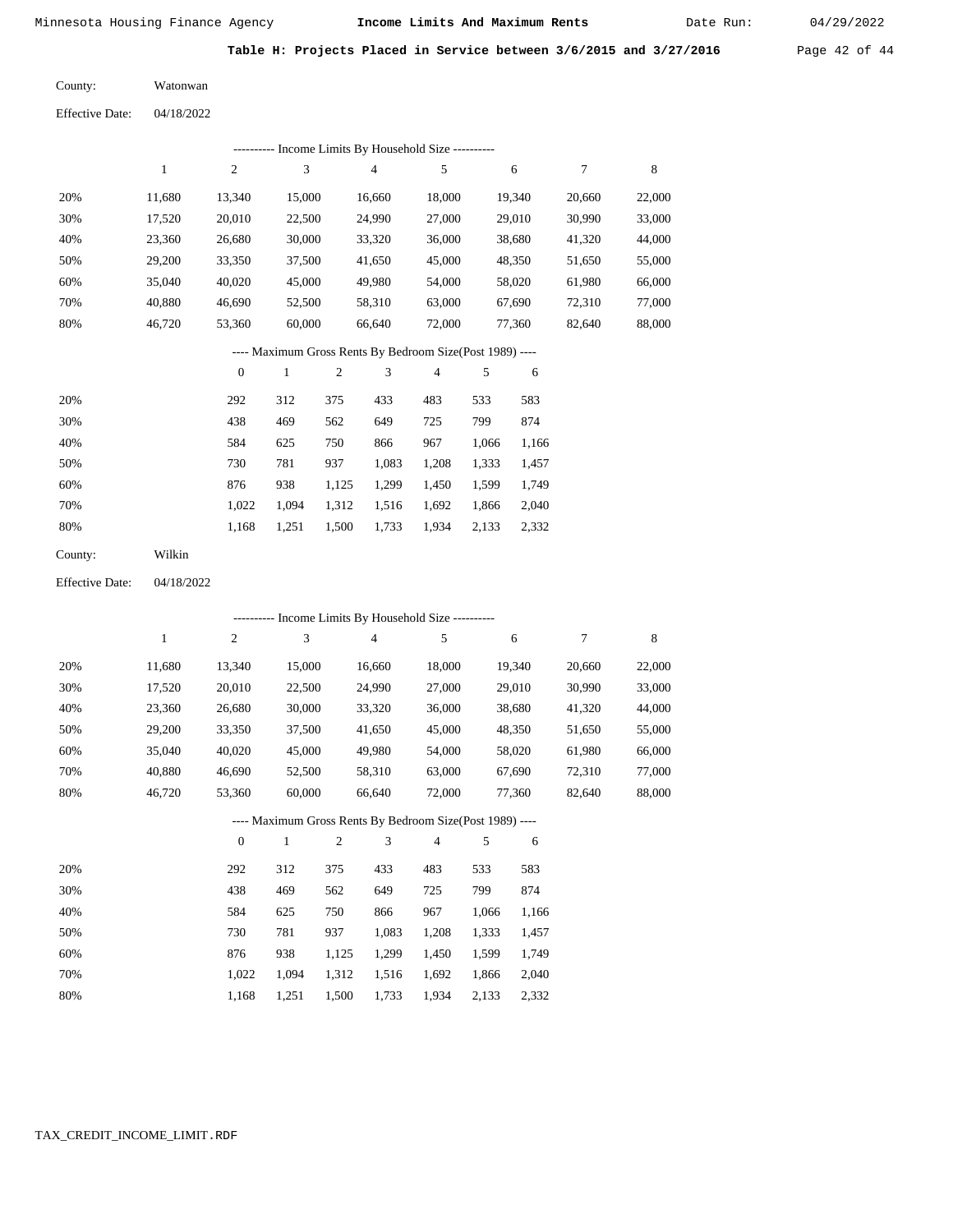Date Run:

Table H: Projects Placed in Service between 3/6/2015 and 3/27/2016 Page 43 of 44

Winona County:

04/18/2022 Effective Date:

|                                                          |              |                  |                           |                | --------- Income Limits By Household Size --------- |                |       |        |        |             |
|----------------------------------------------------------|--------------|------------------|---------------------------|----------------|-----------------------------------------------------|----------------|-------|--------|--------|-------------|
|                                                          | $\mathbf{1}$ | $\boldsymbol{2}$ | $\ensuremath{\mathbf{3}}$ |                | 4                                                   | 5              |       | 6      | 7      | $\,$ 8 $\,$ |
| 20%                                                      | 12,240       | 14,000           | 15,740                    |                | 17,480                                              | 18,880         |       | 20,280 | 21,680 | 23,080      |
| 30%                                                      | 18,360       | 21,000           | 23,610                    |                | 26,220                                              | 28,320         |       | 30,420 | 32,520 | 34,620      |
| 40%                                                      | 24,480       | 28,000           | 31,480                    |                | 34,960                                              | 37,760         |       | 40,560 | 43,360 | 46,160      |
| 50%                                                      | 30,600       | 35,000           | 39,350                    |                | 43,700                                              | 47,200         |       | 50,700 | 54,200 | 57,700      |
| 60%                                                      | 36,720       | 42,000           | 47,220                    |                | 52,440                                              | 56,640         |       | 60,840 | 65,040 | 69,240      |
| 70%                                                      | 42,840       | 49,000           | 55,090                    |                | 61,180                                              | 66,080         |       | 70,980 | 75,880 | 80,780      |
| 80%                                                      | 48,960       | 56,000           | 62,960                    |                | 69,920                                              | 75,520         |       | 81,120 | 86,720 | 92,320      |
| ---- Maximum Gross Rents By Bedroom Size(Post 1989) ---- |              |                  |                           |                |                                                     |                |       |        |        |             |
|                                                          |              | $\boldsymbol{0}$ | $\mathbf{1}$              | $\mathfrak{2}$ | 3                                                   | $\overline{4}$ | 5     | 6      |        |             |
| 20%                                                      |              | 306              | 328                       | 393            | 454                                                 | 507            | 559   | 611    |        |             |
| 30%                                                      |              | 459              | 492                       | 590            | 681                                                 | 760            | 839   | 917    |        |             |
| 40%                                                      |              | 612              | 656                       | 787            | 909                                                 | 1,014          | 1,119 | 1,223  |        |             |
| 50%                                                      |              | 765              | 820                       | 983            | 1,136                                               | 1,267          | 1,398 | 1,529  |        |             |
| 60%                                                      |              | 918              | 984                       | 1,180          | 1,363                                               | 1,521          | 1,678 | 1,835  |        |             |
| 70%                                                      |              | 1,071            | 1,148                     | 1,377          | 1,590                                               | 1,774          | 1,958 | 2,141  |        |             |
| 80%                                                      |              | 1,224            | 1,312                     | 1,574          | 1,818                                               | 2,028          | 2,238 | 2,447  |        |             |
| County:                                                  | Wright       |                  |                           |                |                                                     |                |       |        |        |             |
| <b>Effective Date:</b>                                   | 04/18/2022   |                  |                           |                |                                                     |                |       |        |        |             |
|                                                          |              |                  |                           |                | --------- Income Limits By Household Size --------- |                |       |        |        |             |

|     |        | $\overline{c}$ | 3      | $\overline{4}$ | 5       | 6       |         | 8       |
|-----|--------|----------------|--------|----------------|---------|---------|---------|---------|
| 20% | 16.440 | 18.780         | 21,120 | 23,460         | 25,340  | 27.220  | 29.100  | 30,980  |
| 30% | 24,660 | 28,170         | 31,680 | 35,190         | 38,010  | 40,830  | 43,650  | 46,470  |
| 40% | 32,880 | 37,560         | 42,240 | 46,920         | 50,680  | 54,440  | 58,200  | 61,960  |
| 50% | 41,100 | 46,950         | 52,800 | 58,650         | 63,350  | 68,050  | 72,750  | 77,450  |
| 60% | 49,320 | 56,340         | 63,360 | 70,380         | 76,020  | 81,660  | 87,300  | 92,940  |
| 70% | 57.540 | 65,730         | 73.920 | 82.110         | 88,690  | 95,270  | 101,850 | 108,430 |
| 80% | 65,760 | 75,120         | 84,480 | 93,840         | 101,360 | 108,880 | 116,400 | 123,920 |

## ---- Maximum Gross Rents By Bedroom Size(Post 1989) ----

|     | $\mathbf{0}$ |       | $\overline{c}$ | 3     | 4     | 5     | 6     |
|-----|--------------|-------|----------------|-------|-------|-------|-------|
| 20% | 411          | 440   | 528            | 610   | 680   | 751   | 821   |
| 30% | 616          | 660   | 792            | 915   | 1,020 | 1,126 | 1,231 |
| 40% | 822          | 880   | 1,056          | 1,220 | 1,361 | 1,502 | 1,642 |
| 50% | 1.027        | 1.100 | 1,320          | 1,525 | 1,701 | 1,877 | 2,052 |
| 60% | 1.233        | 1.320 | 1,584          | 1,830 | 2,041 | 2,253 | 2,463 |
| 70% | 1.438        | 1,540 | 1,848          | 2,135 | 2,381 | 2,628 | 2,873 |
| 80% | 1.644        | 1.761 | 2,112          | 2,440 | 2,722 | 3,004 | 3,284 |